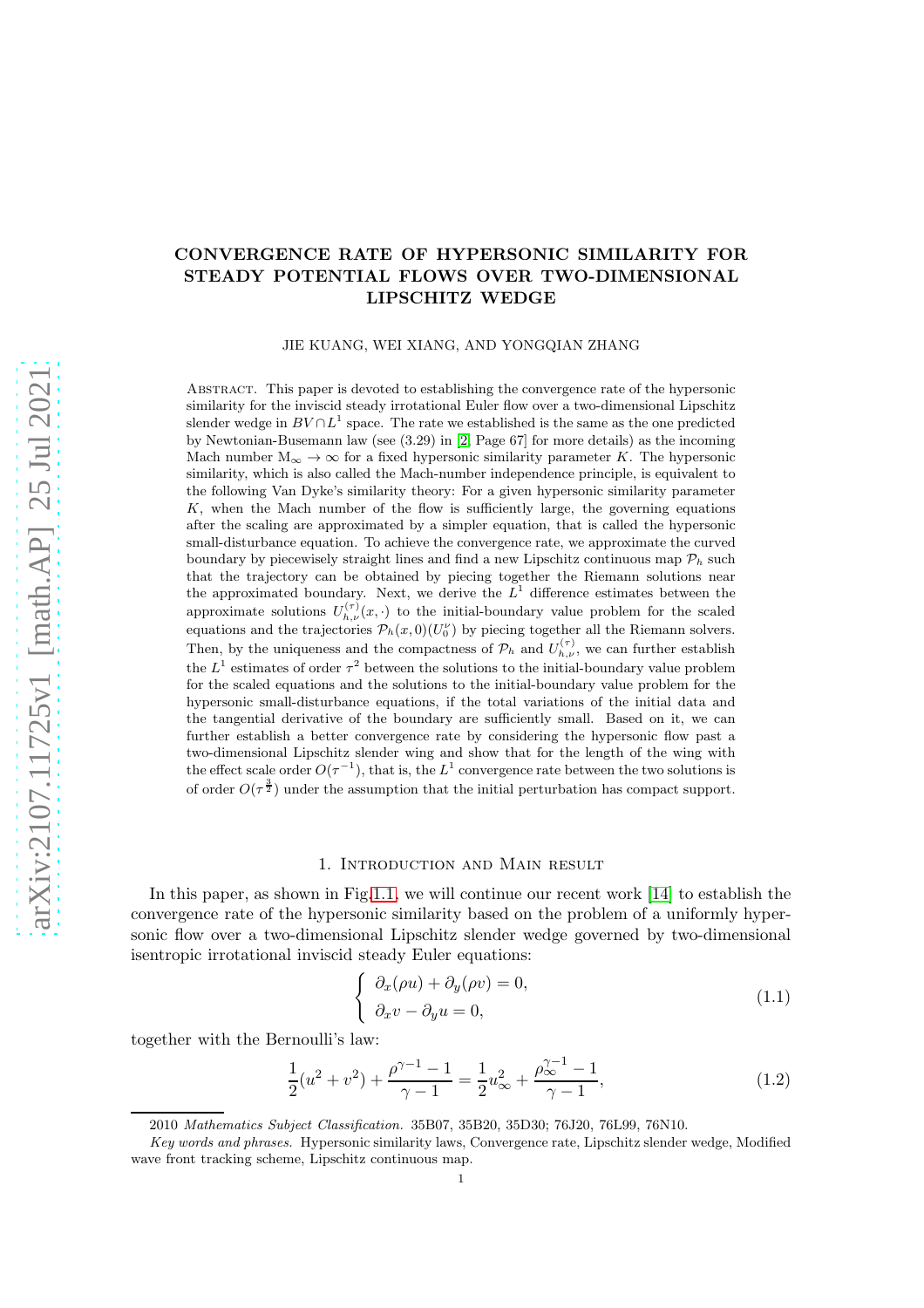where  $\rho$ , u and v stand for the density, the horizontal and vertical velocities, respectively.



<span id="page-1-0"></span>Fig. 1.1. Hypersonic Potential Flows Past 2D Lipschitz Slender Wedge

The Mach number M is defined as

$$
M = \frac{\sqrt{u^2 + v^2}}{c},\tag{1.3}
$$

where  $c = \sqrt{\gamma \rho^{\gamma - 1}}$  is the local sonic speed.

The flow is called hypersonic for  $M > 5$  (see Anderson [\[2\]](#page-48-0)), which is different from the supersonic flow([\[12\]](#page-49-1)) and has many important applications in aerodynamics and engineering (see [\[14\]](#page-49-0)). In this paper, we consider the case that the Mach number  $M_{\infty}$  of incoming flow is sufficiently large. One of the useful observations to the hypersonic flow is the hypersonic similarity when the Mach number is sufficiently large: As shown in Fig. [1.1,](#page-1-0) let  $\theta$  and  $M_{\infty}$  be the wedge angle and Mach number of the incoming flow, respectively. The similarity parameter is defined as (see (127.3) in Landau-Lifschitz [\[15,](#page-49-2) Page 482] for more details),

$$
K = \mathcal{M}_{\infty} \theta. \tag{1.4}
$$

Hypersonic similarity says that for any given fixed similarity parameter  $K$ , the flow structures are similar if  $M_{\infty}$  is sufficiently large. Mathematically, it means that after scaling, the governed equations for the same similarity parameter  $K$  are approximated by the same hypersonic small-disturbance equations, which was first developed by Tsien in [\[21\]](#page-49-3) for the steady irrotational flow. Due to the importance of this property from both the theoretical and experimental view (see [\[2\]](#page-48-0)), recently, we in [\[14\]](#page-49-0) justified Tsien's hypersonic similarity theory rigorously for the two-dimensional potential flow in the BV space but without a convergence rate. So in this paper, we will continue on this topic and find the convergence rate with respect to  $\tau$ .

Define

<span id="page-1-2"></span>
$$
a_{\infty} \doteq \tau \mathcal{M}_{\infty} = \tau u_{\infty} \rho_{\infty}^{\frac{1-\gamma}{2}}.
$$
\n(1.5)

Obviously, if K is fixed, then  $a_{\infty}$  is fixed too. So  $a_{\infty}$  is also called the hypersonic similarity parameter (see Chapter 4 in [\[2\]](#page-48-0)). Because the upper and lower half space domains can be treated similarly, let us only consider the lower half space domain, *i.e.*, in the region that  $x \ge 0$  and  $y \le \tau b(x)$  with  $b(x) < 0$  in Fig[.1.1.](#page-1-0) As done in [\[14\]](#page-49-0), if  $u_{\infty}$  is a sufficiently large number, after defining the following scaling:

<span id="page-1-1"></span>
$$
x = \bar{x}
$$
,  $y = \tau \bar{y}$ ,  $u = u_{\infty} (1 + \tau^2 \bar{u})$ ,  $v = u_{\infty} \tau \bar{v}$ ,  $\rho = \rho_{\infty} \bar{\rho}$ , (1.6)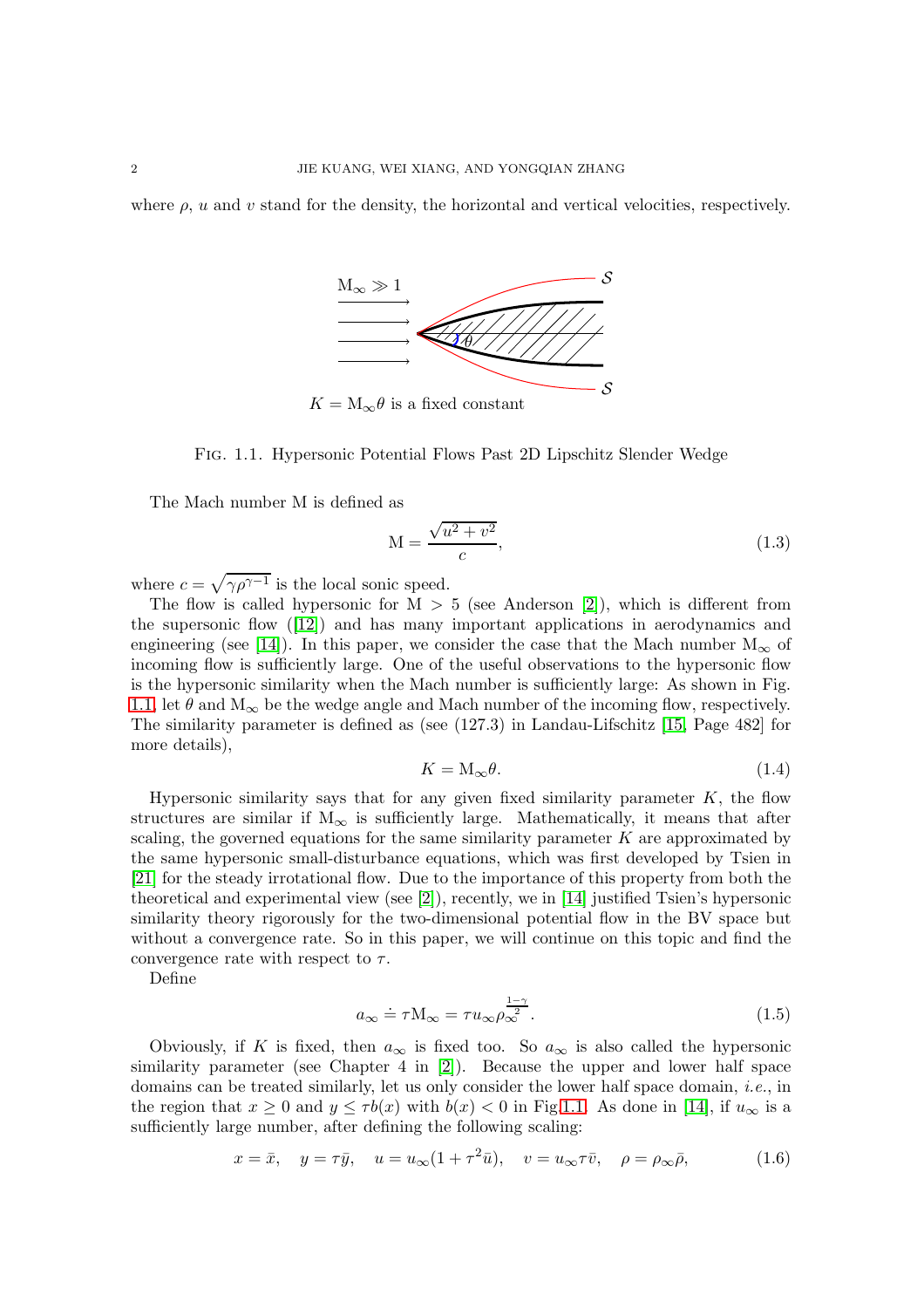### CONVERGENCE RATE OF THE HYPERSONIC SIMILARITY FOR STEADY POTENTIAL FLOWS 3

we obtain by substituting  $(1.6)$  into equations  $(1.1)$  and  $(1.2)$ , that

<span id="page-2-1"></span>
$$
\begin{cases}\n\partial_{\bar{x}}\big(\bar{\rho}(1+\tau^2\bar{u})\big)+\partial_{\bar{y}}(\bar{\rho}\bar{v})=0, \\
\partial_{\bar{x}}\bar{v}-\partial_{\bar{y}}\bar{u}=0, \\
\bar{u}+\frac{1}{2}(\bar{v}^2+\tau^2\bar{u}^2)+\frac{\bar{\rho}^{\gamma-1}-1}{(\gamma-1)a_{\infty}^2}=0.\n\end{cases}
$$
\n(1.7)

Meanwhile, the corresponding fluid domain and its boundary are given by (see Fig[.1.2\)](#page-2-0)

$$
\Omega = \{ (\bar{x}, \bar{y}) : \bar{x} > 0, \ \bar{y} < b(\bar{x}) \},
$$

and

$$
\Gamma = \{ (\bar{x}, \bar{y}) : \bar{x} > 0, \ \bar{y} = b(\bar{x}) \}, \qquad \mathcal{I} = \{ \bar{x} = 0, \ \bar{y} \le 0 \}.
$$

The initial condition is

$$
(\bar{\rho}, \bar{u}, \bar{v}) = (\bar{\rho}_0, \bar{u}_0^{(\tau)}, \bar{v}_0)(\bar{y}), \quad \text{on} \quad \mathcal{I}, \tag{1.8}
$$

which satisfies equation  $(1.7)_3$ . Along Γ, the boundary condition is

<span id="page-2-2"></span>
$$
((1+\tau^2\bar{u}), \bar{v}) \cdot \mathbf{n} = 0, \qquad \text{on} \qquad \Gamma,
$$
 (1.9)

where  $\mathbf{n} = \mathbf{n}(\bar{x}, b(\bar{x})) = \frac{(b'(\bar{x}), -1)}{\sqrt{b^2 + b^2}}$  $\sqrt{1 + (b'(\bar{x}))^2}$ is the unit inner normal vector of Γ.



<span id="page-2-0"></span>Fig. 1.2. Hypersonic Similarity for 2D Steady Potential Flows

Mathematically, it follows from [\(1.7\)](#page-2-1) that, for a fixed parameter  $a_{\infty}$ , the hypersonic similarity means the structure of solutions of  $(1.7)-(1.9)$  $(1.7)-(1.9)$  should be similar and thus can be investigated by the hypersonic small-disturbance equations, derived via neglecting the terms involving  $\tau^2$ ,

<span id="page-2-3"></span>
$$
\begin{cases}\n\partial_{\bar{x}}\bar{\rho} + \partial_{\bar{y}}(\bar{\rho}\bar{v}) = 0, \\
\partial_{\bar{x}}\bar{v} - \partial_{\bar{y}}\bar{u} = 0, \\
\bar{u} + \frac{1}{2}\bar{v}^2 + \frac{\bar{\rho}^{\gamma - 1} - 1}{(\gamma - 1)a_{\infty}^2} = 0,\n\end{cases}
$$
\n(1.10)

with initial data

<span id="page-2-4"></span>
$$
(\bar{\rho}, \bar{u}, \bar{v}) = (\bar{\rho}_0, \bar{u}_0, \bar{v}_0)(\bar{y}), \quad \text{on} \quad \mathcal{I}, \tag{1.11}
$$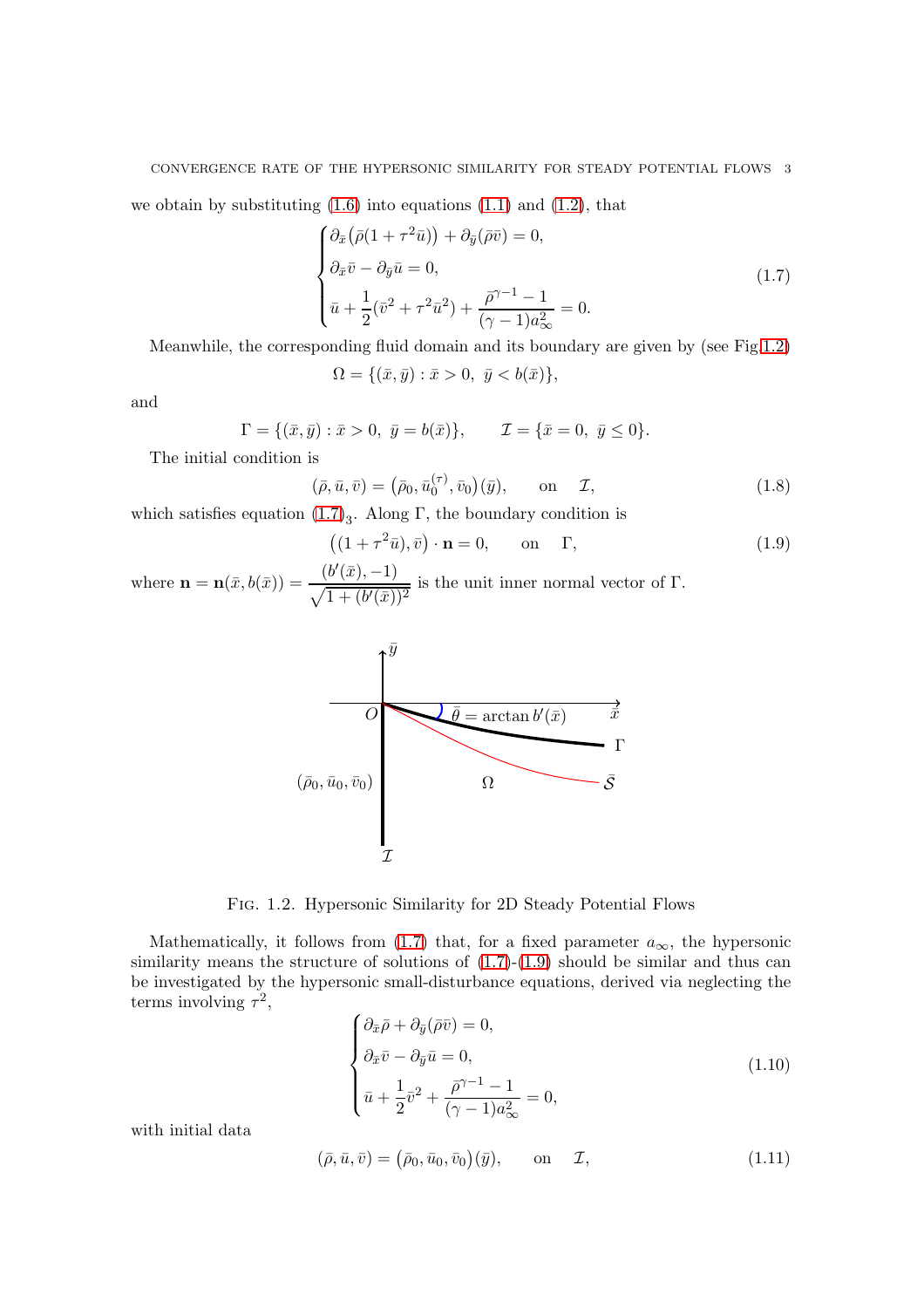which satisfies the equation  $(1.10)_3$ , and boundary condition that

<span id="page-3-1"></span>
$$
\bar{v} = b'(\bar{x}), \qquad \text{on} \qquad \Gamma. \tag{1.12}
$$

The hypersonic similarity is also called the Mach-number independence principle, which is equivalent to the Van Dyke's similarity theory(see [\[13\]](#page-49-4)).

Based on [\[14\]](#page-49-0), the study of the two-dimensional steady irrotational hypersonic flow can be much simplified by studying of the simpler equations [\(1.10\)](#page-2-3). Then, one followed-up question is whether we can find the convergence rate or not? It is useful to provide more accurate information in applications.

In this paper, we will answer this question by finding the convergence rate to the Van Dyke's similarity theory rigorously in  $BV \cap L^1$  space. The rate we established is the same as the one predicted by Newtonian-Busemann law (see (3.29) in [\[2,](#page-48-0) Page 67] for more details). First, it follows from the fact that the flow moves from the left to the right, *i.e.*,  $1 + \tau^2 \bar{u} > 0$  and from [\(1.7\)](#page-2-1) that,

<span id="page-3-0"></span>
$$
\bar{u}(\bar{\rho}, \bar{v}; \tau^2) = \frac{1}{\tau^2} \left( -1 + \sqrt{1 - \tau^2 \left( \bar{v}^2 + \frac{2(\bar{\rho}^{\gamma - 1} - 1)}{(\gamma - 1)a_{\infty}^2} \right)} \right). \tag{1.13}
$$

Then, substituting  $(1.13)$  into the first two equations of  $(1.7)$ , we get

<span id="page-3-2"></span>
$$
\begin{cases} \partial_{\bar{x}} (\bar{\rho} (1 + \tau^2 \bar{u})) + \partial_{\bar{y}} (\bar{\rho} \bar{v}) = 0, & \text{in } \Omega, \\ \partial_{\bar{x}} \bar{v} - \partial_{\bar{y}} \bar{u} = 0, & \text{in } \Omega. \end{cases}
$$
 (1.14)

Similarly, it follows from [\(1.10\)](#page-2-3) that

<span id="page-3-3"></span>
$$
\begin{cases} \partial_{\bar{x}} \bar{\rho} + \partial_{\bar{y}} (\bar{\rho} \bar{v}) = 0, & \text{in } \Omega, \\ \partial_{\bar{x}} \bar{v} + \partial_{\bar{y}} \left( \frac{1}{2} \bar{v}^2 + \frac{\bar{\rho}^{\gamma - 1} - 1}{(\gamma - 1) a_{\infty}^2} \right) = 0, & \text{in } \Omega, \end{cases}
$$
(1.15)

where  $(\bar{\rho}, \bar{v})$  satisfies the initial condition [\(1.11\)](#page-2-4) and the boundary condition [\(1.12\)](#page-3-1).

To unify the notations in [\(1.14\)](#page-3-2) and [\(1.15\)](#page-3-3), we rewrite  $(\bar{\rho}, \bar{u}, \bar{v})$  as  $(\bar{\rho}^{(\tau)}, \bar{u}^{(\tau)}, \bar{v}^{(\tau)})$ , with [\(1.15\)](#page-3-3) corresponding to the case that  $\tau = 0$ . Let  $U^{(\tau)} = (\bar{\rho}^{(\tau)}, \bar{v}^{(\tau)})^{\top}$  and

<span id="page-3-7"></span>
$$
G(U^{(\tau)}, \tau^2) = (\bar{\rho}^{(\tau)}(1 + \tau^2 \bar{u}^{(\tau)}), \bar{v}^{(\tau)})^{\top}, \quad F(U^{(\tau)}, \tau^2) = (\bar{\rho}^{(\tau)} \bar{v}^{(\tau)}, -\bar{u}^{(\tau)})^{\top}.
$$
 (1.16)

Then,  $(1.14)$  and  $(1.15)$  can be rewritten as

<span id="page-3-4"></span>
$$
\partial_{\bar{x}} G(U^{(\tau)}, \tau^2) + \partial_{\bar{y}} F(U^{(\tau)}, \tau^2) = 0, \quad \text{in} \quad \Omega,
$$
\n(1.17)

with the initial condition

<span id="page-3-9"></span>
$$
U^{(\tau)} = U_0(y), \qquad \text{on} \quad \mathcal{I}, \tag{1.18}
$$

for  $U_0 = (\bar{\rho}_0, \bar{v}_0)^\top$  and the boundary condition

<span id="page-3-5"></span>
$$
\left( (1 + \tau^2 \bar{u}^{(\tau)}), \bar{v}^{(\tau)} \right) \cdot \mathbf{n} = 0, \quad \text{on} \quad \Gamma. \tag{1.19}
$$

We finally remark that when  $\tau = 0$ ,  $U = U^{(0)} = (\bar{\rho}, \bar{v})^{\top}$  and

<span id="page-3-8"></span>
$$
G(U) = G(U,0) = U, \qquad F(U) = F(U,0) = \left(\bar{\rho}\bar{v}, \ \frac{1}{2}\bar{v}^2 + \frac{\bar{\rho}^{\gamma-1}-1}{(\gamma-1)a_{\infty}^2}\right)^{\top}.
$$
 (1.20)

Thus equation [\(1.15\)](#page-3-3) can be rewritten as the following hyperbolic conservation laws.

<span id="page-3-6"></span>
$$
\partial_{\bar{x}}U + \partial_{\bar{y}}F(U) = 0, \quad \text{in} \quad \Omega,
$$
\n(1.21)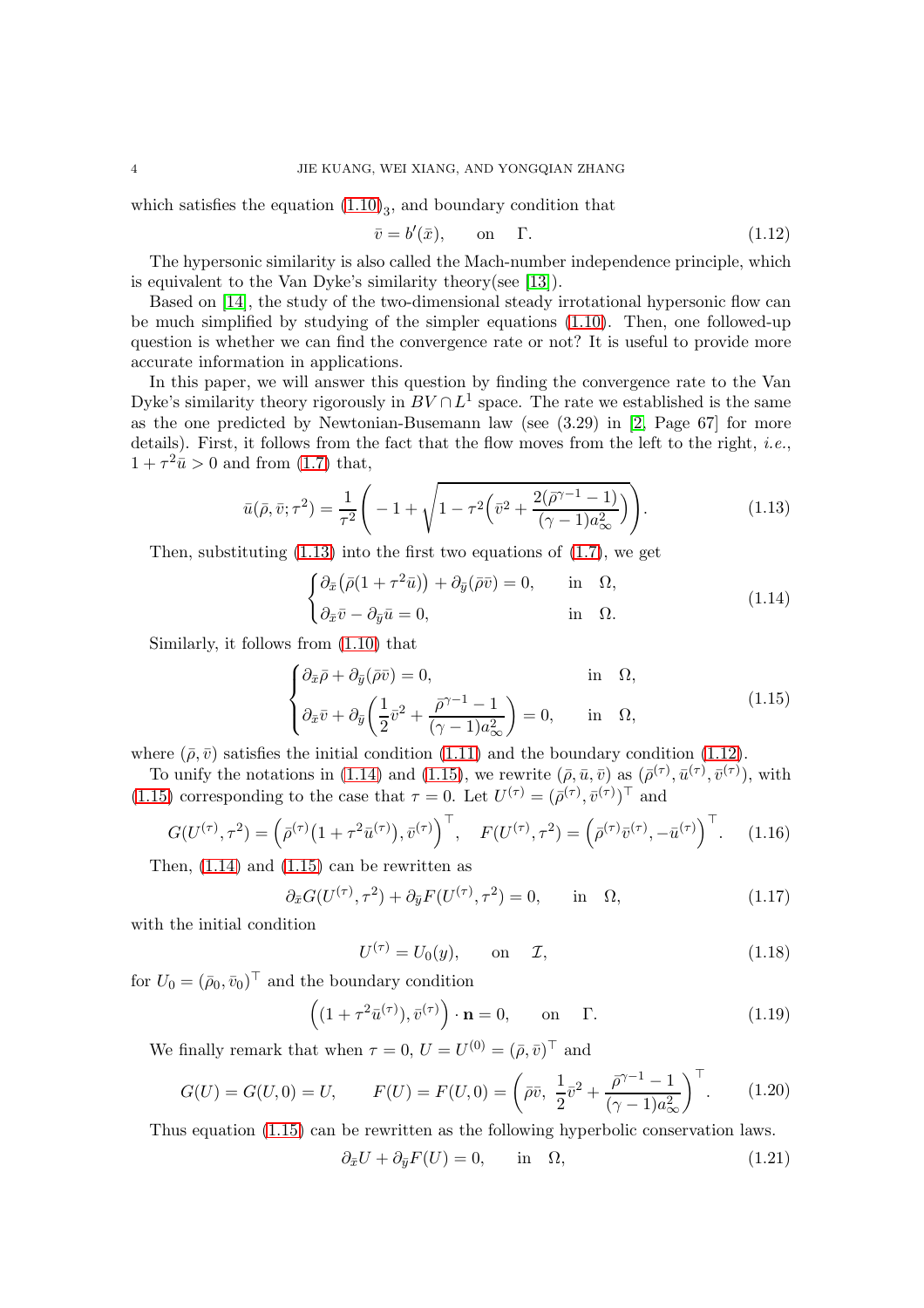with the initial data

<span id="page-4-0"></span>
$$
U = U_0(y), \qquad \text{on} \qquad \mathcal{I}, \tag{1.22}
$$

and the boundary condition [\(1.12\)](#page-3-1).

A special case for the solutions of the initial-boundary value problems [\(1.17\)](#page-3-4)-[\(1.19\)](#page-3-5), and [\(1.21\)](#page-3-6)-[\(1.22\)](#page-4-0) and [\(1.12\)](#page-3-1) are that  $b \equiv 0$  and  $(\rho_0, u_0^{(\tau)})$  $\binom{(\tau)}{0}, v_0(\bar{y}) = (1, 0, 0), \text{ and } (\rho_0, u_0, v_0)(\bar{y}) =$  $(1, 0, 0)$ . In this case, the solutions are given by the same constant states

<span id="page-4-3"></span>
$$
U^{(\tau)} = U = \underline{U} \doteq (1,0)^\top, \quad \bar{u}^{(\tau)} = \bar{u} \equiv 0, \quad \forall (\bar{x}, \bar{y}) \in \underline{\Omega}, \tag{1.23}
$$

where  $\Omega := \{(\bar{x}, \bar{y}) : \bar{x} > 0, \bar{y} < 0\}$ . In this case, we call U as the background solution.

Based on the background solution, we can introduce basic assumptions on the initial data  $U_0(y)$  and boundary function  $b(\bar{x})$  throughout the whole paper.

(H1) 
$$
U_0 - \underline{U} \in (BV \cap L^1)(\mathcal{I}; \mathbb{R}^2)
$$
 with  $\inf_{\bar{y} \in \mathcal{I}} \bar{\rho}_0(\bar{y}) > 0$ ;

(H2)  $b(\bar{x}) \in Lip(\mathbb{R}_+;\mathbb{R})$  and  $b'(\bar{x}) \in (BV \cap L^1)(\mathbb{R}_+;\mathbb{R})$  with the properties that

$$
b(0) = 0
$$
,  $b'(0) \le 0$ , and  $b(\bar{x}) < 0$ , for  $\bar{x} > 0$ , (1.24)

where  $b'(\bar{x})$  represents the derivatives on the differential points of the boundary. Here, Lip denotes the set of Lipschitz continuous functions.

Finally, before stating the main result of this paper, we introduce the definition of the entropy solutions of problem [\(1.17\)](#page-3-4)-[\(1.19\)](#page-3-5).

**Definition 1.1** (Entropy solutions). A weak solution  $U^{(\tau)} \in (BV \cap L^1)((-\infty, b(x)); \mathbb{R}^2)$ of the initial-boundary value problem  $(1.17)-(1.19)$  $(1.17)-(1.19)$  $(1.17)-(1.19)$  is called an entropy solution, if for any convex entropy pair  $(\mathcal{E}, \mathcal{Q})$ , that is,  $\nabla \mathcal{Q}(G, \tau^2) = \nabla \mathcal{E}(G, \tau^2) \nabla F(U(G), \tau^2)$  and  $\nabla^2 \mathcal{E}(G, \tau^2) \ge$ 0, the following entropy inequality holds: For any  $\phi \in C_0^{\infty}(\mathbb{R}^2)$  with  $\phi \geq 0$ ,

$$
\iint_{\Omega} \left( \mathcal{E}(G, \tau^2) \partial_{\bar{x}} \phi + \mathcal{Q}(G, \tau^2) \partial_{\bar{y}} \phi \right) dxdy + \int_{-\infty}^{0} \mathcal{E}(G_0, \tau^2) \phi(0, y) dy + \int_{\Gamma} (\mathcal{E}(G, \tau^2), \mathcal{Q}(G, \tau^2)) \cdot \mathbf{n} ds \ge 0,
$$
\n(1.25)

where  $G_0 = G(U_0, \tau^2)$  and **n** is the unit inner normal vector on boundary  $\Gamma$ .

Then, the first main result for the wedge is stated as follows.

<span id="page-4-1"></span>**Theorem 1.1.** Assume  $(H1)-(H2)$  hold. For a given fixed hypersonic similarity parameter  $a_{\infty}$ , let  $U^{(\tau)} = (\bar{\rho}^{(\tau)}, \bar{v}^{(\tau)})^{\top}$  and  $U = U^{(0)} = (\bar{\rho}, \bar{v})^{\top}$  be the global entropy solutions to the initial-boundary value problem [\(1.17\)](#page-3-4)-[\(1.19\)](#page-3-5) and the initial-boundary value problem  $(1.21)-(1.22)$  $(1.21)-(1.22)$  $(1.21)-(1.22)$  and  $(1.12)$ , respectively which are obtained by wave front tracking scheme. There exist small parameters  $\epsilon^* > 0$  and  $\tau^* > 0$  depending only on U and  $a_{\infty}$  such that for any  $\tau \in (0, \tau^*)$  and if

<span id="page-4-4"></span>
$$
T.V.\{U_0(\cdot); \mathcal{I}\} + |b'(0)| + T.V.\{b'(\cdot); \mathbb{R}_+\} < \epsilon,\tag{1.26}
$$

for  $\epsilon \in (0, \epsilon_0^*)$ , then it holds for  $\bar{x} > 0$  that

<span id="page-4-2"></span>
$$
||U^{(\tau)}(\bar{x},\cdot) - U(\bar{x},\cdot)||_{L^{1}((-\infty,b(\bar{x})))} \leq C_{1}^{*}\bar{x}\tau^{2},
$$
\n(1.27)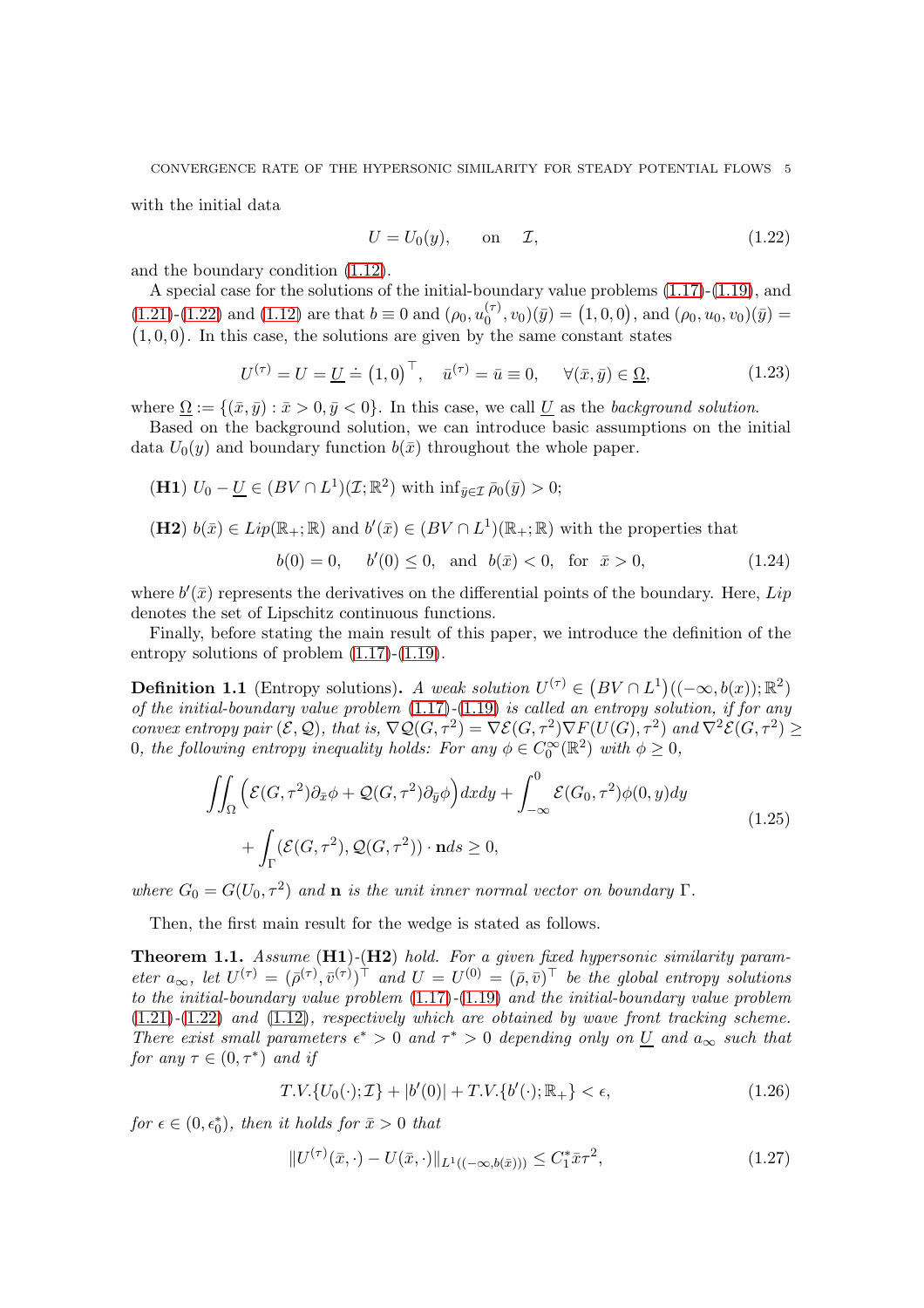where constant  $C_1^* > 0$  depends on  $T.V. \{U_0(\cdot); \mathcal{I}\}, \, [b'(0)], \, T.V. \{b'(\cdot); \mathbb{R}_+\}, \, \underline{U}, \,$  and  $a_{\infty},$ but is independent on  $\tau$  and  $\bar{x}$ . Then, for  $(\bar{\rho}^{(\tau)}, \bar{u}^{(\tau)}, \bar{v}^{(\tau)})$  being the solution to problem [\(1.7\)](#page-2-1)-[\(1.9\)](#page-2-2), and  $(\bar{\rho}, \bar{u}, \bar{v})$  being the solution to problem [\(1.10\)](#page-2-3)-[\(1.12\)](#page-3-1), there holds that

<span id="page-5-3"></span>
$$
\left\| \left( \bar{\rho}^{(\tau)} - \bar{\rho}, \ \bar{u}^{(\tau)} - \bar{u}, \ \bar{v}^{(\tau)} - \bar{v} \right) (\bar{x}, \cdot) \right\|_{L^1((-\infty, b(\bar{x})))} \leq C_2^* \bar{x} \tau^2, \tag{1.28}
$$

where constant  $C_2^* > 0$  depends on  $T.V. \{U_0(\cdot); \mathcal{I}\}, |b'(0)|, T.V. \{b'(\cdot); \mathbb{R}_+\}, \underline{U}$  and  $a_{\infty}$ , but is independent on  $\tau$  and  $\bar{x}$ .

Some remarks are given below.

**Remark [1.1](#page-4-1).** The order of  $\tau^2$  in the Theorem 1.1 for finite length of the wedge is consistent with the one predicted by Newtonian-Busemann law, who expected the error term is of order  $\tau^2$  (see (3.29) in [\[2,](#page-48-0) Page 67] for more details)

**Remark 1.2.** When  $\tau = 0$ , the convex entropy pair  $(\mathcal{E}(G, \tau^2), \mathcal{Q}(G, \tau^2))$  can be taken of the form

$$
\mathcal{E}(U,0) = \frac{\rho v^2}{2} + \frac{\rho^{\gamma - 1} - 1}{a_{\infty} \gamma (\gamma - 1)}, \qquad \mathcal{Q}(U,0) = v\mathcal{E}(U,0). \tag{1.29}
$$

So the entropy solution  $(\bar{\rho}, \bar{v})$  of the initial-boundary value problem  $(1.21)-(1.22)$  $(1.21)-(1.22)$  $(1.21)-(1.22)$  and  $(1.12)$ satisfies the entropy inequality

$$
\partial_{\bar{x}} \mathcal{E}(U,0) + \partial_{\bar{y}} \mathcal{Q}(U,0) \le 0, \tag{1.30}
$$

in the distribution sense.

**Remark 1.3.** Once the solution of problem  $(1.17)-(1.19)$  $(1.17)-(1.19)$  $(1.17)-(1.19)$  and solution of problem  $(1.21)$ -[\(1.22\)](#page-4-0) and [\(1.12\)](#page-3-1) are obtained, it is easy to obtain solution  $(\bar{\rho}^{(\tau)}, \bar{u}^{(\tau)}, \bar{v}^{(\tau)})$  of problem  $(1.7)-(1.9)$  $(1.7)-(1.9)$  $(1.7)-(1.9)$  and solution  $(\bar{\rho}, \bar{u}, \bar{v})$  of problem  $(1.10)-(1.12)$  $(1.10)-(1.12)$  $(1.10)-(1.12)$  by solving  $\bar{u}^{(\tau)}$  and  $\bar{u}$  directly from equation [\(1.13\)](#page-3-0) and the third equation of [\(1.10\)](#page-2-3), respectively.

As an application of Theorem [1.1,](#page-4-1) we can further establish a better convergence rate by considering the hypersonic flow past over a two-dimensional Lipschitz wing (see Fig. [1.3](#page-6-0) below). In the  $(\bar{x}, \bar{y})$ -coordinates, let  $b_{+}(\bar{x})$  and  $b_{-}(\bar{x})$  be the functions of the upper and lower boundaries of the wing with

<span id="page-5-2"></span>
$$
b_{+}(\bar{x}) > 0
$$
,  $b_{-}(\bar{x}) < 0$ , and  $b_{\pm}(0) = b_{\pm}(\ell_{w}) = 0$ ,  $\bar{x} \in [0, \ell_{w}]$ , (1.31)

for some constant  $\ell_w > 0$ , and the corresponding boundaries for the wing are defined by

$$
\Gamma_+ = \big\{ (\bar{x}, \bar{y}) : \bar{y} = b_+(\bar{x}), \bar{x} \in [0, \ell_w] \big\}, \quad \Gamma_- = \big\{ (\bar{x}, \bar{y}) : \bar{y} = b_-(\bar{x}), \bar{x} \in [0, \ell_w] \big\}.
$$

Then, for given functions  $b_{+}(\bar{x})$ , we can defined the domain which is formed by the wing and the fluids domain in following:

$$
\mathcal{W} = \{ (\bar{x}, \bar{y}) : b_{-}(\bar{x}) < \bar{y} < b_{+}(\bar{x}), \ \bar{x} \in [0, \ell_{w}] \}, \quad \Omega_{w} = (\mathbb{R}_{+} \times \mathbb{R}) \setminus \mathcal{W}.
$$

The initial condition is

<span id="page-5-0"></span>
$$
(\bar{\rho}^{(\tau)}, \bar{u}^{(\tau)}, \bar{v}^{(\tau)}) = (\bar{\rho}_0, \bar{u}_0^{(\tau)}, \bar{v}_0)(\bar{y}), \quad \text{on} \quad \mathbb{R}, \tag{1.32}
$$

where  $\bar{\rho}_0$ ,  $\bar{u}_0^{(\tau)}$  $\binom{\tau}{0}$  and  $\bar{v}_0$  satisfy the equation  $(1.7)_3$  on  $\mathbb{R}$ .

On  $\Gamma_{\pm}$ , the boundary conditions are

<span id="page-5-1"></span>
$$
((1+\tau^2\bar{u}^{(\tau)}),\bar{v}^{(\tau)})\cdot\mathbf{n}_{\pm}=0,\qquad\text{on}\qquad\Gamma_{\pm},\tag{1.33}
$$

where  $\mathbf{n}_{\pm} = \mathbf{n}(\bar{x}, b_{\pm}(\bar{x})) = \frac{(b'_{\pm}(\bar{x}), -1)}{\sqrt{1 + (b'_{\pm}(\bar{x}))}}$  $\frac{\sqrt{1 + (b'_\pm(\bar{x}))^2}}{\sqrt{1 + (b'_\pm(\bar{x}))^2}}$  are the unit inner normal vectors of  $\Gamma_\pm$ .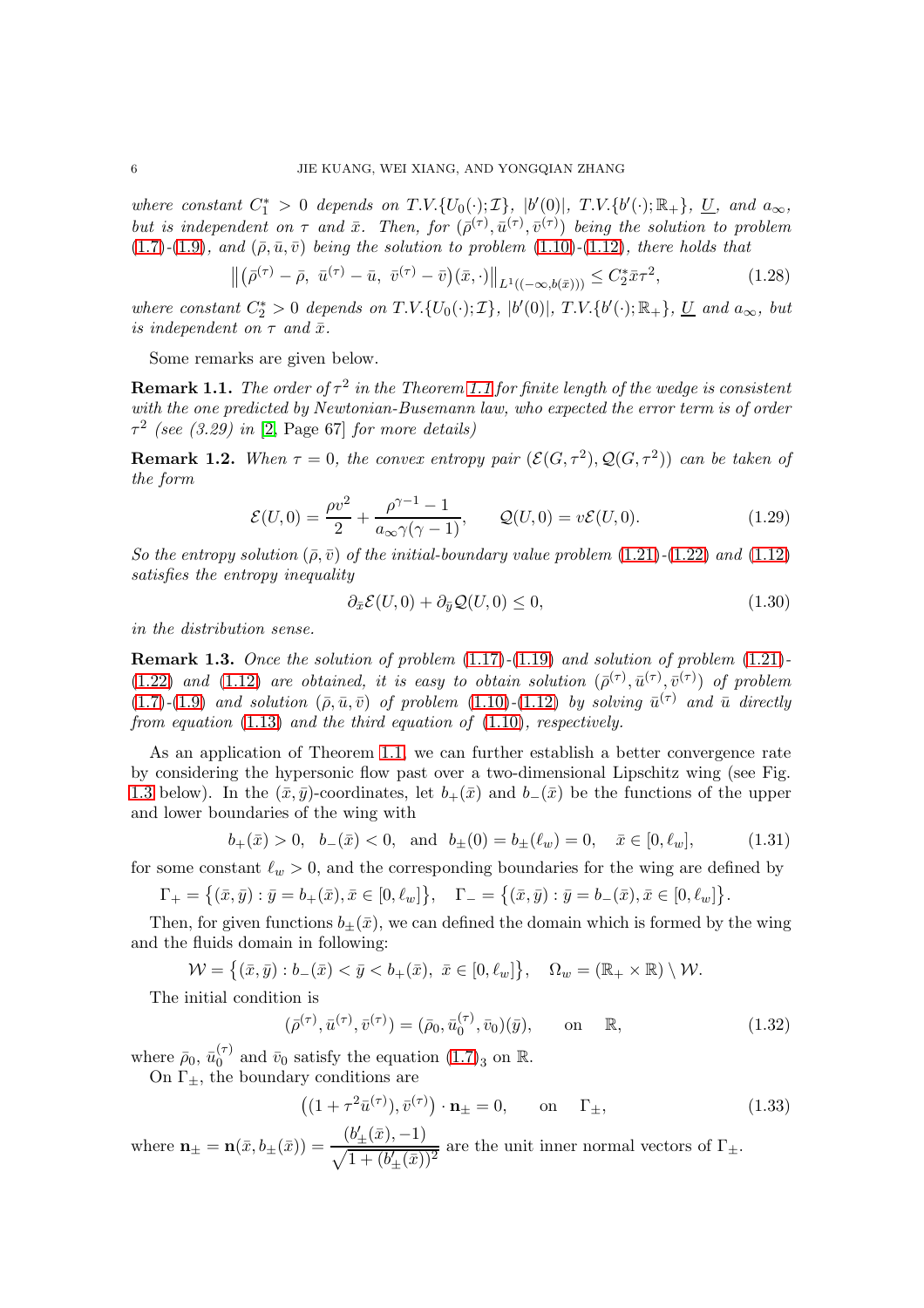

<span id="page-6-0"></span>Fig. 1.3. Hypersonic Similarity for Potential Flows Past 2D Slender Wing

Therefore, we can formulate the mathematical problem for the hypersonic flow moving over two-dimensional wing as the initial-boundary value problem [\(1.32\)](#page-5-0) and [\(1.33\)](#page-5-1) to the following equations:

<span id="page-6-1"></span>
$$
\begin{cases} \partial_{\bar{x}} G(U^{(\tau)}, \tau^2) + \partial_{\bar{y}} F(U^{(\tau)}, \tau^2) = 0, & \text{in } \Omega_w, \\ \bar{u} + \frac{1}{2} (\bar{v}^2 + \tau^2 \bar{u}^2) + \frac{\bar{\rho}^{\gamma - 1} - 1}{(\gamma - 1) a_{\infty}^2} = 0, & \text{in } \Omega_w, \end{cases}
$$
(1.34)

where  $U^{(\tau)} = (\bar{\rho}^{(\tau)}, \bar{v}^{(\tau)})^{\top}$ , and  $G(U^{(\tau)}, \tau^2)$ ,  $F(U^{(\tau)}, \tau^2)$  are defined by [\(1.16\)](#page-3-7).

For  $\tau = 0$ , the corresponding initial and boundary conditions are

<span id="page-6-3"></span>
$$
(\bar{\rho}, \bar{u}, \bar{v}) = (\bar{\rho}_0, \bar{u}_0, \bar{v}_0)(\bar{y}),
$$
 on  $\mathbb{R},$  (1.35)

and

<span id="page-6-4"></span>
$$
\bar{v} = b'_{\pm}(\bar{x}), \qquad \text{on} \quad \Gamma_{\pm}, \tag{1.36}
$$

for  $\bar{\rho}_0$ ,  $\bar{u}_0$  and  $\bar{v}_0$  satisfying  $(1.10)_3$  on  $\mathbb{R}$ .

The corresponding government equations for  $\tau = 0$  are given by

<span id="page-6-2"></span>
$$
\begin{cases} \partial_{\bar{x}}U + \partial_{\bar{y}}F(U) = 0, & \text{in } \Omega_w, \\ \bar{u} + \frac{1}{2}\bar{v}^2 + \frac{\bar{\rho}^{\gamma - 1} - 1}{(\gamma - 1)a_{\infty}^2} = 0, & \text{in } \Omega_w, \end{cases}
$$
(1.37)

for  $U = (\bar{\rho}, \bar{v})^{\top}$ , and  $F(U)$  is defined by [\(1.20\)](#page-3-8).

To unified the notations, let's denote the solutions to the initial-boundary value problem [\(1.34\)](#page-6-1) and [\(1.32\)](#page-5-0)-[\(1.33\)](#page-5-1) by  $(\bar{\rho}_w^{(\tau)}, \bar{u}_w^{(\tau)}, \bar{v}_w^{(\tau)})$ , and the solutions to the initial-boundary value problem [\(1.37\)](#page-6-2) and [\(1.35\)](#page-6-3)-[\(1.36\)](#page-6-4) by  $(\bar{\rho}_w, \bar{u}_w, \bar{v}_w)$ .

Set

$$
U_w^{(\tau)} = (\bar{\rho}_w^{(\tau)}, \ \bar{v}_w^{(\tau)})^{\top}, \qquad U_w = (\bar{\rho}_w, \ \bar{v}_w)^{\top},
$$

and

$$
U_{w,0}(\bar{y}) = (\bar{\rho}_0, \bar{v}_0)^\top(\bar{y}), \quad \text{for} \quad \bar{y} \in \mathbb{R}.
$$

Then,  $U_w^{(\tau)}$  and  $U_w$  are the solutions to the problem  $(1.34)_1 (1.33)$  $(1.34)_1 (1.33)$  as well as the problem  $(1.37)<sub>1</sub>(1.36)$  $(1.37)<sub>1</sub>(1.36)$  $(1.37)<sub>1</sub>(1.36)$  with the same initial data  $U_{w,0}(\bar{y})$ .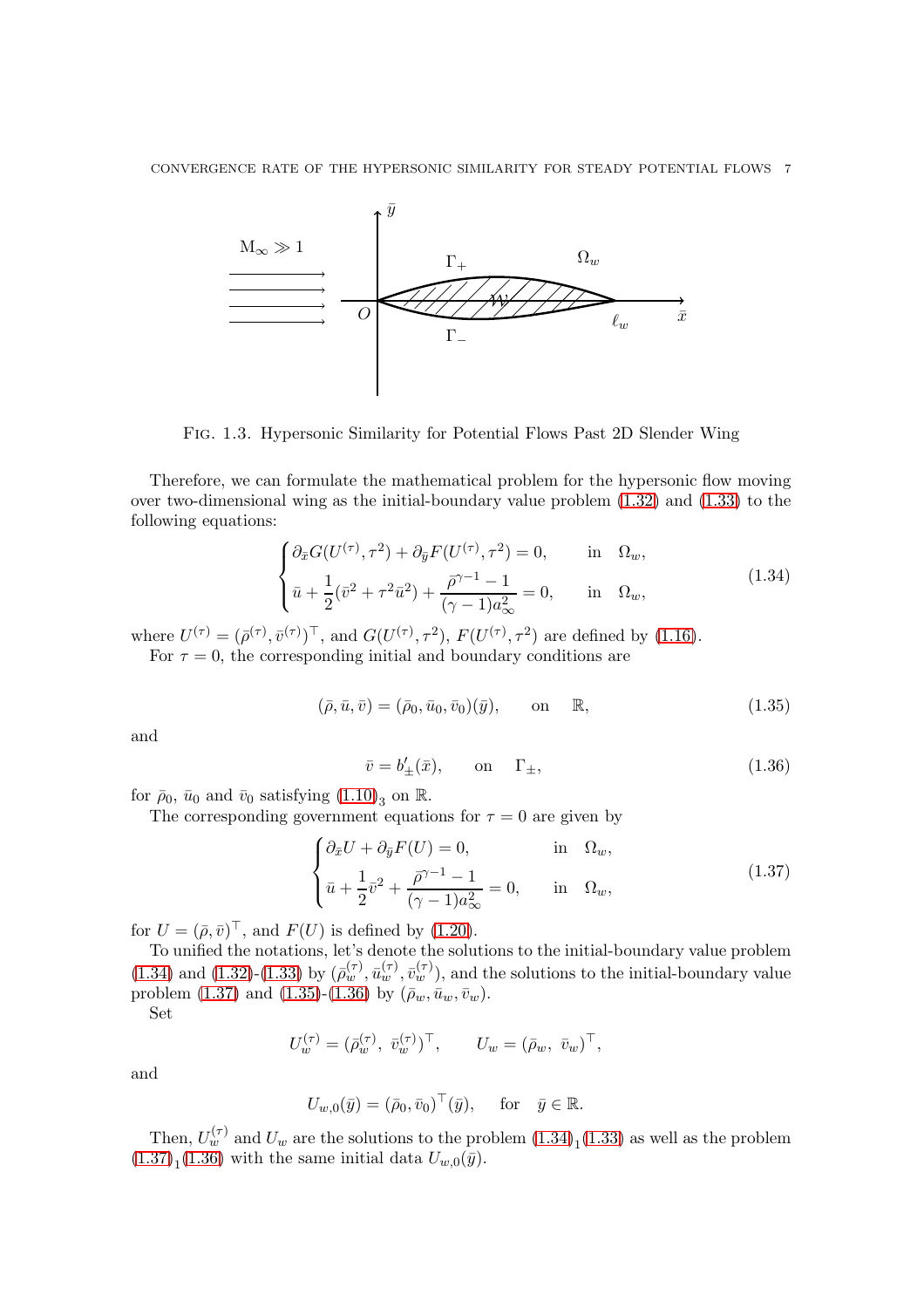When

$$
U_{w,0}(\bar{y}) \equiv (1,0)^\top, \quad \text{and} \quad b_{\pm}(\bar{x}) \equiv 0,
$$

then the solutions to the initial-boundary value problem  $(1.34)$  and  $(1.32)-(1.33)$  $(1.32)-(1.33)$  as well as the initial-boundary value problem  $(1.37)$  and  $(1.35)-(1.36)$  $(1.35)-(1.36)$  in this case are also the constant states, i.e.,

$$
U_w^{(\tau)} = U_w = \underline{U}_w = (1,0)^\top, \quad \bar{u}_w^{(\tau)} = \bar{u}_w \equiv 0, \qquad \forall (\bar{x}, \bar{y}) \in \underline{\Omega}_w,\tag{1.38}
$$

where  $\underline{\Omega}_w = (\mathbb{R}_+ \times \mathbb{R}) \setminus \{ (\bar{x}, \bar{y}) : \bar{y} = 0, \bar{x} \in [0, \ell_w] \}.$ 

Before given the second main result of the paper, we list some basic assumptions on the initial data  $U_{w,0}(\bar{y})$  and boundary functions  $b_{\pm}(\bar{x})$  in the following.

 $\widetilde{H1)}$  The initial data  $U_{w,0}(\bar{y})$  satisfies  $U_{w,0}(\bar{y}) - \underline{U}_w \in (BV \cap L^1)(\mathbb{R}; \mathbb{R}^2)$ ,  $U_{w,0}(\bar{y}) - \underline{U}_w$ has compact support, and  $\inf_{\bar{y}\in\mathbb{R}}\bar{\rho}_0(\bar{y})>0;$ 

 $\widetilde{H2)}$  The functions  $b_{\pm}(\bar{x})$  defined by  $(1.31)$  satisfy  $b_{\pm}(\bar{x}) \in Lip([0, \ell_w]; \mathbb{R})$  and  $b'_{\pm}(\bar{x}) \in$  $(BV \cap L<sup>1</sup>)([0, \ell_w]; \mathbb{R})$  with the properties that

$$
\pm b'_{\pm}(0) \ge 0, \quad b_{-}(\bar{x}) < 0 < b_{+}(\bar{x}), \quad \text{for} \quad \bar{x} \in [0, \ell_{w}], \tag{1.39}
$$

where *Lip* denotes the set of Lipschitz continuous functions.

Then, the second main result of the paper is stated as follows:

<span id="page-7-0"></span>**Theorem 1.2.** Assume assumptions  $(H1)-(H2)$  hold. For a given fixed hypersonic similarity parameter  $a_{\infty}$ , let  $(\bar{\rho}_w^{(\tau)}, \bar{u}_w^{(\tau)}, \bar{v}_w^{(\tau)})$  be the solution to the initial-boundary value prob-lem [\(1.34\)](#page-6-1) and [\(1.32\)](#page-5-0)-[\(1.33\)](#page-5-1), and let  $(\bar{\rho}_w, \bar{u}_w, \bar{v}_w)$  be the solution to the initial-boundary value problem  $(1.37)$  and  $(1.35)-(1.36)$  $(1.35)-(1.36)$  $(1.35)-(1.36)$  which can be obtained by the wave front tracking scheme. Then, there exist small parameters  $\epsilon^{**} > 0$  and  $\tau^{**} > 0$  depending only on  $\underline{U}_w$ and  $a_{\infty}$  such that for any  $\tau \in (0, \tau^{**}),$  if

<span id="page-7-1"></span>
$$
T.V.\{U_{w,0}(\cdot);\mathbb{R}\}+|b'_{\pm}(0)|+T.V.\{b'_{\pm}(\cdot);[0,\ell_w]\}<\epsilon,\tag{1.40}
$$

 $for \epsilon \in (0, \epsilon_0^{**}), then it holds that$ 

<span id="page-7-2"></span>
$$
\sup_{\ell_w < \bar{x} < O(\tau^{-1})} \left\| \left( \bar{\rho}_w^{(\tau)} - \bar{\rho}_w, \ \bar{u}_w^{(\tau)} - \bar{u}_w, \ \bar{v}_w^{(\tau)} - \bar{v}_w \right) (\bar{x}, \cdot) \right\|_{L^1(\mathbb{R}^1)} \le C_3^* \tau^{\frac{3}{2}}.\tag{1.41}
$$

Here, the constant  $C_3^* > 0$  depends only on T.V.{ $U_{w,0}(\cdot)$ ; R},  $|b'_{\pm}(0)|$ , T.V.{ $b'_{\pm}(\cdot)$ ; R<sub>+</sub>},  $\underline{U}_w$ and  $a_{\infty}$ , but is independent on  $\tau$  and  $\bar{x}$ .

To show Theorem [1.1,](#page-4-1) we will further develop the approaches given in [\[4,](#page-48-1) [5,](#page-48-2) [9,](#page-48-3) [25\]](#page-49-5) for the Cauchy problem, to the initial-boundary value problem with a curved boundary. As far as we know, there is no result on the comparison of two entropy solutions involving boundary. One of the main difficulty is that the solutions of Riemann problem are more complicated near the curved boundary after scaling. It leads to the standard Riemann semigroup does not exist in general.

To overcome this difficulty, we first approximate boundary  $\bar{y} = b(\bar{x})$  by piecewise straight lines  $\bar{y} = b_h(\bar{x})$ , then follow the ideas in [\[11\]](#page-49-6) to establish a new Lipschitz continuous map  $\mathcal{P}_h$ , by piecing together the Riemann solutions near boundary  $\bar{y} = b_h(\bar{x})$  for a short time with piecewise constant initial data  $U_0^{\nu}$ . Next, we compare the Riemann solvers between approximate solutions  $U_{h,\nu}^{(\tau)}$  and  $U_{h,\nu}$  case by case, especially near the boundary, where one of the boundary conditions is the Neumann type while the other one is the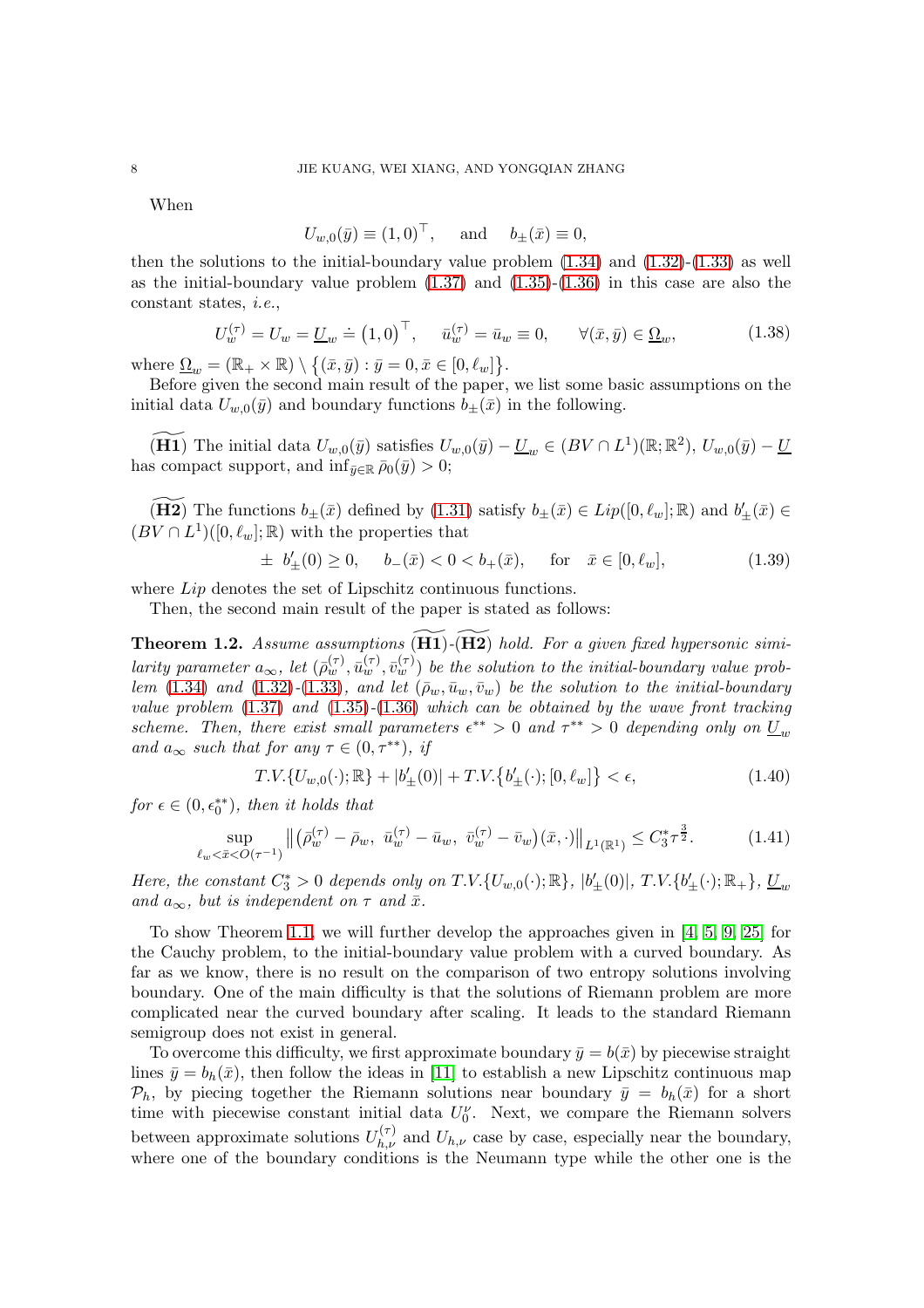Dirichlet type. Based on it, we can establish the local  $L^1$  difference estimate between the approximate solutions  $U_{h,\nu}^{(\tau)}(\bar{x}+s,\cdot)$  and the trajectory  $\mathcal{P}_h(\bar{x}+s,x)(U_{h,\nu}^{(\tau)}(\bar{x},\cdot))$  for  $s>0$ sufficiently small. Then, we can further establish the global  $L^1$  difference estimate between  $U_{h,\nu}^{(\tau)}(\bar{x},\cdot)$  and  $\mathcal{P}_h(\bar{x},0)(U_0^{\nu}(\cdot))$  by establishing the following error formula for the map  $\mathcal{P}_h$ with approximate boundary  $\bar{y} = b_h(\bar{x})$ :

$$
\|\mathcal{P}_h(\bar{x},0)(W(0)) - W(\bar{x})\|_{L^1((-\infty,b_h(\bar{x})))}
$$
  
 
$$
\leq L \int_0^{\bar{x}} \lim_{s \to 0^+} \inf \frac{\|\mathcal{P}_h(s+s,\varsigma)(W(\varsigma)) - W(\varsigma+s)\|_{L^1((-\infty,b_h(\varsigma+s)))}}{s} d\varsigma,
$$

with  $W(0) = U_0^{\nu}(\cdot)$  and  $W(\bar{x}) = U_{h,\nu}^{(\tau)}(\bar{x},\cdot)$ . It will be given in Lemma [5.2.](#page-30-0) Finally, with the uniqueness and compactness of map  $\mathcal{P}_h$  and approximate solutions  $U_{h,\nu}^{(\tau)}$  and  $U_{h,\nu}$ , we can establish estimate [\(1.27\)](#page-4-2) by letting  $\nu \to +\infty$  and  $h \to 0$ . Furthermore, by [\(1.10\)](#page-2-3)<sub>3</sub> and [\(1.13\)](#page-3-0), we can show estimate [\(1.28\)](#page-5-3), which justifies the Van Dyke's similarity theory rigorously with convergence rate in order  $\tau^2$ , that is consistent with the one predicted by Newtonian-Busemann law (see (3.29) in [\[2,](#page-48-0) Page 67] for more details).

With the help of Theorem [1.1,](#page-4-1) to prove Theorem [1.2,](#page-7-0) we only need to consider the convergence rate between solutions  $U_w^{(\tau)}$  and  $U_w$  for the Cauchy problems  $(1.34)_1$  and  $(1.37)<sub>1</sub>$  $(1.37)<sub>1</sub>$ , respectively, with the same initial data  $U<sub>w,0</sub>$ . Notice that by Theorem 7.1 in [\[16\]](#page-49-7), the total variation of solution  $U_w$  of the Cauchy problem  $(1.37)_1$  with the initial data  $U_{w,0}$  will decay along the flow direction x. Then, we employ the semigroup formula with uniformly Lipschitz constant  $L^* > 0$  that independent of  $\tau$  to compare the trajectory  $\mathcal{P}_*^{(\tau)}(x-\ell_w)(U_w^{\nu}(\ell_w,\cdot))$  and the approximate solution  $U_w^{\nu}(x,\cdot)$  to the Cauchy problem of system  $(1.37)<sub>1</sub>$  with  $x > \ell_w$ . Finally, letting  $\nu \to +\infty$ , using decay property of  $U_w$  for  $x > \ell_w$ , and applying Theorem [1.1](#page-4-1) on the  $L^1$  difference estimate between  $U_w^{(\tau)}(x, \cdot)$  and  $\mathcal{P}_{*}^{(\tau)}(x-\ell_w)(U_w(x,\cdot))$  for  $0 < x < \ell_w$ , we can complete the proof of Theorem [1.2.](#page-7-0)

Recently, the authors in [\[17,](#page-49-8) [18,](#page-49-9) [19,](#page-49-10) [20\]](#page-49-11) systematically studied the hypersonic limit, which is a different problem from ours since there is no hypersonic similarity structure. The reason is that the wedge angle (or cone angle)  $\theta$  in [\[17,](#page-49-8) [18,](#page-49-9) [19,](#page-49-10) [20\]](#page-49-11) is fixed such that the similarity parameter K tends to the infinity as  $M_{\infty} \to \infty$ . There are also many literatures on the BV solutions for the steady supersonic compressible Euler flows with free boundaries of small data such that steady supersonic flow past a Lipschitz wedge or moving over a Lipschitz bending wall (see  $[6, 7, 10, 23, 24]$  $[6, 7, 10, 23, 24]$  $[6, 7, 10, 23, 24]$  $[6, 7, 10, 23, 24]$  $[6, 7, 10, 23, 24]$  for more details) which involving the stabilities of the shock wave and rarefaction wave.

The rest of this paper is organized as follows. In section 2, we present the properties of the elementary wave curves for the system  $(1.17)$  and the system  $(1.21)$ . In section 3, we are devoted to studying and comparing the Riemann problems for the two systems by taking the boundary into account. Based on them, in section 4, we construct the approximate solutions to the initial-boundary value problem  $(1.18)-(1.20)$  $(1.18)-(1.20)$  by the modified wave front tracking scheme and establish some properties. We will give the existence of the Lipschitz continuous map  $\mathcal{P}_h$  with properties corresponding to the approximate boundary for the initial-boundary value problem  $(1.21)-(1.22)$  $(1.21)-(1.22)$  and  $(1.12)$ . In section 5, the  $L^1$  difference estimates between the approximate solutions  $U_{h,\nu}^{(\tau)}$  and the trajectory of  $\mathcal{P}_h(U_0^{\nu})$  are derived. Then by the properties of  $U_{h,\nu}^{(\tau)}$  and  $\mathcal{P}_h$  obtained in section 4, we can complete the proof of estimate [\(1.27\)](#page-4-2). Therefore, we can conclude the proofs of Theorem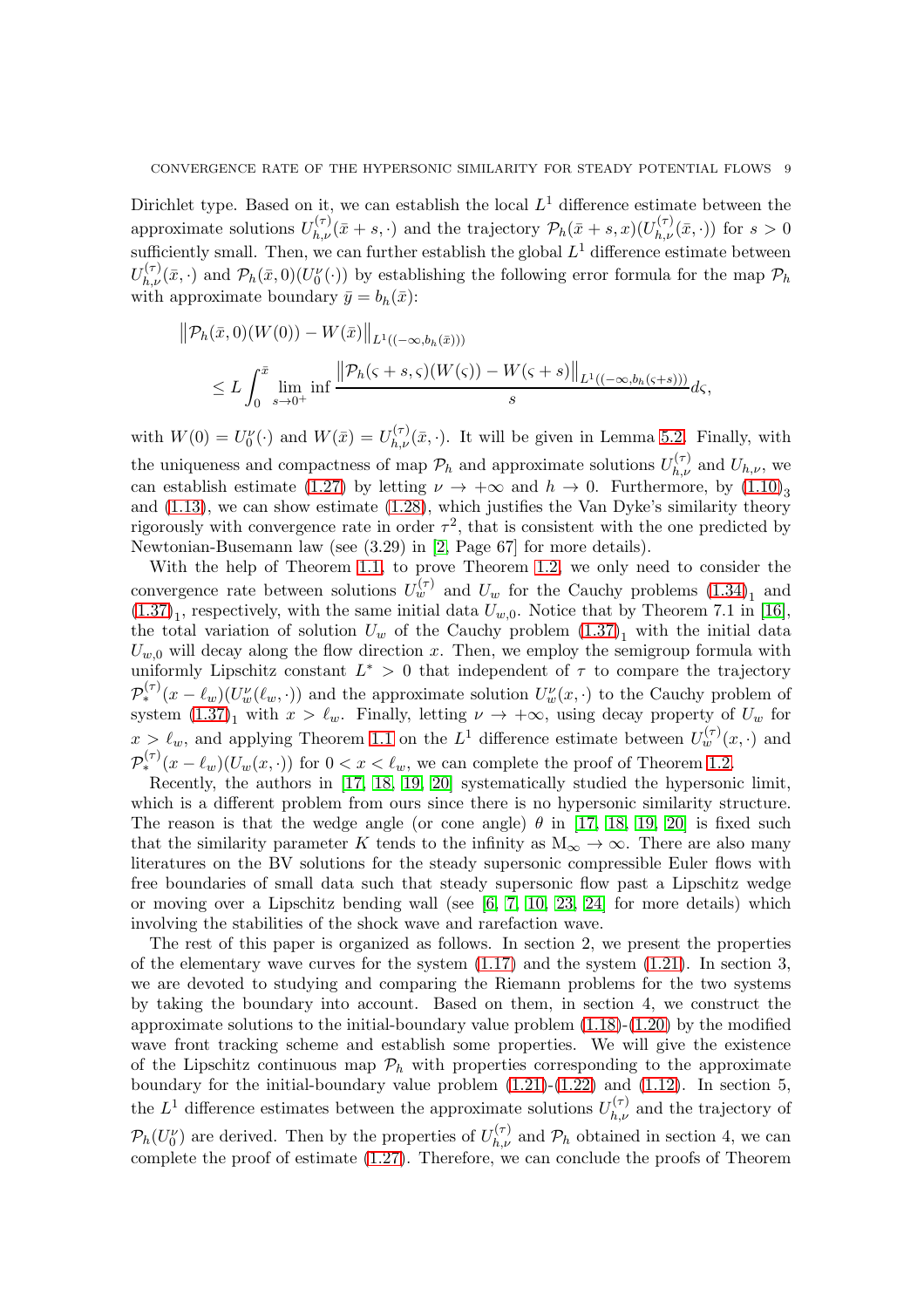[1.1](#page-4-1) and Theorem [1.2](#page-7-0) one by one in section 5. Finally, in the appendix, we establish some results on the interaction of weak waves and the boundary, which are used in section 4.

In the rest contents of the paper, we will denote  $(\bar{x}, \bar{y})$  and  $(\bar{\rho}, \bar{u}, \bar{v}), (\bar{\rho}^{(\tau)}, \bar{u}^{(\tau)}, \bar{v}^{(\tau)})$  as  $(x, y)$  and  $(\rho, u, v)$ ,  $(\rho^{(\tau)}, u^{(\tau)}, v^{(\tau)})$ , respectively for the simplicity of the notations.

# 2. Elementary wave curves for the system [\(1.17\)](#page-3-4) and the system [\(1.21\)](#page-3-6)

In this section, as preliminaries, we will present some basic structures of the elementary wave curves for both systems  $(1.17)$  and  $(1.21)$ , which will be used in the following sections.

2.1. Wave curves for equation [\(1.17\)](#page-3-4) with  $\tau \neq 0$ . First, for  $u(\rho, v, \tau^2)$ , we have the following lemma.

<span id="page-9-1"></span>**Lemma 2.1.** For fixed  $\tau > 0$ , then there holds for  $u^{(\tau)}$  that

<span id="page-9-0"></span>
$$
\frac{\partial u^{(\tau)}}{\partial \rho^{(\tau)}} = -\frac{(\rho^{(\tau)})^{\gamma - 2}}{a_{\infty}^2 (1 + \tau^2 u^{(\tau)})}, \quad \frac{\partial u^{(\tau)}}{\partial v^{(\tau)}} = -\frac{v^{(\tau)}}{1 + \tau^2 u^{(\tau)}}.
$$
(2.1)

*Proof.* First, taking derivative with respect to  $\rho^{(\tau)}$  and  $v^{(\tau)}$  on the third equation in [\(1.7\)](#page-2-1), we have

$$
2\tau^2 u^{(\tau)} \frac{\partial u^{(\tau)}}{\partial \rho^{(\tau)}} + 2 \frac{\partial u^{(\tau)}}{\partial \rho^{(\tau)}} + \frac{2(\rho^{(\tau)})^{\gamma - 1}}{a_{\infty}^2} = 0, \quad 2\tau^2 u^{(\tau)} \frac{\partial u^{(\tau)}}{\partial \rho^{(\tau)}} + 2 \frac{\partial u^{(\tau)}}{\partial \rho^{(\tau)}} + 2v^{(\tau)} = 0.
$$

It gives  $(2.1)$ .

By Lemma [2.1,](#page-9-1) the characteristic polynomial for the system [\(1.14\)](#page-3-2) is

<span id="page-9-2"></span>
$$
\left(a_{\infty}^2(1+\tau^2 u^{(\tau)})^2 - \tau^2 (c^{(\tau)})^2\right)\lambda^2 - 2a_{\infty}^2(1+\tau^2 u^{(\tau)})v^{(\tau)}\lambda + a_{\infty}^2 (v^{(\tau)})^2 - (c^{(\tau)})^2 = 0, (2.2)
$$

which admits two roots (or the eigenvalues)

$$
\lambda_j(U^{(\tau)}, \tau^2)
$$
\n
$$
= \frac{a_{\infty}^2 (1 + \tau^2 u^{(\tau)}) v^{(\tau)} + (-1)^j c^{(\tau)} \sqrt{a_{\infty}^2 (1 + \tau^2 u^{(\tau)})^2 + \tau^2 (a_{\infty}^2 (v^{(\tau)})^2 - (c^{(\tau)})^2)}}{a_{\infty}^2 (1 + \tau^2 u^{(\tau)})^2 - \tau^2 (c^{(\tau)})^2},
$$
\n(2.3)

with corresponding right eigenvectors

$$
\tilde{\boldsymbol{r}}_{j}(U^{(\tau)},\tau^{2}) = \left(\frac{a_{\infty}^{2}\rho^{(\tau)}\lambda_{j}(U^{(\tau)},\tau^{2})}{c^{(\tau)}} - v^{(\tau)}, c^{(\tau)}\right)^{\top},
$$
\n(2.4)

for  $j = 1, 2$ , where  $c^{(\tau)} = (\rho^{(\tau)})^{\frac{\gamma - 1}{2}}$ .

**Remark 2.1.** When  $U^{(\tau)} = U$  defined in [\(1.23\)](#page-4-3), by [\(1.13\)](#page-3-0),  $u^{(\tau)} = 0$ . Therefore, we have

$$
\lambda_j(U^{(\tau)}, \tau^2)\Big|_{U^{(\tau)} = \underline{U}} = \frac{(-1)^j \sqrt{a_{\infty}^2 - \tau^2}}{a_{\infty}^2 - \tau^2}, \quad \text{for } j = 1, 2. \tag{2.5}
$$

<span id="page-9-3"></span>**Lemma 2.2.** For given  $a_{\infty}$ , there exist small constants  $\epsilon_0 > 0$  and  $\tau_0 > 0$  depending only on <u>U</u> and  $a_{\infty}$ , such that if  $U^{(\tau)} \in \mathcal{O}_{\epsilon_0}(\underline{U})$  and  $\tau \in (0, \tau_0)$ , then

$$
\nabla_{U^{(\tau)}} \lambda_j(U^{(\tau)}, \tau^2) \cdot \tilde{\boldsymbol{r}}_j(U^{(\tau)}, \tau^2) > 0, \quad \text{for } j = 1, 2. \tag{2.6}
$$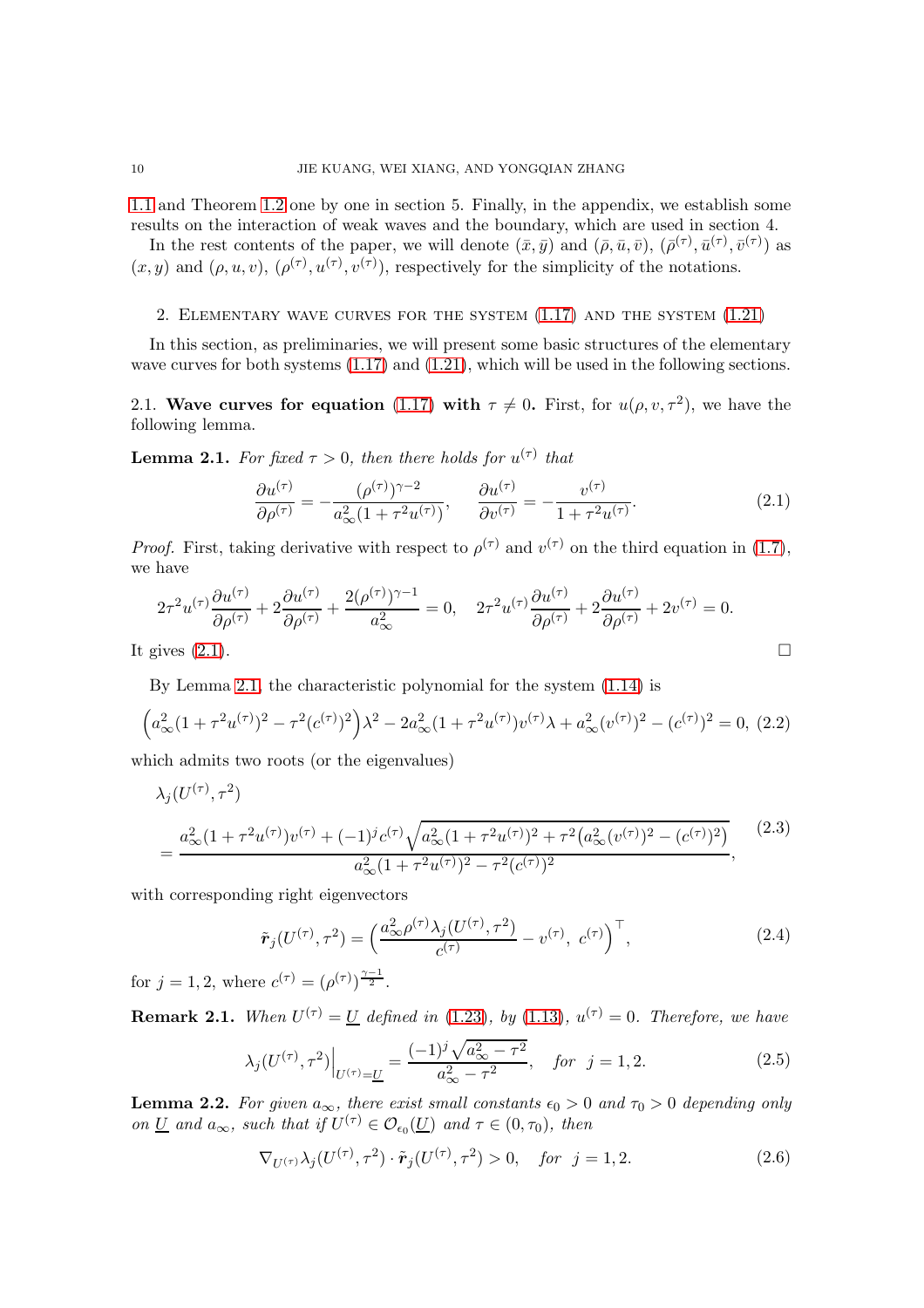*Proof.* We only prove the case  $j = 1$ , because the argument for the case  $j = 2$  is similar. Taking derivative on [\(2.2\)](#page-9-2) with respect to  $\rho^{(\tau)}$  and noticing that

$$
\begin{aligned} \left(a_{\infty}^2 (1 + \tau^2 u^{(\tau)})^2 - \tau^2 (c^{(\tau)})^2 \right) \lambda_1 (U^{(\tau)}, \tau^2) - a_{\infty}^2 (1 + \tau^2 u^{(\tau)}) v^{(\tau)} \\ &= -c^{(\tau)} \sqrt{a_{\infty}^2 (1 + \tau^2 u^{(\tau)})^2 + \tau^2 (a_{\infty}^2 (v^{(\tau)})^2 - (c^{(\tau)})^2)}, \end{aligned}
$$

we have  $\partial\lambda_1(U^{(\tau)},\tau^2)$ 

$$
\overline{\partial \rho^{(\tau)}} = \frac{(\gamma - 1)(1 + \tau^2 u^{(\tau)}) + \tau^2 ((\gamma + 1)(1 + \tau^2 u^{(\tau)}) \lambda_1 (U^{(\tau)}, \tau^2) - 2v^{(\tau)}) \lambda_1 (U^{(\tau)}, \tau^2)}{2(1 + \tau^2 u^{(\tau)}) \sqrt{a_{\infty}^2 (1 + \tau^2 u^{(\tau)})^2 + \tau^2 (a_{\infty}^2 (v^{(\tau)})^2 - (c^{(\tau)})^2)}} \frac{c^{(\tau)}}{\rho^{(\tau)}}.
$$

In the same way, we also have

$$
\frac{\partial \lambda_1(U^{(\tau)},\tau^2)}{\partial v^{(\tau)}} = -\frac{a_{\infty}^2 \left( (1+\tau^2 u^{(\tau)}) \lambda_1(U^{(\tau)},\tau^2) - v^{(\tau)} \right) \left( 1+\tau^2 (u^{(\tau)}+v^{(\tau)} \lambda_1(U^{(\tau)},\tau^2)) \right)}{2c^{(\tau)}(1+\tau^2 u^{(\tau)}) \sqrt{a_{\infty}^2 (1+\tau^2 u^{(\tau)})^2 + \tau^2 (a_{\infty}^2 (v^{(\tau)})^2 - (c^{(\tau)})^2)}}.
$$

Then, combing the above estimates and by complicated calculations, it follows that

$$
\nabla_{U^{(\tau)}} \lambda_1(U^{(\tau)}, \tau^2) \cdot \tilde{\mathbf{r}}_1(U^{(\tau)}, \tau^2) = -\frac{(\gamma + 1)a_{\infty}^2 \left(1 + \tau^2 \lambda_1^2(U^{(\tau)}, \tau^2)\right) \left((1 + \tau^2 u^{(\tau)}) \lambda_1(U^{(\tau)}, \tau^2) - v^{(\tau)}\right)}{2\sqrt{a_{\infty}^2 (1 + \tau^2 u^{(\tau)})^2 + \tau^2 (a_{\infty}^2 (v^{(\tau)})^2 - (c^{(\tau)})^2)}}
$$
,  
and at the background state  $I^{[(\tau)} - II$ 

and at the background state  $U$  $(\tau) = \underline{U},$ 

$$
\nabla_{U^{(\tau)}}\lambda_1(U^{(\tau)},\tau^2)\cdot\tilde{\boldsymbol{r}}_1(U^{(\tau)},\tau^2)\Big|_{U^{(\tau)}=\underline{U}}=\frac{(\gamma+1)a_\infty^2}{2(a_\infty^2-\tau^2)}
$$

Thus, we can choose  $\tau_0 = \frac{1}{2}$  $\frac{1}{2}a_{\infty}$ , so that for  $\tau \in (0, \tau_0)$ , it holds

$$
\nabla_{U^{(\tau)}}\lambda_1(U^{(\tau)},\tau^2)\cdot\tilde{r}_1(U^{(\tau)},\tau^2)\Big|_{U^{(\tau)}=\underline{U}}>\frac{2(\gamma+1)}{3}>0.
$$

Hence we can further choose  $\epsilon_0 > 0$  depending only on  $\underline{U}$  and  $a_{\infty}$ , such that for  $\epsilon \in (0, \epsilon_0)$ ,  $\nabla_{U^{(\tau)}}\lambda_1(U^{(\tau)},\tau^2)\cdot\tilde{\boldsymbol{r}}_1(U^{(\tau)},\tau^2)>0 \text{ if } U^{(\tau)}\in\mathcal{O}_{\epsilon_0}(\underline{U}).$ 

By Lemma [2.2,](#page-9-3) we can define

$$
e_j(U^{(\tau)}, \tau^2) = \frac{1}{\nabla_{U^{(\tau)}} \lambda_2(U^{(\tau)}, \tau^2) \cdot \tilde{r}_2(U^{(\tau)}, \tau^2)}, \quad \text{for } j = 1, 2.
$$
 (2.7)

.

Then, we can re-normalized the  $\tilde{r}_i^{(\tau)}$  $j^{(1)}$ ,  $(j = 1, 2)$  by setting

$$
\mathbf{r}_j(U^{(\tau)}, \tau^2) = e_j(U^{(\tau)}, \tau^2) \tilde{\mathbf{r}}_j^{(\tau)}(U^{(\tau)}, \tau^2), \text{ for } j = 1, 2,
$$

so that

$$
\nabla_{U^{(\tau)}} \lambda_j(U^{(\tau)}, \tau^2) \cdot \mathbf{r}_j(U^{(\tau)}, \tau^2) \equiv 1, \text{ for } j = 1, 2.
$$

<span id="page-10-0"></span>**Remark 2.2.** When  $U^{(\tau)} = U$ , from the proof of the Lemma [2.2,](#page-9-3) we can get

$$
e_1(U^{(\tau)}, \tau^2)\Big|_{U^{(\tau)} = \underline{U}} = e_2(U^{(\tau)}, \tau^2)\Big|_{U^{(\tau)} = \underline{U}} = \frac{2(a_{\infty}^2 - \tau^2)}{(\gamma + 1)a_{\infty}^2}.
$$
\n(2.8)

It follows from Lemma [2.2](#page-9-3) that system [\(1.17\)](#page-3-4) is strictly hyperbolic with two genuinely nonlinear characteristic fields. Then, following the arguments in [\[8,](#page-48-7) [22\]](#page-49-14), we have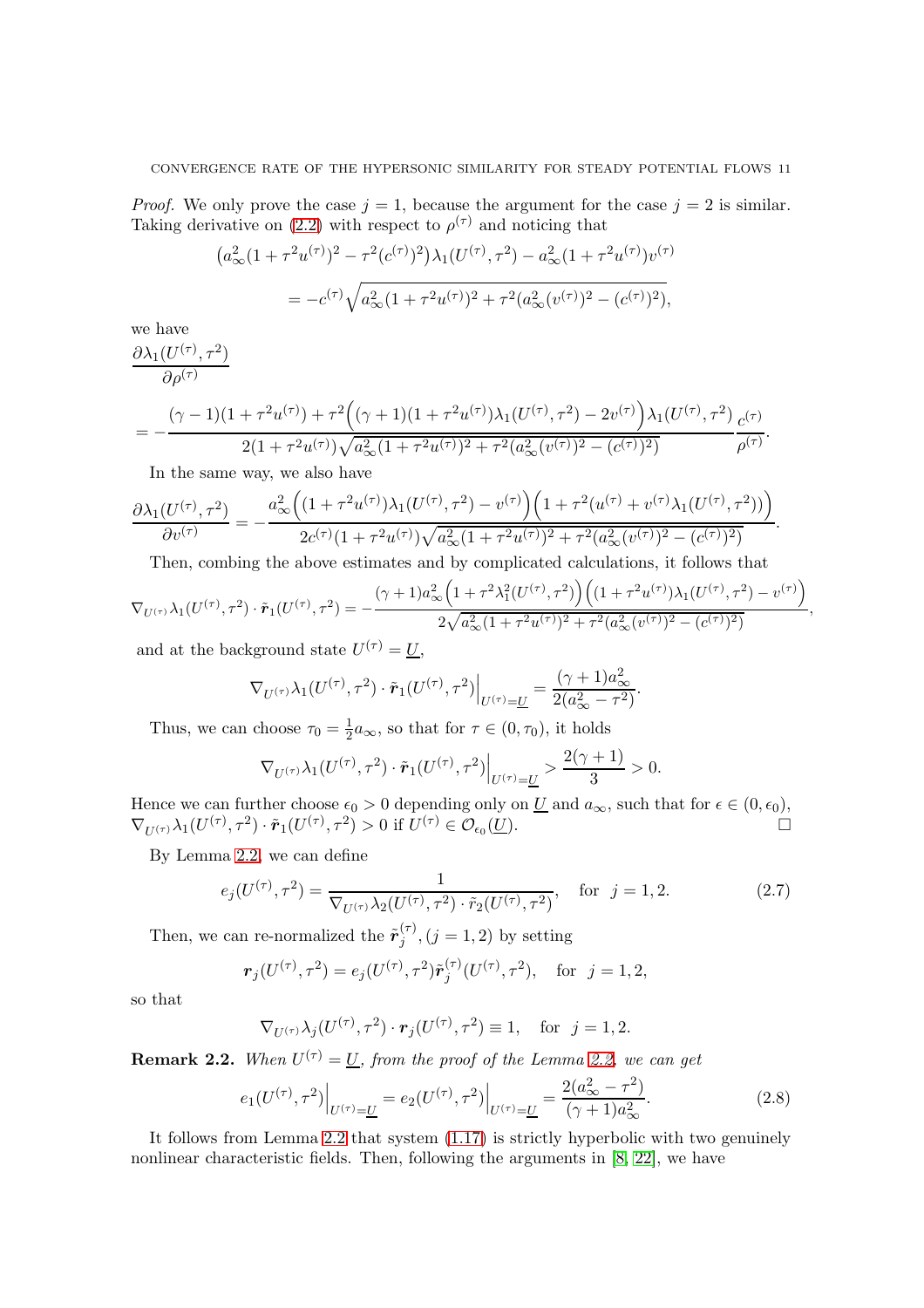<span id="page-11-0"></span>**Lemma 2.3.** Let  $a_{\infty}$  be the hypersonic similarity parameter defined by [\(1.5\)](#page-1-2). Then, there exist small constants  $\tau_1 \in (0, \tau_0)$ ,  $\epsilon_1 \in (0, \epsilon_0)$  and  $\delta_0 > 0$  depending only on U and  $a_{\infty}$ , such that for any constant state  $U_L^{(\tau)} \in \mathcal{O}_{\epsilon_1}(\underline{U})$ , the kth  $(k = 1, 2)$  physical admissible wave curve through  $U_L^{(\tau)}$  $L_L^{(\tau)}$  can be parameterized by  $\alpha_k$  as  $\alpha_k \mapsto \Phi_k(\alpha_k; U_L^{(\tau)})$  $L^{(\tau)}, \tau^2)$ with  $\Phi_k \in C^2((-\delta_0, \delta_0) \times \mathcal{O}_{\epsilon_1}(\underline{U}) \times (0, \tau_0))$  and for  $k = 1, 2$ 

<span id="page-11-3"></span>
$$
\Phi_k(\alpha_k; U_L^{(\tau)}, \tau^2)\Big|_{\alpha_k=0} = U_L^{(\tau)}, \quad \frac{\partial \Phi_k(\alpha_k; U_L^{(\tau)}, \tau^2)}{\partial \alpha_k}\Big|_{\alpha_k=0} = r_k(U_L^{(\tau)}, \tau^2). \tag{2.9}
$$

Moreover, when  $\alpha_k < 0$ ,  $\Phi_k(\alpha_k; U_L^{(\tau)})$  $\mathcal{L}_{L}^{(\tau)}$ ,  $\tau^2$ ) is called the shock wave and is denoted by  $\mathcal{S}_k^{(\tau)}$  $\lambda_k^{(\tau)}(U_L^{(\tau)})$  $\mathcal{O}_{\epsilon_1}(\mathcal{I}) \cap \mathcal{O}_{\epsilon_1}(\underline{U});$  when  $\alpha_k > 0$ ,  $\Phi_k(\alpha_k; U_L^{(\tau)})$  $L^{(\tau)}$ ,  $\tau^2$ ) is called the rarefaction wave and is denoted by  $\mathcal{R}_k^{(\tau)}$  $_k^{(\tau)}(U_L^{(\tau)}$  $\mathcal{O}_{\epsilon_1}(\underline{U})$  for  $k=1,2$ .

# 2.2. Wave curves for equations  $(1.21)$ . The eigenvalues for system  $(1.21)$  are

$$
\lambda_j(U) = v + (-1)^j \frac{c}{a_{\infty}}, \quad \text{for} \quad j = 1, 2,
$$
\n(2.10)

and the corresponding right eigenvectors are

$$
r_j(U) = \frac{2}{(\gamma + 1)c} \left( (-1)^j a_{\infty} \rho, \ c \right)^{\top}, \quad \text{for} \ \ j = 1, 2, \tag{2.11}
$$

where  $c = \rho^{\frac{\gamma-1}{2}}$ . By direct computation, we obtain that there exists a small parameter  $\tilde{\epsilon}_0 > 0$  such that for  $U \in O_{\tilde{\epsilon}_0}(\underline{U})$  (*i.e.*,  $c > 0$ ), it holds

$$
\nabla_U \lambda_j(U) \cdot \tilde{\boldsymbol{r}}_j(U) = \frac{(\gamma + 1)c}{2} \equiv 1 > 0 \quad \text{for } j = 1, 2.
$$
 (2.12)

It means that each characteristic fields for system [\(1.21\)](#page-3-6) are genuinely nonlinearly. Then, following the ideas in [\[8,](#page-48-7) [22\]](#page-49-14), we also have

<span id="page-11-1"></span>**Lemma 2.4.** There exist small constants  $\tilde{\epsilon}_1 \in (0, \tilde{\epsilon}_0)$  and  $\tilde{\delta}_0 > 0$  depending only on U, such that for any constant state  $U_L \in \mathcal{O}_{\tilde{e}_1}(\underline{U})$ , the jth  $(j = 1, 2)$  physical admissible wave curve through  $U_L$  can be parameterized by  $\tilde{\alpha}_j$  as  $\tilde{\alpha}_j \mapsto \Phi_j(\tilde{\alpha}_j; U_L)$  with  $\Phi_j \in C^2((-\tilde{\delta}_0, \tilde{\delta}_0) \times$  $\mathcal{O}_{\tilde\epsilon_1}(\underline{U})$  and

<span id="page-11-4"></span>
$$
\Phi_j|_{\tilde{\alpha}_j=0} = U_L, \qquad \frac{\partial \Phi_j}{\partial \tilde{\alpha}_j}\bigg|_{\tilde{\alpha}_j=0} = \mathbf{r}_j(U_L), \quad \text{for} \quad j=1,2. \tag{2.13}
$$

Moreover, when  $\tilde{\alpha}_j < 0$ ,  $\Phi_j(\tilde{\alpha}_j; U_L)$  is called the shock wave, and is denoted by  $S_j(U_L) \cap$  $\mathcal{O}_{\tilde{e}_1}(\underline{U})$ ; when  $\tilde{\alpha}_j > 0$ ,  $\Phi_j(\tilde{\alpha}_j;U_L)$  is called the rarefaction wave, and is denoted by  $\mathcal{R}_j(U_L) \cap$  $\mathcal{O}_{\tilde{\epsilon}_1}(\underline{U})$  for  $j = 1, 2$ .

**Remark 2.3.** For  $|\alpha_k| < \min\{\delta_0, \tilde{\delta}_0\}$  and  $U \in \mathcal{O}_{\min\{\epsilon_1, \tilde{\epsilon}_1\}}(\underline{U})$ , the elementary wave curves  $\Phi_k(\alpha_k; U, \tau^2)$  given in Lemma [2.3](#page-11-0) and  $\Phi_k(\alpha_k; U)$  given in Lemma [2.4](#page-11-1) satisfy

<span id="page-11-2"></span>
$$
\Phi_k(\alpha_k; U, 0) = \Phi_k(\alpha_k; U), \quad k = 1, 2. \tag{2.14}
$$

The reason is that for  $k = 1, 2, r_k(U, 0) = r_k(U)$ ,

$$
\Phi_k(\alpha_k; U, \tau^2)|_{\alpha_k=0} = \Phi_k(\alpha_k; U)|_{\alpha_k=0} = U,
$$

and

$$
\left. \frac{\partial \Phi_k(\alpha_k; U, \tau^2)}{\partial \alpha_k} \right|_{\alpha_k = 0, \tau = 0} = r_k(U, 0), \quad \left. \frac{\partial \Phi_k(\alpha_k; U)}{\partial \alpha_k} \right|_{\alpha_k = 0} = r_k(U).
$$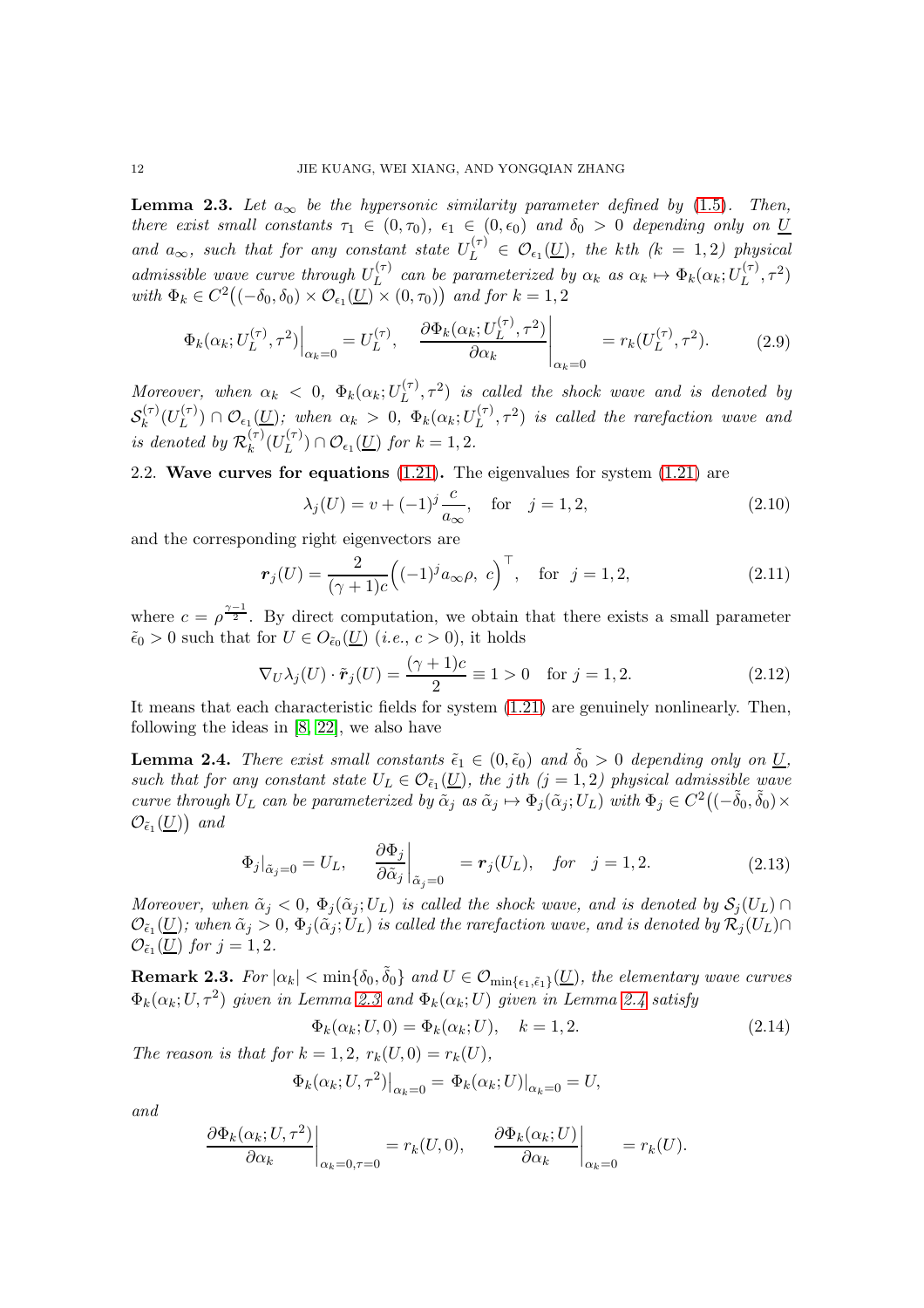So, by the uniqueness of solutions of the ordinary differential equations, we have [\(2.14\)](#page-11-2).

3. COMPARISON OF SOLUTIONS OF RIEMANN PROBLEMS BETWEEN  $\tau \neq AND \tau = 0$ 

In this section, we will compare the Riemann solutions between problem [\(1.17\)](#page-3-4)-[\(1.19\)](#page-3-5) and problem [\(1.21\)](#page-3-6)-[\(1.22\)](#page-4-0) and [\(1.12\)](#page-3-1) involving the boundary perturbation.

3.1. Comparison of solutions to Riemann problems away from the boundary. We first consider the Riemann problem away from the boundary for system [\(1.17\)](#page-3-4) and system  $(1.21)$ , respectively, *i.e.*,

<span id="page-12-0"></span>
$$
\begin{cases}\n\partial_x G(U^{(\tau)}, \tau^2) + \partial_y F(U^{(\tau)}, \tau^2) = 0, \\
U|_{x=\hat{x}} = \begin{cases}\nU_R, & y > \hat{y}, \\
U_L, & y < \hat{y}.\n\end{cases} (3.1)
$$

and

<span id="page-12-1"></span>
$$
\begin{cases}\n\partial_x U + \partial_y F(U) = 0, \\
U|_{x=\hat{x}} = \begin{cases}\nU_R, & y > \hat{y}, \\
U_L, & y < \hat{y}.\n\end{cases}
$$
\n(3.2)

First, by [\[3,](#page-48-8) Theorem 5.3], we have

<span id="page-12-2"></span>**Lemma 3.1.** For a given hypersonic similarity parameter  $a_{\infty}$  defined in [\(1.5\)](#page-1-2), there exist constants  $\epsilon'_1 \in (0, \min\{\epsilon_1, \tilde{\epsilon}_1\})$  and  $\tau'_1 \in (0, \tau_1)$  depending only on  $\underline{U}$  and  $a_{\infty}$ , such that for any  $U_L$ ,  $U_R \in \mathcal{O}_{\epsilon'_1}(\underline{U})$  and  $\tau \in (0, \tau'_1)$ , Riemann problem  $(3.1)$  and Riemann problem [\(3.2\)](#page-12-1) admit unique admissible piecewise constant solutions  $U_k^{(\tau)}$  $k_k^{(\tau)}$  and  $U_k$  for  $k = 0, 1, 2,$ respectively. Both of them are separated by two elementary waves  $\alpha = (\alpha_1, \alpha_2)$  and  $\beta =$  $(\beta_1, \beta_2)$  satisfying

$$
U_0^{(\tau)} = U_L, \quad U_2^{(\tau)} = U_R, \quad U_k^{(\tau)} = \Phi_k(\alpha_k; U_{k-1}^{(\tau)}, \tau^2), \quad k = 1, 2,
$$
\n(3.3)

and

<span id="page-12-6"></span>
$$
U_0 = U_L, \quad U_2 = U_R, \quad U_k = \Phi_i(\beta_k; U_{k-1}), \quad k = 1, 2,
$$
\n(3.4)

where  $\Phi_k^{(\tau)}$  $\mathcal{L}_{k}^{(\tau)}$ ,  $\Phi_{k}$ ,  $(k = 1, 2)$  satisfy properties [\(2.9\)](#page-11-3) and [\(2.13\)](#page-11-4).

In the following, denote

 $\Phi(\alpha_1, \alpha_2; U_L, \tau^2) \doteq \Phi_2(\alpha_2; \Phi_1(\alpha_1; U_L, \tau^2), \tau^2), \quad \Phi(\beta_1, \beta_2; U_L) \doteq \Phi_2(\beta_2; \Phi_1(\beta_1; U_L)).$  (3.5) Then, we have

<span id="page-12-5"></span>**Proposition 3.1.** Suppose  $U_L = (\rho_L, v_L)^\top$  and  $U_R = (\rho_R, v_R)^\top$  are two constant states with  $U_R$ ,  $U_L \in \mathcal{O}_{\epsilon'_1}(\underline{U})$  for  $\epsilon'_1 > 0$  given as in Lemma [3.1.](#page-12-2) If

$$
U_R = \Phi(\beta_1, \beta_2; U_L), \quad U_R = \Phi_k(\alpha_k; U_L, \tau^2), \quad k = 1 \text{ or } 2,
$$
 (3.6)

then for  $\tau \in (0, \tau'_1)$  with  $\tau'_1 > 0$  given as in Lemma [3.1,](#page-12-2)

<span id="page-12-3"></span>
$$
\beta_j = \delta_{jk}\alpha_k + O(1)|\alpha_k|\tau^2, \quad \text{for} \quad j, k = 1 \text{ or } 2,\tag{3.7}
$$

where  $\delta_{jk}$  is the Kronecker symbol and the bounds of  $O(1)$  depends only on  $\underline{U}$  and  $a_{\infty}$ . If

<span id="page-12-4"></span>
$$
U_R = \Phi(\beta_1, \beta_2; U_L), \quad \alpha = |U_R - U_L|,\tag{3.8}
$$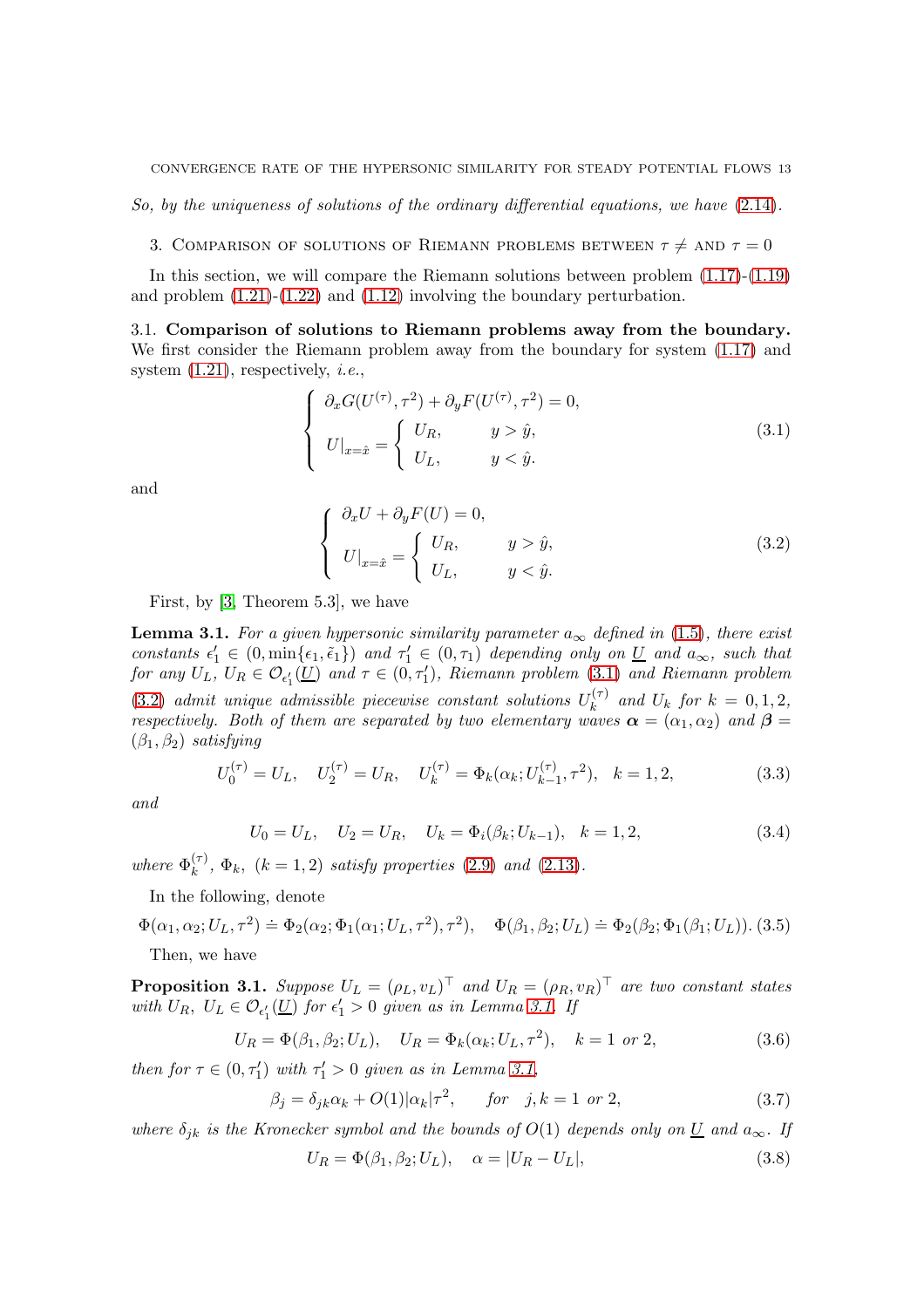then for  $\tau \in (0, \tau'_1)$  with  $\tau'_1 > 0$  given as in Lemma [3.1,](#page-12-2)

<span id="page-13-1"></span>
$$
\beta_j = O(1)\alpha, \quad \text{for} \quad j = 1, 2. \tag{3.9}
$$

Proof. To show [\(3.7\)](#page-12-3), we first need to solve the equation

<span id="page-13-0"></span>
$$
\Phi(\beta_1, \beta_2; U_L) = \Phi_k(\alpha_k; U_L, \tau^2). \tag{3.10}
$$

Notice that for  $U_L \in O_{\epsilon_1^*}(\underline{U}),$ 

$$
\det\left(\frac{\partial\Phi(\beta_1,\beta_2;U_L)}{\partial(\beta_1,\beta_2)}\right)\Big|_{\beta_1=\beta_2=0}=\det\left(r_1(U_L),r_2(U_L)\right)=-\frac{2\rho_L}{\gamma+1}\neq 0.
$$

So we can apply the implicit function theorem to show that equation [\(3.10\)](#page-13-0) admits a unique solution  $\beta_j = \beta_j(\alpha_k, \tau^2; U_L) \in C^2$ ,  $j = 1, 2$  for fixed k.

Obvious,  $\beta_j(0,0;U_L) = \beta_j(0,\tau^2;U_L) = 0$ . On the other hand, notice that

$$
\Phi_k(\alpha_k; U_L, \tau^2)\Big|_{\tau=0} = \Phi_k(\alpha_k; U_L).
$$

So

$$
\beta_j(\alpha_k, 0; U_L) = \delta_{jk}\alpha_k.
$$

Then, by Taylor expansion formula and together with the above estimates, we have

$$
\beta_j(\alpha_k, \tau^2; U_L) = \beta_j(\alpha_k, 0; U_L) + \beta_j(0, \tau^2; U_L) - \beta_j(0, 0; U_L) + O(1)|\alpha_k|\tau^2
$$
  
=  $\delta_{jk}\alpha_k + O(1)|\alpha_k|\tau^2$ ,

which gives estimate [\(3.7\)](#page-12-3).

For  $U_R$ ,  $U_L \in \mathcal{O}_{\epsilon'_1}(\underline{U})$ , there exists a constant  $C > 0$  depending only on  $\underline{U}$  such that

$$
C^{-1}(|\beta_1|+|\beta_2|)<|\Phi(\beta_1,\beta_2;U_L)-U_L|
$$

So if  $\alpha$  is given as in [\(3.8\)](#page-12-4), then we have estimate [\(3.9\)](#page-13-1).

<span id="page-13-6"></span>**Proposition 3.2.** Suppose  $U_L = (\rho_L, v_L)^\top$ ,  $\hat{U}_R = (\hat{\rho}_R, \hat{v}_R)^\top$  and  $U_R = (\rho_R, v_R)^\top$  are three constant states with  $U_R$ ,  $\hat{U}_R$ ,  $U_L \in \mathcal{O}_{\epsilon'_1}(\underline{U})$  for  $\epsilon'_1 > 0$  given as in Lemma [3.1.](#page-12-2) If

<span id="page-13-2"></span>
$$
U_R = \Phi(\beta_1, \beta_2; U_L), \quad U_R = \Phi(\alpha_1, \alpha_2; U_L, \tau^2), \tag{3.11}
$$

then for  $\tau \in (0, \tau'_1)$  with  $\tau'_1 > 0$  given as in Lemma [3.1,](#page-12-2) it holds that

<span id="page-13-3"></span>
$$
\beta_j = \alpha_j + O(1) \big( |\alpha_1| + |\alpha_2| \big) \tau^2, \qquad j = 1, 2, \tag{3.12}
$$

where  $O(1)$  depends only on <u>U</u> and  $a_{\infty}$ . If

<span id="page-13-4"></span>
$$
U_R = \Phi(\beta_1, \beta_2; U_L), \quad \hat{U}_R = \Phi(\alpha_1, \alpha_2; U_L, \tau^2), \quad \alpha = |U_R - \hat{U}_R|,
$$
\n(3.13)

then for  $\tau \in (0, \tau'_1)$  with  $\tau'_1 > 0$  given as in Lemma [3.1,](#page-12-2)

<span id="page-13-5"></span>
$$
\beta_j = \alpha_j + O(1) \left( |\alpha_1| + |\alpha_2| \right) \tau^2 + O(1)\alpha, \qquad j = 1, 2. \tag{3.14}
$$

*Proof.* First, let us consider the case that  $U_L$  and  $U_R$  satisfy [\(3.11\)](#page-13-2). From (3.11), we have

$$
\Phi(\beta_1, \beta_2; U_L) = \Phi(\alpha_1, \alpha_2; U_L, \tau^2).
$$

As the argument in the proof of Proposition [3.1,](#page-12-5) by applying the implicit function theorem, there exits a  $C^2$  solution  $\beta_j = \beta_j(\alpha_1, \alpha_2, \tau^2; U_L)$  for  $j = 1, 2$ . To estimate  $\beta_j$ , set

$$
U_M = \Phi_1(\alpha_1; U_L, \tau^2), \quad U_R = \Phi_2(\alpha_2; U_M, \tau^2),
$$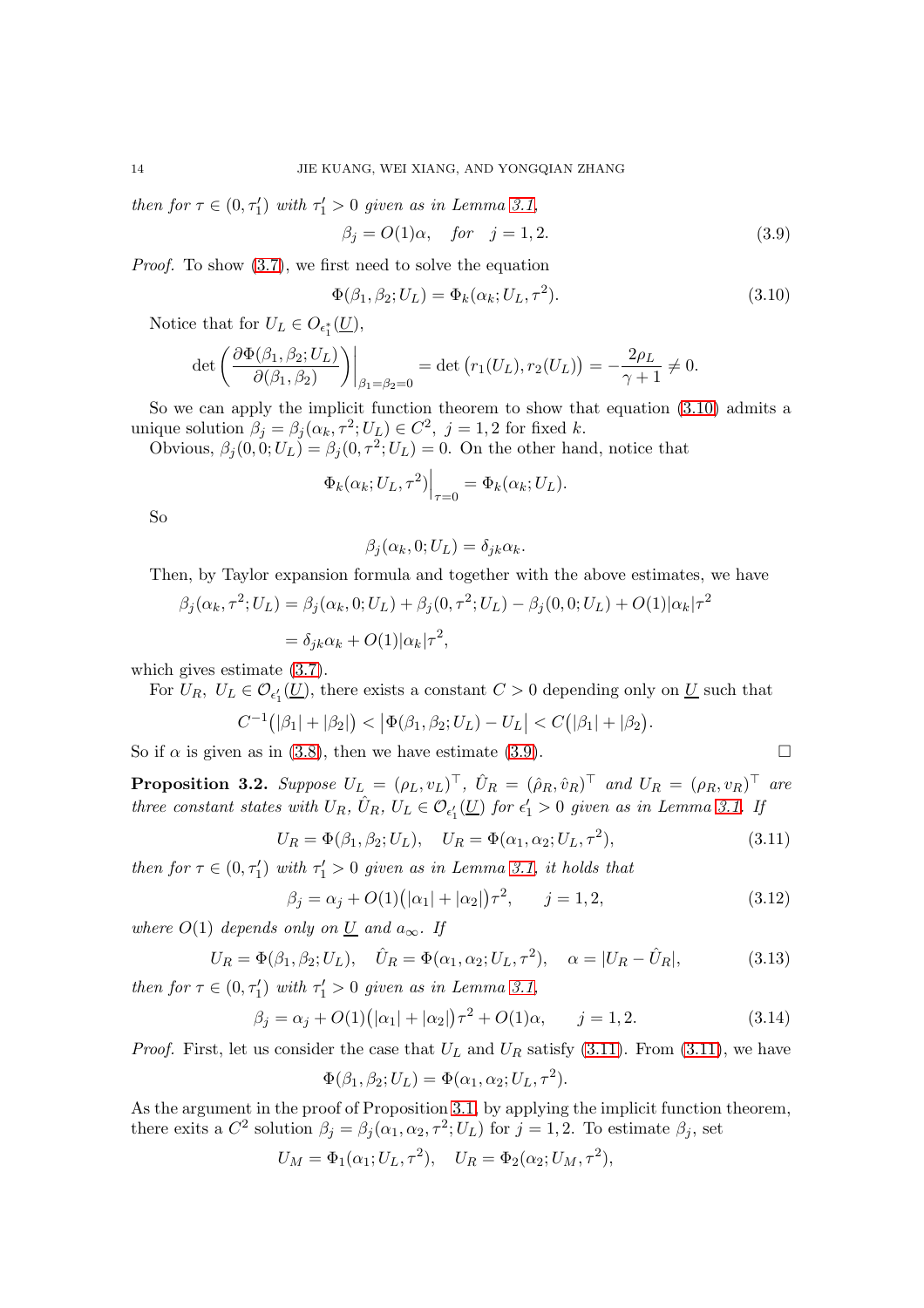and choose  $\beta'_j$  and  $\beta''_j$  for  $j = 1, 2$  such that

$$
U_M = \Phi(\beta'_1, \beta'_2; U_L), \quad U_R = \Phi(\beta''_1, \beta''_2; U_M).
$$

Then, by Proposition [3.1,](#page-12-5) we have

<span id="page-14-0"></span>
$$
\beta_j' = \delta_{j1}\alpha_1 + O(1)|\alpha_1|\tau^2, \quad \beta_j'' = \delta_{j2}\alpha_2 + O(1)|\alpha_1|\tau^2, \quad j = 1, 2. \tag{3.15}
$$

On the other hand, from the local interaction estimate as stated in [\[22,](#page-49-14) Theorem 19.2],

<span id="page-14-1"></span>
$$
\beta_j = \beta'_j + \beta''_j + O(1)\Delta(\beta', \beta''),\tag{3.16}
$$

 $\overline{0}$ .

where 
$$
\Delta(\boldsymbol{\beta}', \boldsymbol{\beta}'') = |\beta_2'||\beta_1''| + \sum_{j=1,2} \Delta_j(\boldsymbol{\beta}', \boldsymbol{\beta}'')
$$
 with  $\Delta_j(\boldsymbol{\beta}', \boldsymbol{\beta}'') = \begin{cases} |\beta_j'||\beta_j''|, & \beta_j' < 0 \text{ or } \beta_j'' < 0, \\ 0, & \beta_j' > 0 \text{ and } \beta_j'' > 0 \end{cases}$ 

Combining [\(3.15\)](#page-14-0) and [\(3.16\)](#page-14-1), we have [\(3.12\)](#page-13-3).

Next, we assume [\(3.13\)](#page-13-4) holds. To derive [\(3.14\)](#page-13-5), we choose small parameters  $\hat{\beta}_1, \hat{\beta}_2$  so that  $\hat{U}_R = \Phi(\hat{\beta}_1, \hat{\beta}_2; U_L)$ . Then, as done in the argument in the proof of Proposition [3.1,](#page-12-5) it follows from equations  $\Phi(\hat{\beta}_1, \hat{\beta}_2; U_L) = \Phi^{(\tau)}(\alpha_1, \alpha_2; U_L)$  that

<span id="page-14-2"></span>
$$
\hat{\beta}_k = \alpha_k + O(1)(|\alpha_1| + |\alpha_2|)\tau^2, \quad k = 1, 2. \tag{3.17}
$$

On the other hand, following the argument in the proof of estimate [\(3.9\)](#page-13-1) in Proposition [3.1,](#page-12-5) we obtain

$$
\beta_k - \hat{\beta}_k = O(1)\alpha, \quad k = 1, 2,
$$

which implies  $(3.12)$  by plugging  $(3.17)$  into it.

3.2. Comparison of solutions of Riemann problems near the boundary. Let  $A_k =$  $(x_k, b_k)$ ,  $(k = 1, 2, 3)$  be the corner points on the boundary with  $x_1 < x_2 < x_3$  (see Fig. [3.4\)](#page-15-0). Denote

$$
\theta_1 = \arctan\left(\frac{b_2 - b_1}{x_2 - x_1}\right), \quad \theta_2 = \arctan\left(\frac{b_3 - b_2}{x_3 - x_2}\right), \quad \omega = \theta_2 - \theta_1,
$$

where  $\omega$  represents the change of angles  $\theta_1$ ,  $\theta_2$  at the turning points  $A_2$ .

For  $k = 1, 2$ , we define

$$
\Omega_k = \{(x, y) : x_k \le x < x_{k+1}, \ y < b_k + (x - x_k) \tan(\theta_k) \},
$$

$$
\Gamma_k = \{(x, y): x_k \le x < x_{k+1}, y = b_k + (x - x_k) \tan(\theta_k) \}.
$$

Let  $n_k$  be the outer unit normal vector to  $\Gamma_k$  for  $k = 1, 2$ , as

$$
\mathbf{n}_k = (\sin \theta_k, -\cos \theta_k), \quad \text{for} \quad k = 1, 2.
$$

Let us consider the following two mixed Riemann problems.

<span id="page-14-3"></span>
$$
\begin{cases}\n\partial_x G(U^{(\tau)}, \tau^2) + \partial_y F(U^{(\tau)}, \tau^2) = 0, & \text{in } \Omega_2, \\
U^{(\tau)} = U_L^{(\tau)}, & \text{on } \{x = x_2\} \cap \Omega_2, \\
((1 + \tau^2 u^{(\tau)}), v^{(\tau)}) \cdot \mathbf{n}_2 = 0, & \text{on } \Gamma_2,\n\end{cases}
$$
\n(3.18)

and

<span id="page-14-4"></span>
$$
\begin{cases}\n\partial_x U + \partial_y F(U) = 0, & in \quad \Omega_2, \\
U = U_L, & on \quad \{x = x_2\} \cap \Omega_2, \\
v = \tan(\theta_2), & on \quad \Gamma_2,\n\end{cases}
$$
\n(3.19)

$$
\Box
$$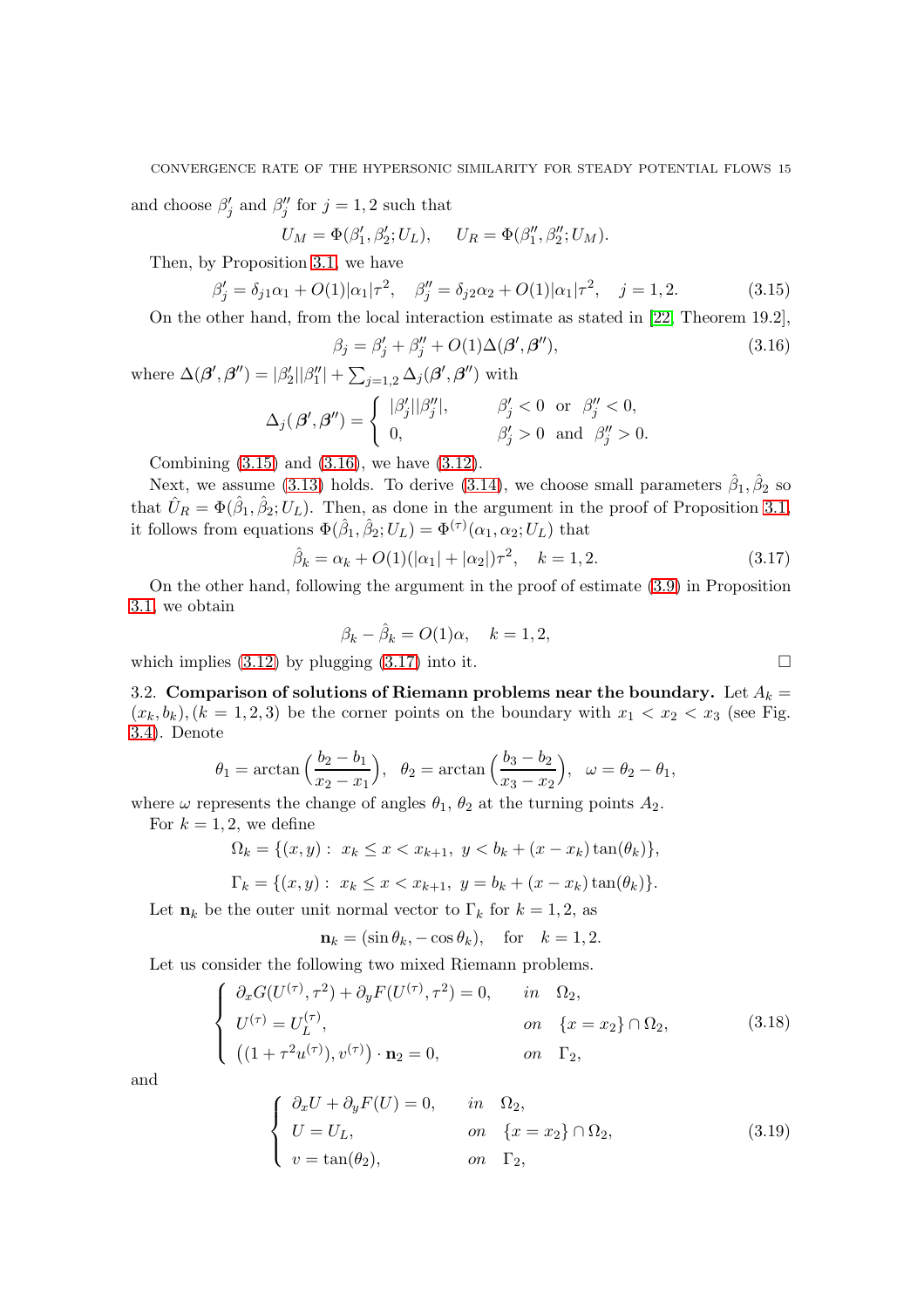

<span id="page-15-0"></span>Fig. 3.4. Mixed Riemann problems

where  $U_L^{(\tau)} = (\rho_L^{(\tau)}$  $_L^{(\tau)}, v_L^{(\tau)}$  $(L^{(\tau)})^{\top}$  and  $U_L = (\rho_L, v_L)^{\top}$  are constant states. We have the following lemma on the solvability of problem [\(3.18\)](#page-14-3) and problem [\(3.19\)](#page-14-4).

<span id="page-15-2"></span>**Lemma 3.2.** For a given hypersonic similarity parameter  $a_{\infty}$ , there exist small parameters  $\epsilon'_2 \in (0, \min\{\epsilon_1, \tilde{\epsilon}_1\})$  and  $\tau'_2 \in (0, \tau_1)$  depending only on  $\underline{U}$ ,  $a_{\infty}$ , such that if  $((1 + \tau^2 u_L^{(\tau)})$  $\binom{(\tau)}{L},v_L^{(\tau)}$  $\binom{(\tau)}{L} \cdot \mathbf{n}_1 = 0$  and  $v_L = \tan(\theta_1)$  for  $U_L^{(\tau)}$  $\mathcal{L}_L^{(\tau)}, U_L \in \mathcal{O}_{\epsilon'_2}(\underline{U}), \text{ and } |\omega| + |\theta_1| < \epsilon'_2,$ then for  $\tau \in (0, \tau_2')$ , the mixed Riemann problem [\(3.18\)](#page-14-3) (or [\(3.19\)](#page-14-4)) admits a unique solution  $U^{(\tau)}$  (or U), which is connected to  $U_L^{(\tau)}$  $L^{(T)}$  (or  $U_L$ ) by 1th waves  $\alpha_1$  (or  $\beta_1$ , respectively). Moreover, it holds that

<span id="page-15-1"></span>
$$
\alpha_1 = K_c^{(\tau)} \omega \qquad \text{and} \qquad \beta_1 = K_c \omega,
$$
\n(3.20)

where  $K_c^{(\tau)} > 0$  and  $K_c > 0$  depend only on  $\underline{U}$ , but not on  $\tau$ .

*Proof.* We only consider problem  $(3.18)$  since problem  $(3.19)$  can be proved in the same way. To show the existence of the mixed Riemann problem [\(3.18\)](#page-14-3), we denote

$$
\rho^{(\tau)} = \Phi_1^{(1)}(\alpha_1; U_L, \tau^2), \quad v^{(\tau)} = \Phi_1^{(2)}(\alpha_1; U_L, \tau^2). \tag{3.21}
$$

Obviously,  $u^{(\tau)}$  satisfies

$$
\tau^2(u^{(\tau)})^2 + 2u^{(\tau)} + \left(\Phi_1^{(2)}(\alpha_1; U_L^{(\tau)}, \tau^2)\right)^2 + \frac{2\left(\left(\Phi_1^{(1)}(\alpha_1; U_L^{(\tau)}, \tau^2)\right)^2 - 1\right)}{(\gamma - 1)a_{\infty}^2} = 0.
$$
 (3.22)

Let

$$
\mathcal{L}(\alpha_1, \omega, \theta_1, \tau^2; U_L^{(\tau)}) \doteq (1 + \tau^2 u^{(\tau)}) \sin(\theta_1 + \omega) - \Phi_1^{(2)}(\alpha_1; U_L^{(\tau)}, \tau^2) \cos(\theta_1 + \omega), \tag{3.23}
$$

then  $\mathcal{L}(0, 0, 0, \tau^2; \underline{U}) \equiv 0$ . Moreover, by Lemma [2.1,](#page-9-1) we get

$$
\frac{\partial \mathcal{L}(\alpha_1, \omega, \theta_1, \tau^2; U_L^{(\tau)})}{\partial \alpha_1} \n= \left( \frac{(\rho^{(\tau)})^{\gamma - 2}}{a_{\infty}^2 (1 + \tau^2 u^{(\tau)})} \frac{\partial \Phi_1^{(1)}(\alpha_1; U_L, \tau^2)}{\partial \alpha_1} - \frac{v^{(\tau)}}{1 + \tau^2 u^{(\tau)}} \frac{\partial \Phi_1^{(2)}(\alpha_1; U_L, \tau^2)}{\partial \alpha_1} \right) \cdot \sin(\theta_1 + \omega) \n- \frac{\partial \Phi_1^{(2)}(\alpha_1; U_L, \tau^2)}{\partial \alpha_1} \cos(\theta_1 + \omega).
$$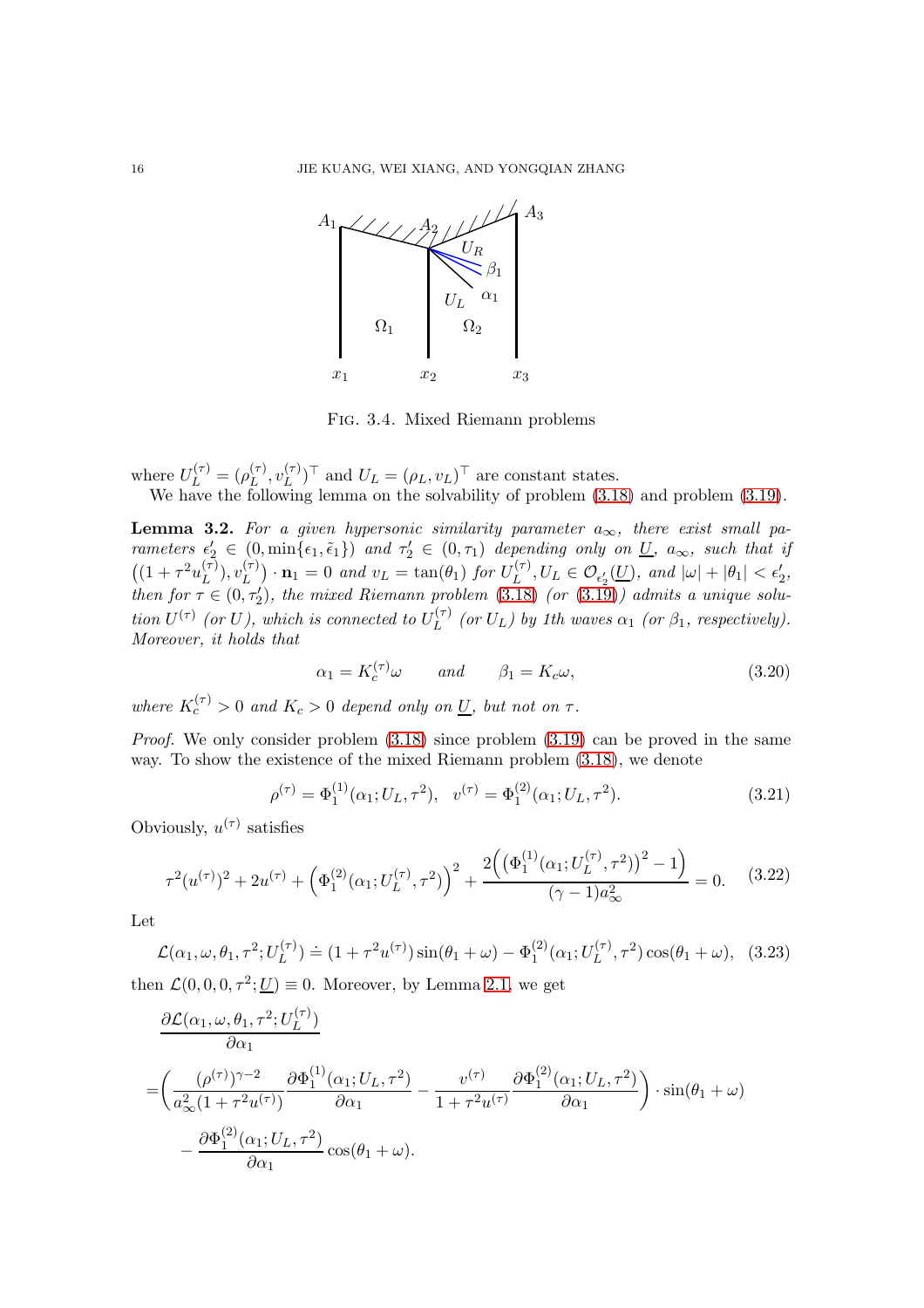Then, by Remark [2.2,](#page-10-0) choosing a small constant  $\tilde{\tau}_2 > 0$  depending only on  $a_{\infty}$ , for  $\tau \in (0, \tilde{\tau}_2)$ , we have

$$
\frac{\partial \mathcal{L}(\alpha_1,\omega,\theta_1,\tau^2;U_L^{(\tau)})}{\partial \alpha_1}\bigg|_{\alpha_1=\theta_1=\omega=0,U_L=\underline{U}}=-e_1(U^{(\tau)},\tau^2)\bigg|_{U^{(\tau)}=\underline{U}}<-\frac{3}{\gamma+1}.
$$

Therefore, by applying the implicit function theorem, we can get a unique  $C^2$  function  $\alpha_1 = \alpha_1(\omega, \theta_1, \tau^2; U_L)$  near  $\alpha_1 = \theta_1 = \omega = 0$  and  $U_L^{(\tau)} = \underline{U}$  for  $\tau$  sufficiently small, such that

$$
\mathcal{L}(\alpha_1, \omega, \theta_1, \tau^2; U_L^{(\tau)}) = 0.
$$

Finally, since  $((1 + \tau^2 u_L^{(\tau)})$  $\binom{(\tau)}{L},v_L^{(\tau)}$  $\mathbf{u}_L^{(\tau)}$   $\cdot$   $\mathbf{n}_1 = 0$ ,  $\alpha_1(0, \theta_1, \tau^2; U_L) = 0$ . So estimate [\(3.20\)](#page-15-1) is from the Taylor expansion directly by taking  $K_c^{(\tau)} = \frac{\partial \alpha_1}{\partial \omega}$ . Moreover, notice that  $\partial\mathcal{L}(\alpha_1,\omega,\theta_1,\tau^2;U_L^{(\tau)})$ ∂ω  $\overline{\phantom{a}}$  $= 1$ , hence

$$
\frac{\partial \alpha_1}{\partial \omega}\Big|_{\alpha_1=\theta_1=\omega=0, U_L^{(\tau)}=\underline{U}} = -\frac{\frac{\partial \mathcal{L}(\alpha_1,\omega,\theta_1,\tau^2;U_L^{(\tau)})}{\partial \omega}\Big|_{\alpha_1=\theta_1=\omega=0, U_L^{(\tau)}=\underline{U}}}{\frac{\partial \mathcal{L}(\alpha_1,\omega,\theta_1,\tau^2;U_L^{(\tau)})}{\partial \alpha_1}\Big|_{\alpha_1=\theta_1=\omega=0, U_L^{(\tau)}=\underline{U}}}
$$

$$
=\frac{1}{e_1(U^{(\tau)},\tau^2)\Big|_{U^{(\tau)}}} > \frac{\gamma+1}{3}, \quad \text{for} \quad \tau \in (0,\tau_2').
$$

Thus, choose  $\epsilon'_2 \in (0, \min\{\epsilon_1, \tilde{\epsilon}_1\})$  small, then  $K_c^{(\tau)}$  is bounded independently on  $\tau$ .  $\Box$ 

Now, we will compare the Riemann solvers near the boundary and away from the corner points.

**Proposition 3.3.** Let  $U_b = (\rho_b, v_b)^{\top}$  and  $U_L = (\rho_L, v_L)^{\top}$  be the constant states satisfying  $U_b = \Phi_1(\alpha_1; U_L, \tau^2), \quad U_b = \Phi(\beta_1, \beta_2; U_L),$ 

and

$$
((1 + \tau^2 u_L), v_L) \cdot \mathbf{n}_1 = 0, \quad ((1 + \tau^2 u_b), v_b) \cdot \mathbf{n}_2 = 0,
$$

with  $U_b, U_L \in \mathcal{O}_{\epsilon'_2}(\underline{U})$  and  $|\theta_1| + |\omega| < \epsilon'_2$ , where  $u_L = u_L(\rho_L, v_L, \tau^2)$  and  $u_b = u_b(\rho_b, v_b, \tau^2)$ are given by [\(1.13\)](#page-3-0), and  $\mathbf{n}_k = (\sin(\theta_k), -\cos(\theta_k)), (k = 1, 2)$ . Then, for  $\tau \in (0, \tau_2')$  with  $\tau'_2 > 0$  being given as in Lemma [3.2,](#page-15-2) it holds that

<span id="page-16-0"></span>
$$
\beta_1 = \alpha_1 + O(1)|\alpha_1|\tau^2, \quad \beta_2 = O(1)|\alpha_1|\tau^2.
$$
 (3.24)

Moreover,

<span id="page-16-1"></span>
$$
\beta_1 = O(1)(1 + |\omega|)\tau^2, \quad \beta_2 = O(1)|\omega|\tau^2,
$$
\n(3.25)

where  $\omega = \theta_2 - \theta_1$ , and  $O(1)$  depends only on <u>U</u> and  $a_{\infty}$  but not on  $\epsilon'_2$  and  $\tau$ .

*Proof.* By the assumptions, we know that  $\beta_1$  and  $\beta_2$  satisfy the following equation

$$
\Phi(\beta_1, \beta_2; U_L) = \Phi(\alpha_1; U_L, \tau^2).
$$

Then, by the implicit function theorem and following the argument in the proof of Proposition [3.1,](#page-12-5) we know that the above equation admits a unique  $C^2$  solution  $\beta_k =$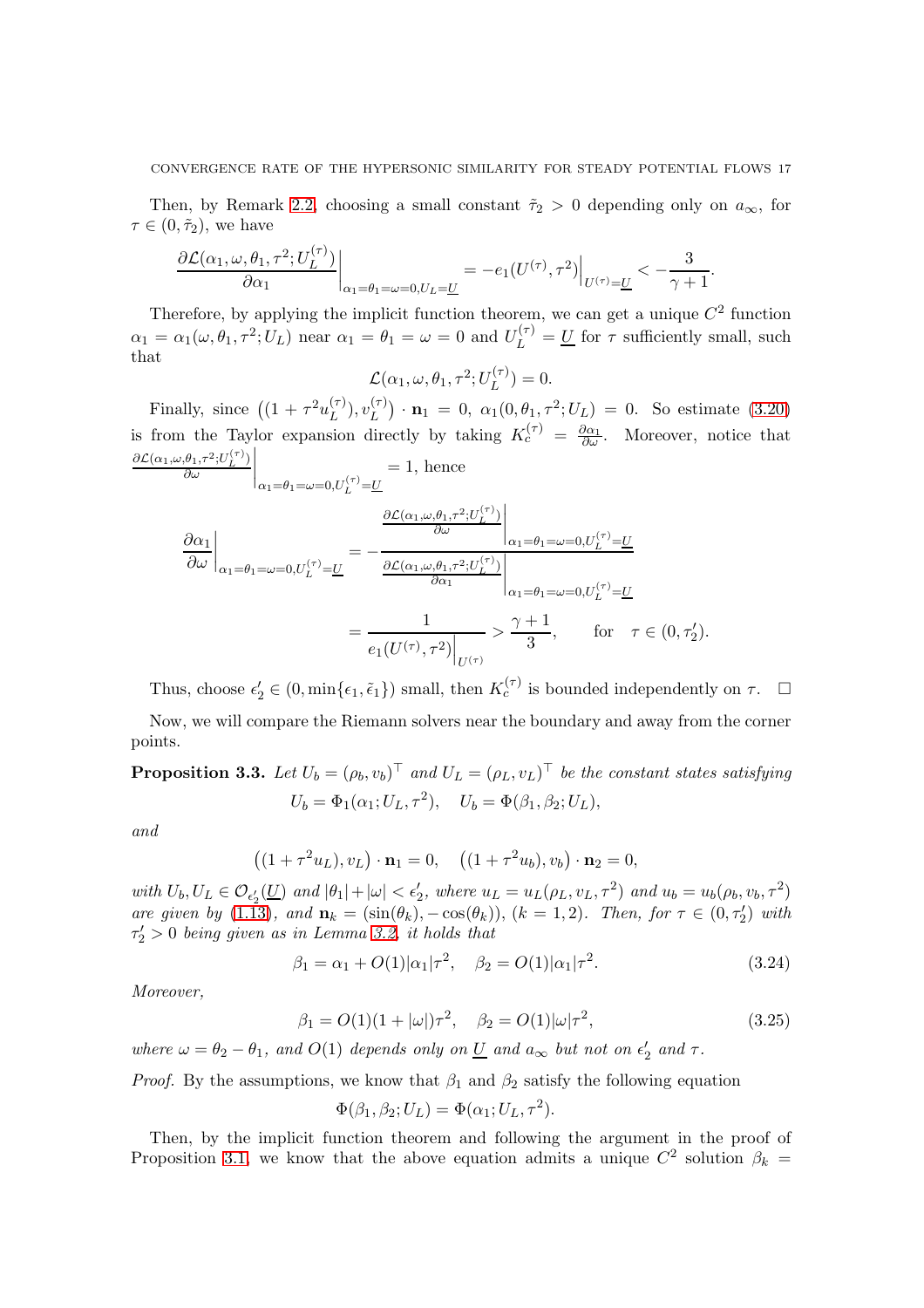$\beta_k(\alpha_1, \tau^2, U_L)$  for  $U_L \in \mathcal{O}_{\epsilon'_2}(\underline{U})$  and  $\tau \in (0, \tau'_2)$  for  $k = 1, 2$ , which satisfies [\(3.24\)](#page-16-0). More-over, by Lemma [3.2,](#page-15-2) we further have  $(3.25)$ .

Next, we will compare the Riemann solutions of problem [\(3.18\)](#page-14-3) and problem [\(3.19\)](#page-14-4) with corner points.

<span id="page-17-2"></span>Proposition 3.4. Let  $U_b^{(\tau)}=(\rho_b^{(\tau)}$  $\binom{(\tau)}{b},v_b^{(\tau)}$  $(b^{(\tau)})^{\top}, U_b = (\rho_b, v_b)^{\top}$  and  $U_L = (\rho_L, v_L)^{\top}$  be the three constant states satisfying

$$
U_b^{(\tau)} = \Phi(\alpha_1; U_L, \tau^2), \quad U_b = \Phi(\beta_1; U_L),
$$

and

$$
((1 + \tau^2 u_L), v_L) \cdot \mathbf{n}_1 = 0
$$
,  $((1 + \tau^2 u_b^{(\tau)}), v_b^{(\tau)}) \cdot \mathbf{n}_2 = 0$ ,  $v_b = \tan(\theta_2)$ ,

with  $U_h^{(\tau)}$  $\epsilon_b^{(\tau)}$ ,  $U_b$ ,  $U_L \in \mathcal{O}_{\epsilon'_2}(\underline{U})$  and  $|\theta_1| + |\omega| < \epsilon''_2$ , where  $u_L = u_L(\rho_L, v_L, \tau^2)$  and  $u_b^{(\tau)} =$  $u_b(\rho_b, v_b, \tau^2)$  are given by [\(1.13\)](#page-3-0), and  $\mathbf{n}_k = (\sin(\theta_k), -\cos(\theta_k)), (k = 1, 2)$ . Then, for  $\tau \in (0, \tau''_1)$  with  $\tau''_1 > 0$  being given in Lemma [3.2,](#page-15-2) it holds that

$$
\beta_1 = \alpha_1 + O(1)(1 + |\alpha_1|)\tau^2.
$$
\n(3.26)

Moreover,

<span id="page-17-1"></span>
$$
\beta_1 = O(1)(|\omega| + \tau^2),\tag{3.27}
$$

where  $\omega = \theta_2 - \theta_1$ , and  $O(1)$  depends only <u>U</u> and  $a_{\infty}$  but not on  $\epsilon'_2$  and  $\tau$ .

## Proof. Denote

$$
\rho_b^{(\tau)} = \Phi_1^{(1)}(\alpha_1; U_L, \tau^2), \quad v_b^{(\tau)} = \Phi_1^{(2)}(\alpha_1; U_L, \tau^2), \quad v_b = \Phi_1^{(2)}(\beta_1; U_L).
$$

By assumptions, we have the relation

<span id="page-17-0"></span>
$$
\left(1+\tau^2 u_b^{(\tau)}\big(\Phi_1(\alpha_1;U_L,\tau^2)\big)\right)\cdot\Phi_1^{(2)}(\beta_1;U_L)=\Phi_1^{(2)}(\alpha_1;U_L,\tau^2). \tag{3.28}
$$

Since  $\frac{\partial \Phi_1^{(2)}}{1}$  $\frac{1}{1}^{(2)}(\beta_1;U_L)$  $\partial \beta_1$  $\Big|_{\beta_1=0,U_L=\underline{U}}=\frac{2}{\gamma+1}$  $\frac{2}{\gamma+1} > 0$ , it follows from the implicit function the-orem that equation [\(3.28\)](#page-17-0) has a unique  $C^2$  solution  $\beta_1 = \beta_1(\alpha_1, \tau^2, U_L)$  for  $U_L \in \mathcal{O}_{\epsilon'_2}(\underline{U})$ and  $\tau \in (0, \tau'_2)$ . To estimate  $\beta_1$ , notice that by [\(3.28\)](#page-17-0) again, when  $\alpha_1 = 0$ ,  $\beta_1$  satisfies that

$$
(1 + \tau^2 u_L) \Phi_1^{(2)}(\beta_1; U_L) = v_L.
$$

Then  $\beta_1(0, \tau^2, U_L) = O(1)\tau^2$ . On the other hand, for  $\tau = 0$ , we have

$$
\Phi_1^{(2)}(\beta_1; U_L) = \Phi_1^{(2)}(\alpha_1; U_L, 0).
$$

So,  $\beta_1(\alpha_1, 0, U_L) = \alpha_1$ . With these two facts, we obtain from the Taylor expansion that

$$
\beta_1(\alpha_1, \tau^2, U_L) = \beta_1(\alpha_1, 0, U_L) + \beta_1(0, \tau^2, U_L) - \beta_1(0, 0, U_L) + O(1)|\alpha_1|\tau^2
$$
  
=  $\alpha_1 + O(1)(1 + |\alpha_1|)\tau^2$ .

Finally, we can further deduce estimate [\(3.27\)](#page-17-1) by applying Lemma [3.2.](#page-15-2)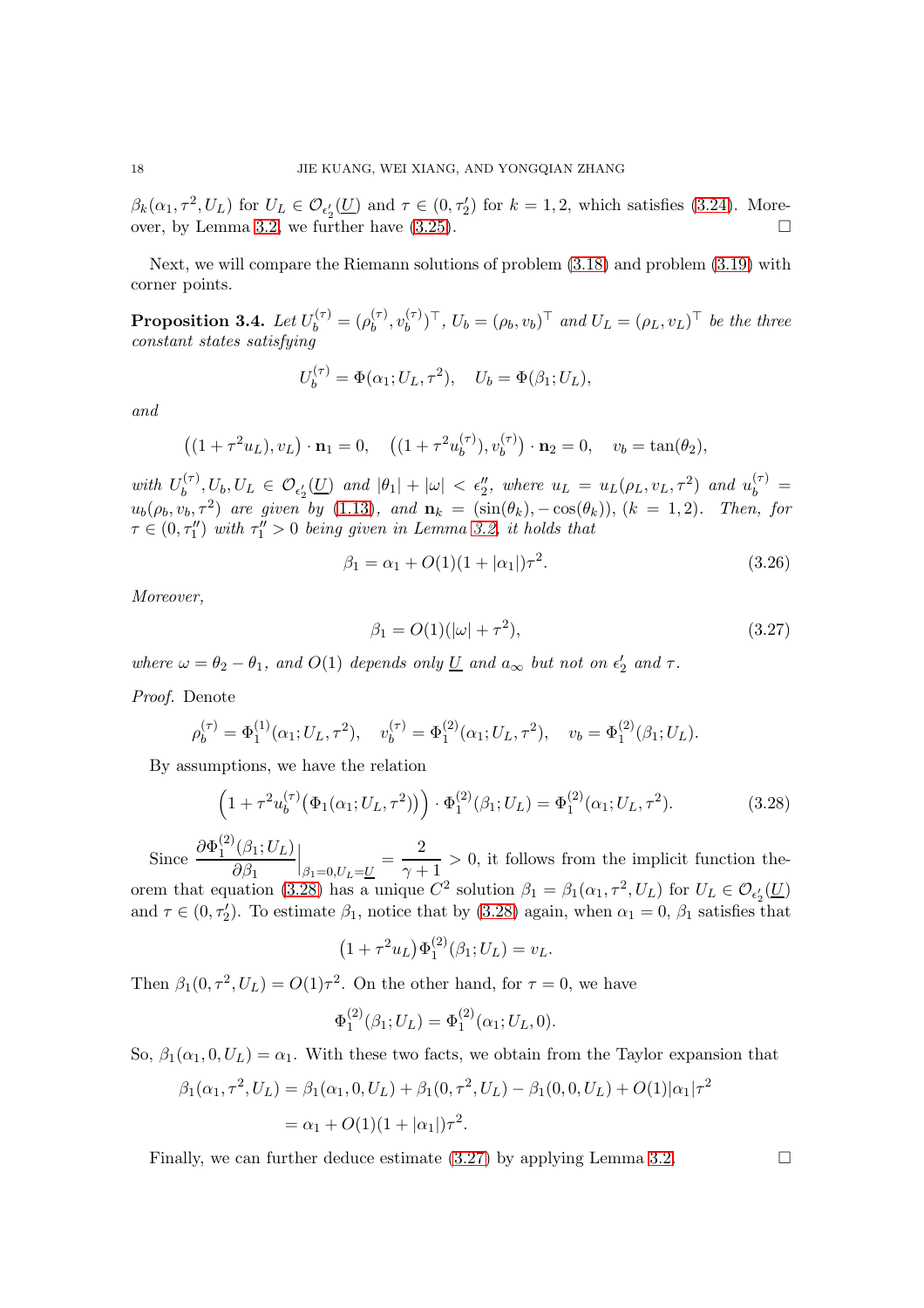## 4. Wave front tracking scheme and existence of weak solutions

In this section, we will establish the global existence and  $L^1$  stability of weak solutions of problem  $(1.17)-(1.19)$  $(1.17)-(1.19)$  and problem  $(1.21)-(1.22)$  $(1.21)-(1.22)$  and  $(1.12)$ . First, let us introduce the  $(h, \nu)$ -approximate solutions  $U_{h,\nu}^{(\tau)}$  to the initial-boundary value problem [\(1.17\)](#page-3-4)-[\(1.19\)](#page-3-5) via the wave-front tracking scheme.

Choose a mesh length  $h = \Delta x > 0$  in the x-direction and let  $A_k = (x_k, b_k) \doteq$  $(kh, b(kh)), (k \ge 0)$  be the points on the boundary  $y = b(x)$  and denote

$$
\theta_k = \arctan\left(\frac{b_{k+1} - b_k}{h}\right), \quad \omega_0 = \arctan\left(\frac{b_1 - b_0}{h}\right), \quad \omega_k = \theta_{k+1} - \theta_k, \quad k \ge 1, \tag{4.1}
$$

where  $\omega_k$  represents the change of angle  $\theta_k$  at the corner points  $A_k$  for  $k \geq 0$ .

Since  $T.V.\{b'(\cdot);\mathbb{R}_+\}$  <  $+\infty$  by assumption (H2), there exists a  $b'_\infty$  such that  $\lim_{x\to+\infty} b'(x)$  =  $b'_\infty$ . So there exists  $k_* \in \mathbb{N}_+$  such that  $||b'_\infty - b'(\cdot)||_{L^\infty({x \ge k_*}h)} \le h$ . Then, define

<span id="page-18-0"></span>
$$
b_h(x) = b_k + (x - x_k) \tan(\theta_k) \qquad \text{for any } x \in [x_k, x_{k+1}), \ k = 0, \cdots, k_* - 1,
$$
 (4.2)

and

<span id="page-18-1"></span>
$$
b_h(x) = b_{k_*} + (x - x_{k_*})b'_{\infty} \qquad \text{for any } x \in [x_{k_*}, +\infty). \tag{4.3}
$$

Obviously,

<span id="page-18-2"></span>
$$
||b'_h - b'||_{L^1(\mathbb{R}_+)} \le h, \quad \lim_{x \to +\infty} (b'_h - b') = 0, \quad \text{and} \quad T.V. \{b'_h; \mathbb{R}_+\} \le T.V. \{b'; \mathbb{R}_+\}.
$$
 (4.4)

The corresponding approximate domain for  $\Omega$  is defined by

$$
\Omega_h = \bigcup_{k \ge 0} \Omega_{h,k}, \quad \Omega_{h,k} = \{(x, y) : x_k \le x < x_{k+1}, \ y < b_h(x)\},
$$

with its boundary being defined as

$$
\Gamma_h = \bigcup_{k \ge 0} \Gamma_{h,k}, \quad \Gamma_{h,k} = \{(x, y) : x_k \le x < x_{k+1}, \ y = b_h(x)\}.
$$



Fig. 4.5. Wave front tracking scheme

Choose a parameter  $\nu \in \mathbb{N}_+$  and for the given initial data  $U_0$ , we define an sequence of piecewise constant functions  $U_0^{\nu}$  such that

<span id="page-18-3"></span>
$$
||U_0^{\nu}(\cdot) - U_0(\cdot)||_{L^1(\mathcal{I})} < 2^{-\nu} \quad \text{and} \quad T.V. \{U_0^{\nu}(\cdot); \mathcal{I}\} < T.V. \{U_0(\cdot); \mathcal{I}\}.\tag{4.5}
$$

Then, the  $(h, \nu)$ -approximate solution  $U_{h,\nu}^{(\tau)}$  in  $\Omega_h$  is constructed in the following way: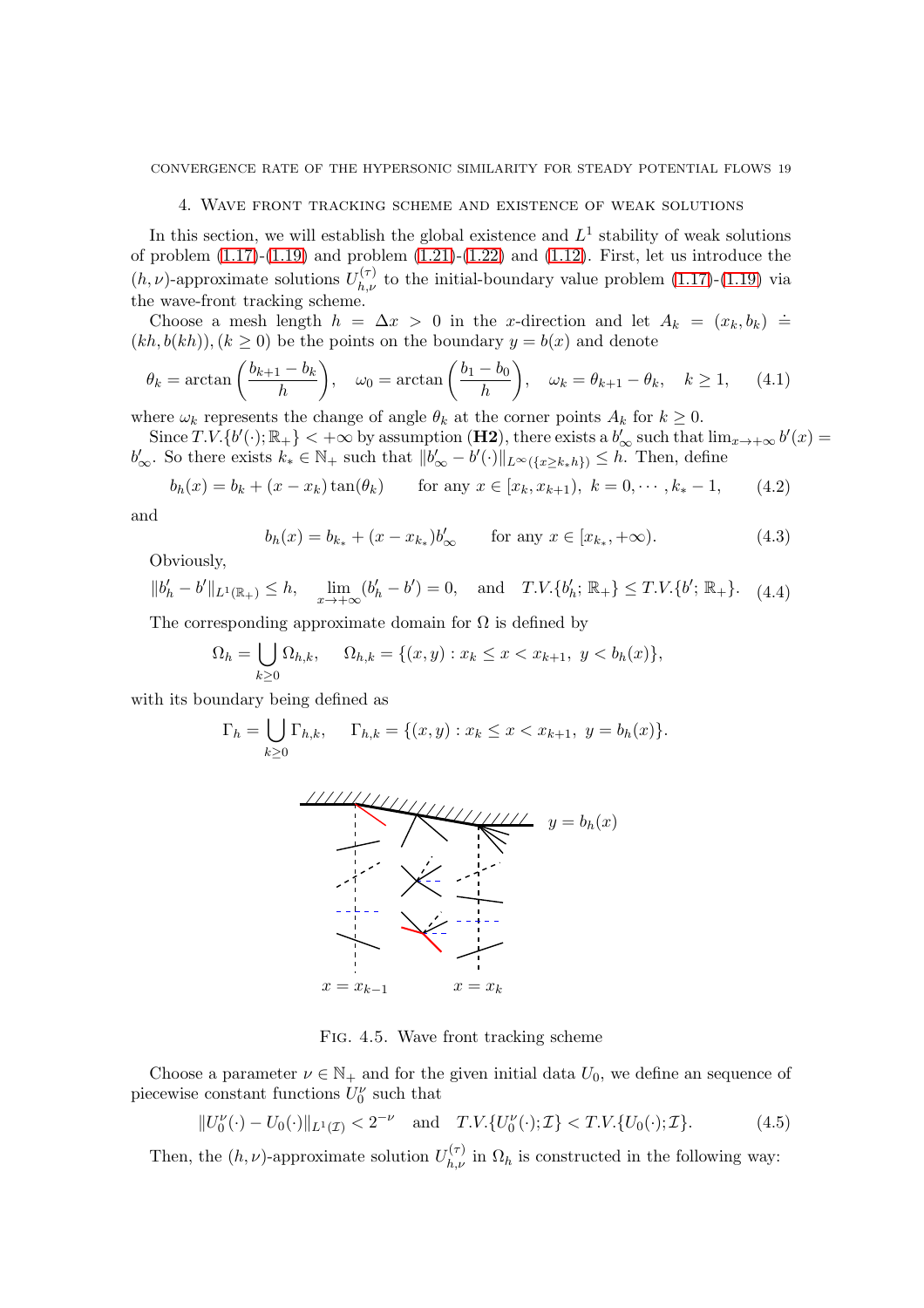At the initial line  $x = 0$ , at each discontinuity point of  $U_0^{\nu}$ , a Riemann problem is solved with the solution consisting of shocks and rarefaction waves, according to Section 3. As done in [\[3\]](#page-48-8), rarefaction waves need to be partitioned into several small central rarefaction fans with strength less than  $\nu^{-1}$  (see [\[3,](#page-48-8) pp.129–pp.132] for the accurate Riemann solver, which is denoted by  $(ARS)$  for simplicity, and the simplified Riemann solver, which is denoted by  $(SRS)$  for simplicity). At the initial line, we always use the  $(ARS)$ .

The piecewise constant approximate solution  $U_{h,\nu}^{(\tau)}$  can be prolonged until the interaction occur in  $\Omega_h$ , the reflection on non-corner points on  $\Gamma_h$  (*i.e.*, a 2th wave front hits the boundary and then a 1st reflected wave front is formed, see Appendix A), or the boundary corner (a weak wave will issue from the corner as constructed in Section 2.2). Then we can solve the Riemann problem again according to Section 3. When a wave hits the boundary on  $\Gamma_h$  or when a weak wave generated at corner  $A_k(k \geq 0)$ , as done in [\[1,](#page-48-9) [11\]](#page-49-6), we always choose the (ARS). At the interaction in  $\Omega_h$ , to decide which Riemann solver is used, we introduce a threshold parameter  $\rho > 0$  which is a function of  $\nu$  (see Remark [4.1](#page-19-0) below). If the strength of the two wave fronts  $\alpha$ ,  $\beta$  satisfy that  $|\alpha||\beta| > \rho$ , the  $(ARS)$  is used otherwise we use the (SRS). We remark that the simplified Riemann solver, in which all the new waves are lumped into a single non-physical wave traveling with a fixed speed  $\lambda$ larger than all the characteristic speed, is introduced to control the number of the wave fronts in  $\Omega_h$ .

We remark that in the above construction, we assume that no more than two wave fronts interact and that only one wave hits the boundary at the non-corner point, and that only one weak wave is generated by the corner point. It can be achieved by changing the speed of the corresponding single fronts slightly by a quality less than  $2^{-\nu}$ .

Denote all the fronts in  $U_{h,\nu}^{(\tau)}$  by  $\mathcal{J}(U_{h,\nu}^{(\tau)}) = \mathcal{S}^{(\tau)} \cup \mathcal{R}^{(\tau)} \cup \mathcal{NP}^{(\tau)}$ , *i.e.*, shocks, rarefaction fans and non-physical wave. For each wave front, an order is introduced to count how many interactions were needed to produce such a front as follows.

(i) All weak wave fronts generated by the corner are order one.

(ii) A wave front  $\alpha$  of order  $k_{\alpha}$  hits the boundary at the non-corner point  $(\hat{x}, b_h(\hat{x}))$ . Then the order of the new wave from  $(\hat{x}, b_h(\hat{x}))$  is set to be  $k_\alpha$ .

(iii) The  $i_{\alpha}$ th wave front  $\alpha$  of order  $k_{\alpha}$ , and  $i_{\beta}$ th wave front  $\beta$  of order  $k_{\beta}$ , interact at  $(\hat{x}, \hat{y})$ . Assume  $\alpha$  lies below  $\beta$ . Then the orders of the new wave fronts are given as below:

(iii)<sub>1</sub> If  $k_{\alpha}, k_{\beta} < \nu$ , the outgoing wave fronts generated from  $(\hat{x}, \hat{y})$  are constructed by the  $(ARS)$ , and the order of the *j*th wave is given by

$$
\begin{cases}\n\max\{k_{\alpha}, k_{\beta}\} + 1, & j \neq i_{\alpha} \text{ or } i_{\beta}, \\
\min\{k_{\alpha}, k_{\beta}\}, & j = i_{\alpha} = i_{\beta}, \\
k_{\alpha}, & j = i_{\alpha} \neq i_{\beta}, \\
k_{\beta}, & j = i_{\beta} \neq i_{\alpha}.\n\end{cases}
$$
\n(4.6)

 $(iii)_2$  If max $\{k_\alpha, k_\beta\} = \nu$ , the outgoing wave fronts generated from  $(\hat{x}, \hat{y})$  are given by the (SRS). The order of the outgoing non-physical wave front is  $\nu + 1$ .

(iii)<sub>3</sub> If  $k_{\alpha} = \nu + 1$  (*i.e.*,  $\alpha$  is a non-physical wave front) and  $k_{\beta} \leq \nu$ , then we use the (SRS) to construct the outgoing wave fronts from  $(\hat{x}, \hat{y})$ . The order of the outgoing non-physical wave front is  $\nu + 1$ , and the order of the outgoing physical wave front is  $k_{\beta}$ .

<span id="page-19-0"></span>**Remark 4.1.** The small constant  $\nu^{-1}$  controls the maximum strength of rarefaction fronts. Moreover, the threshold parameter  $\rho$  is obviously a function of  $\nu^{-1}$ .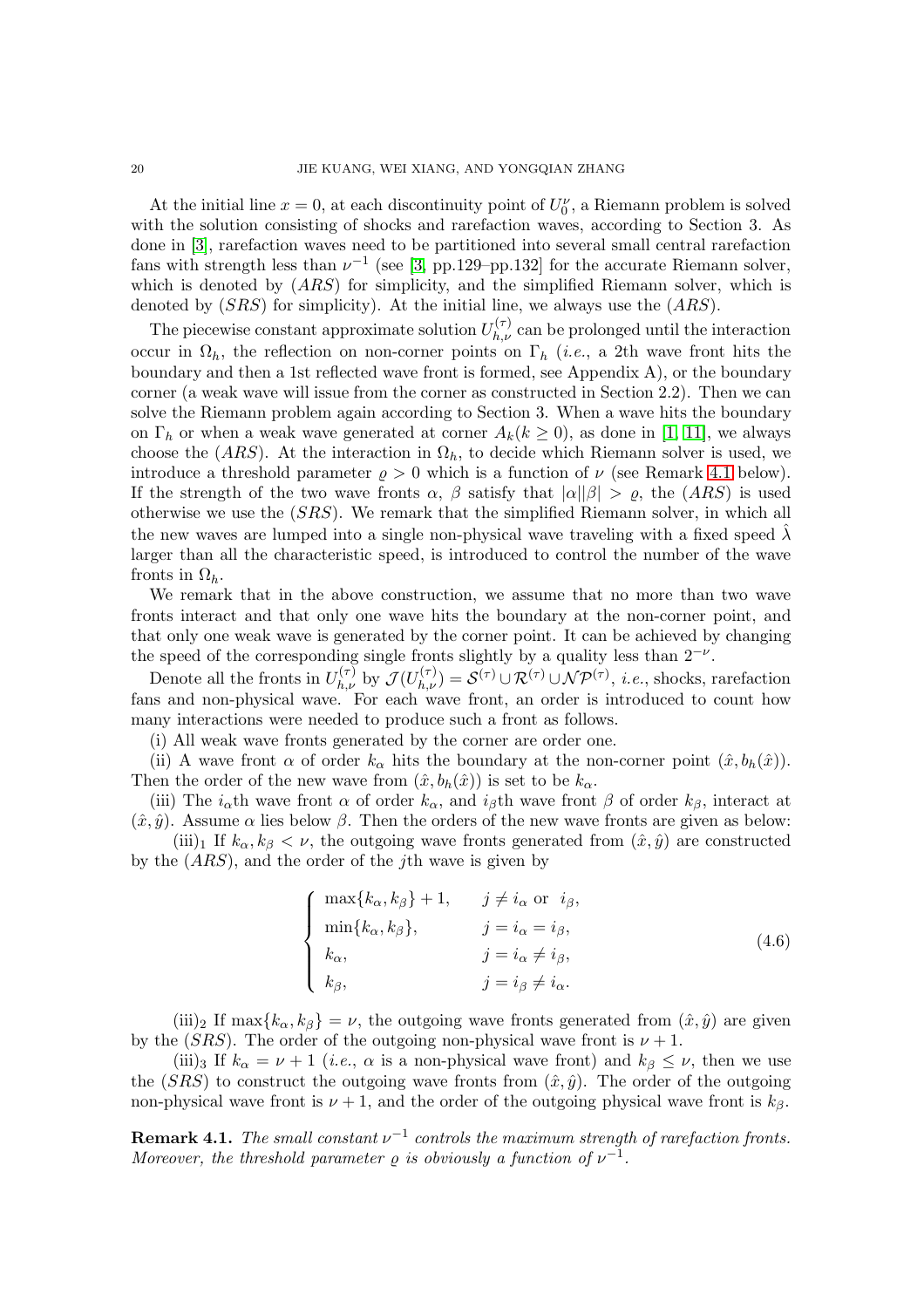Applying the arguments in [\[1,](#page-48-9) [3,](#page-48-8) [11\]](#page-49-6) and Lemma [A.1,](#page-46-0) we have the following proposition for problem  $(1.17)-(1.19)$  $(1.17)-(1.19)$ .

<span id="page-20-1"></span>**Proposition 4.1.** Under assumptions  $(H1)-(H2)$ , for a given hypersonic similarity parameter  $a_{\infty}$ , there exist constants  $\epsilon_0^* > 0$  and  $\tau_0^* > 0$  depending only on  $\underline{U}$  and  $a_{\infty}$  such that if  $\tau \in (0, \tau_0^*)$  and

$$
T.V.\{U_0(\cdot); \mathcal{I}\} + |b'(0)| + T.V.\{b'(\cdot); \mathbb{R}_+\} < \epsilon_0^*,\tag{4.7}
$$

then the wave front tracking scheme generates a global  $(h, \nu)$ -approximate solution  $U_{h,\nu}^{(\tau)}$  $_{h,\nu}$ satisfying

<span id="page-20-0"></span>
$$
\sup_{x>0} ||U_{h,\nu}^{(\tau)}(\cdot) - \underline{U}||_{L^{\infty}((-\infty,b_h(x)))} + T.V.\{U_{h,\nu}^{(\tau)}(x,\cdot);(-\infty,b_h(x))\}
$$
\n
$$
\leq C_1 \Big( T.V.\{U_0(\cdot); \mathcal{I}\} + |b'(0)| + T.V.\{b'(\cdot); \mathbb{R}_+\} \Big),
$$
\n(4.8)

and

$$
\left\|U_{h,\nu}^{(\tau)}(x',\cdot+b_h(x')) - U_{h,\nu}^{(\tau)}(x'',\cdot+b_h(x''))\right\|_{L^1((-\infty,0))} \leq C_2|x'-x''|,\tag{4.9}
$$

for any  $x', x'' > 0$ . Both the strength of each rarefaction front and the total strength of nonphysical waves in  $U_{h,\nu}^{(\tau)}$  are small, i.e.,

<span id="page-20-3"></span>
$$
\max_{\alpha \in \mathcal{R}^{(\tau)}} |\alpha| \le C_2 \nu^{-1} \qquad \text{and} \qquad \sum_{\alpha \in \mathcal{N} \mathcal{P}^{(\tau)}} |\alpha| \le C_2 2^{-\nu}, \tag{4.10}
$$

where constants  $C_1 > 0$  and  $C_2 > 0$  depend only on  $\underline{U}$  and  $a_{\infty}$ .

Moreover, there exists a unique  $U^{(\tau)} \in (L^1_{loc} \cap BV_{loc})(\Omega)$  such that

$$
U_{h,\nu}^{(\tau)}(x,\cdot) - U^{(\tau)}(x,\cdot) \to 0, \quad \text{in} \quad L_{loc}^{1}(\Omega), \quad \text{as} \quad h \to 0, \ \nu \to +\infty,\tag{4.11}
$$

where  $U^{(\tau)}$  is the entropy solution of the initial-boundary value problem [\(1.17\)](#page-3-4)-[\(1.19\)](#page-3-5) with estimate [\(4.8\)](#page-20-0) with replacing  $U_{h,\nu}^{(\tau)}$  in (4.8) by  $U^{(\tau)}$ .

<span id="page-20-2"></span>**Remark 4.2.** If  $U_0(y) - U_{\infty}$  is compactly supported, the study of initial-boundary value problem  $(1.17)$ - $(1.19)$  can be simplified by studying Cauchy problem  $(1.17)$ - $(1.18)$ . Since functions  $G(U, \tau^2)$  and  $F(U, \tau^2)$  in [\(1.16\)](#page-3-7) are continuous with respect to parameter  $\tau^2$ , under the assumptions in Proposition [4.1,](#page-20-1) we can follow the argument in  $[3,$  Chapters 8-9 $]$ to show that for  $\tau \in (0, \bar{\tau}_0^*)$  with  $\bar{\tau}_0^*$  depending only on  $\underline{U}$  and  $a_{\infty}$ , there exist a domain  $\overline{\mathcal{D}}^*$   $\subseteq L^1(\mathbb{R}; \mathbb{R}^2)$ , a  $L^1$ -Lipschitz semigroup  $\mathcal{P}_*^{(\tau)}(x)$  :  $\mathbb{R}_+ \times \mathcal{D}^* \mapsto \mathcal{D}^*$ , and a Lipschitz constant  $L^* > 0$  which depends only on  $\underline{U}$  and  $a_{\infty}$  such that

(1) For every  $U \in \mathcal{D}^*$  and  $x', x'' > 0$ ,

$$
\mathcal{P}_*^{(\tau)}(0)(U) = U, \qquad \mathcal{P}_*^{(\tau)}(x' + x'')(U) = \mathcal{P}_*^{(\tau)}(x'')\mathcal{P}_*^{(\tau)}(x')(U),
$$

and for any  $U', U'' \in \mathcal{D}^*$ , there holds

$$
\|\mathcal{P}_{*}^{(\tau)}(x')(U')-\mathcal{P}_{*}^{(\tau)}(x'')(U'')\|_{L^{1}(\mathbb{R})}\leq L^{*}\Big(\|U'-U''\|_{L^{1}(\mathbb{R})}+|x'-x''|\Big);
$$

(2)  $U^{(\tau)}(x) = \mathcal{P}_{*}^{(\tau)}(x)(U_0)$  is the entropy solution of Cauchy problem [\(1.17\)](#page-3-4)-[\(1.18\)](#page-3-9);

(3) If U is a piecewise constant function, then for  $x > 0$  sufficiently small,  $\mathcal{P}_*^{(\tau)}(x)(U)$ coincides with the solution to Cauchy problem  $(1.17)-(1.18)$  $(1.17)-(1.18)$  by piecing together the Lax solutions of Riemann problems determined by the jumps of U.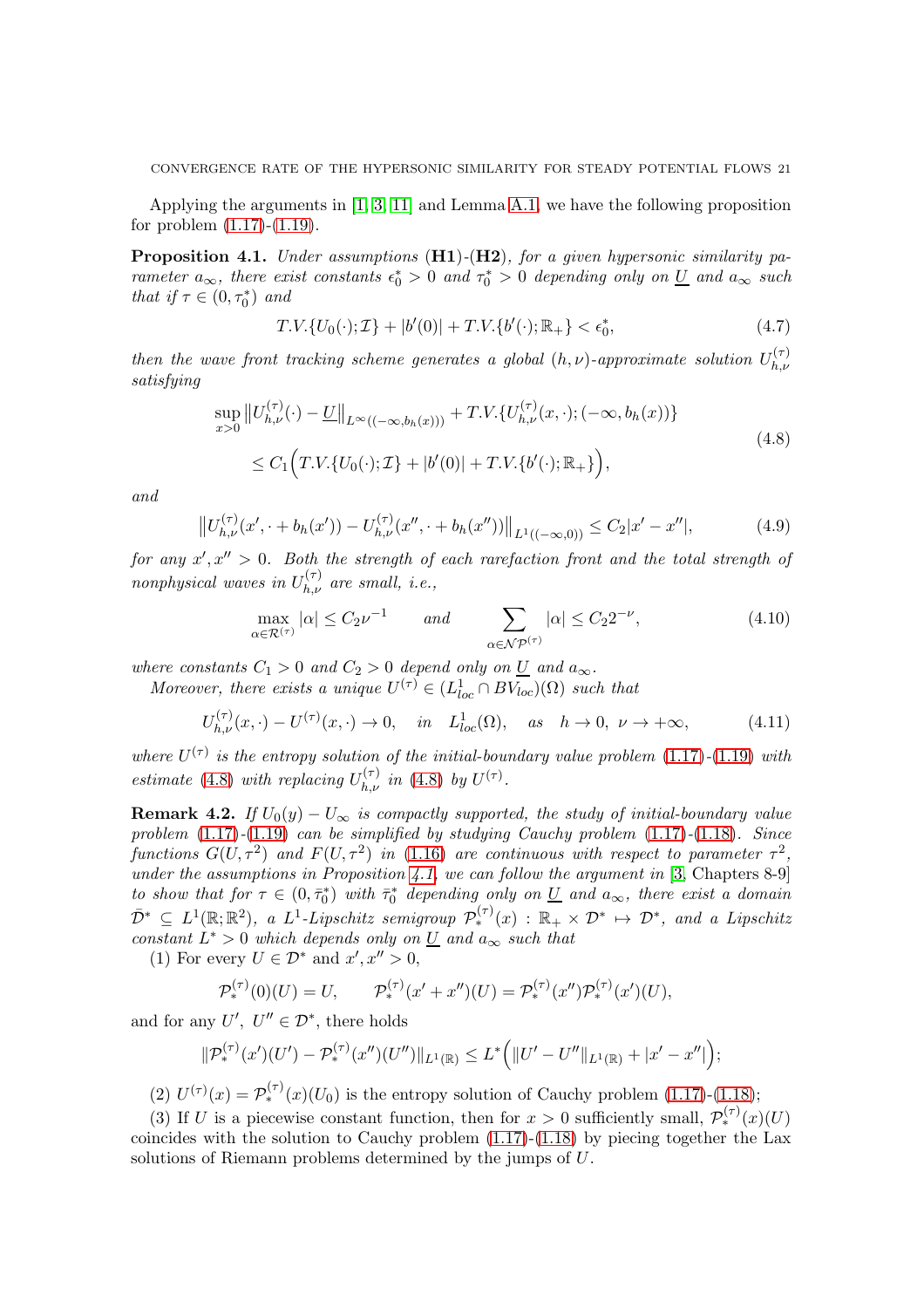Let

$$
\mathcal{D}_{h,x} \doteq \mathbf{cl}\left\{U_h(x,\cdot): U_h - \underline{U} \in (L^1 \cap BV)(\mathbb{R};\mathbb{R}^2) \middle| \begin{array}{l} U_h = \underline{U}, \text{ for } y > b_h(x) \\ \text{and } \mathbf{V}(U_h) + \mathcal{K}\mathbf{Q}(U_h) < \epsilon \end{array} \right\},\tag{4.12}
$$

where cl denotes the closure in  $L^1$ -topology, and  $V$ , Q are defined by

$$
\mathbf{V}(U_h) = \mathbf{V}_1(U_h) + \mathcal{K}_b \mathbf{V}_2(U_h) + \mathcal{K}_c \mathbf{V}_c(U_h),
$$

with constants  $K > 0$ ,  $K_b > 0$ ,  $K_c > 0$  depending on  $\tilde{K}_b$  in Lemma [A.2](#page-47-0) and  $K_c$  in Lemma [3.2,](#page-15-2) and

$$
\mathbf{V}_k(U_h) = \sum \{ |\alpha_k| : \alpha_k \text{ is the } k-th \text{ physical wave in } U_h \}, \text{ for } k = 1, 2,
$$
  

$$
\mathbf{V}_c(U_h) = \sum_{k > [\frac{p}{h}]} \{ |\omega_k| : \omega_k \text{ is the changed angle at corner points } A_k \text{ for } k \ge 0 \},
$$

and

 $\mathbf{Q}(U_h) = \sum \{|\alpha_i||\beta_j| : both \; \alpha_i \; and \; \beta_j \; are \; physical \; approaching \; waves \; for \; i,j=1,2 \}.$ 

Due to [\[1,](#page-48-9) [11\]](#page-49-6), and by Lemma [3.2](#page-15-2) and Lemma [A.2,](#page-47-0) we have the following proposition for problem  $(1.21)$ - $(1.22)$  and  $(1.12)$ .

<span id="page-21-0"></span>**Proposition 4.2.** Under assumptions (**H1**)-(**H2**), there exists a constant  $\epsilon_1^* > 0$  depending only on <u>U</u> such that if  $|b'(0)| + T.V.\{b(\cdot); \mathbb{R}_+\} < \epsilon_1^*$ , then for any sufficiently small  $h > 0$ , there exists a unique uniformly Lipschitz continuous map  $\mathcal{P}_h(x, x_0')$ :

$$
\mathcal{P}_h(x, x'_0) : \mathcal{D}_{h, x'_0} \mapsto \mathcal{D}_{h, x}, \quad \text{for all } x, \ x'_0 \ge 0,
$$
\n
$$
(4.13)
$$

whose trajectory  $U_h(x, \cdot) = \mathcal{P}_h(x, x_0')(U_h(x_0', \cdot)) \in \mathcal{O}_{C_3 \epsilon_1^*}(\underline{U})$  are obtained as the limit  $\nu \to$  $+\infty$  from  $(h, \nu)$ -approximate solutions  $U_{h, \nu}$  constructed via the wave front tracking scheme. Moreover,

(i) for any  $x \geq 0$  and  $U_h(x, \cdot) \in \mathcal{D}_{h,x}$ ,  $\mathcal{P}_h(x,x)(U_h(x, \cdot)) = U_h(x, \cdot)$ , and for all  $x \geq x' \geq$  $x'_0 \geq 0$  and  $U_h(x'_0, \cdot) \in \mathcal{D}_{h,x'_0}$ 

$$
\mathcal{P}_h(x, x_0')(U_h(x_0', \cdot)) = \mathcal{P}_h(x, x') \circ \mathcal{P}_h(x', x_0')(U_h(x_0', \cdot)); \tag{4.14}
$$

(ii) for any  $x'' \ge x' > x'_0 > 0$ ,  $U_h(x'_0, \cdot) \in \mathcal{D}_{h,x'_0}$ , and  $V_{h'}(x'_0, \cdot) \in \mathcal{D}_{h,x'_0}$ ,

$$
\|\mathcal{P}_h(x',x'_0)(U_h(x'_0,\cdot)) - \mathcal{P}_{h'}(x'',x_0)(V_{h'}(x'_0,\cdot))\|_{L^1((-\infty,\hat{b}_h(x'')))}\leq L\bigg(\|x'-x''\| + \|U_h(x_0,\cdot) - V_{h'}(x'_0,\cdot)\|_{L^1((-\infty,\hat{b}_h(x'_0)))} + \|b'_h - b'_{h'}\|_{L^1(\mathbb{R}_+)}\bigg),
$$
\n(4.15)

where  $\hat{b}_h = \max\{b_h, b_{h'}\}$ , and the positive constants  $C_3$  and L depend only on U;

(iii) for any  $x'_0, x \in [x_k, x_{k+1})$  with  $x > x'_0$  and  $U_h(x'_0, \cdot) \in \mathcal{D}_{h,x'_0}, \mathcal{P}_h(x, x'_0)(U_h(x'_0, \cdot))$  is obtained by piecing all the Riemann solutions [\(3.2\)](#page-12-1) and [\(3.19\)](#page-14-4) together, respectively.

Based on the Proposition [4.2,](#page-21-0) we can further deduce that

<span id="page-21-1"></span>**Proposition 4.3.** Under assumptions (H1)-(H2), there exists a constant  $\epsilon_2^* \in (0, \epsilon_1^*)$ depending only on  $\underline{U}$  such that if  $|b'(0)| + T.V.\{b'(\cdot);\mathbb{R}_+\} < \epsilon$  for  $\epsilon \in (0,\epsilon_2^*)$ , then there exists a unique uniformly Lipschitz continuous map  $\mathcal{P}(x, x_0') : \mathcal{D}_{x_0'} \mapsto \mathcal{D}_x$  for  $x \geq x_0' \geq 0$ , which satisfies: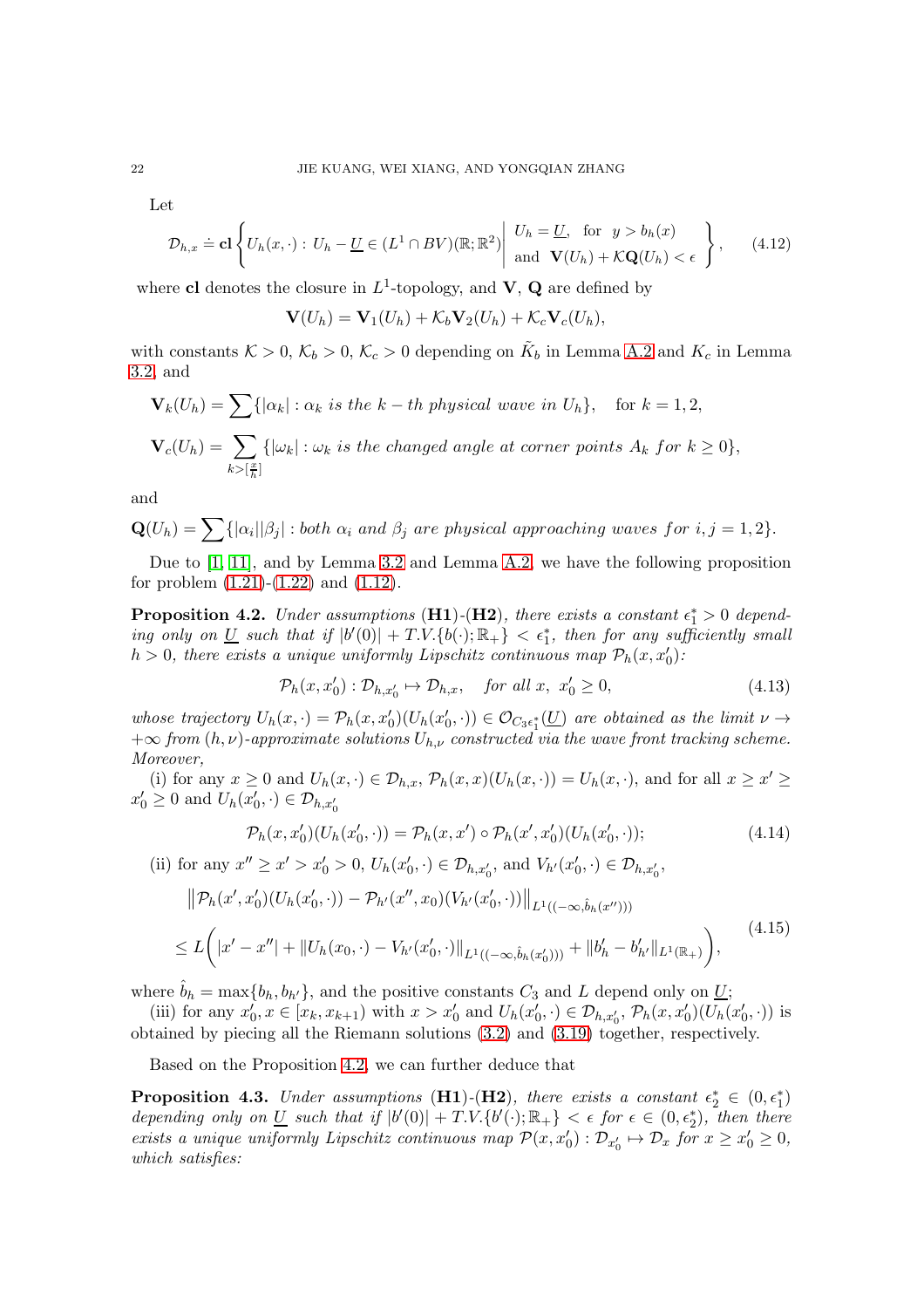(1) there exists a subsequence  $\{\mathcal{P}_{h_k}(x, x_0')\}_{k=0}^{+\infty}$  given in Proposition [4.2](#page-21-0) for  $h_k$  with  $h_k \to 0$  as  $k \to \infty$ , such that  $\mathcal{P}_{h_k}(x, x'_0)(\overline{U(x'_0, \cdot)})$  converges to  $\mathcal{P}(x, x'_0)(\overline{U(x'_0, \cdot)})$  in  $L^1((-\infty, b(x)))$  as  $k \to +\infty$  for any  $U(x'_0, \cdot) \in \mathcal{D}_{x'_0};$ 

(2)  $U(x, \cdot) = \mathcal{P}(x, 0)(U_0(\cdot))$  is the unique entropy solution to the initial-boundary value problem  $(1.21)-(1.22)$  $(1.21)-(1.22)$  and  $(1.12)$  by the modified wave front tracking scheme;

(3)  $\mathcal{P}(x,x)(U(x,\cdot)) = U(x,\cdot)$  for  $U(x,\cdot) \in \mathcal{D}_x$ , and for all  $x \geq x' \geq x'_0 \geq 0$ 

$$
\mathcal{P}(x, x_0')(U(x_0', \cdot)) = \mathcal{P}(x, x') \circ \mathcal{P}(x', x_0')(U(x_0', \cdot)), \quad \text{for all} \quad U(x_0', \cdot) \in \mathcal{D}_{x_0'}; \tag{4.16}
$$

(4) if  $\tilde{\mathcal{P}}$  and  $\tilde{\mathcal{D}}_x$  are the map and domain corresponding to boundary function  $\tilde{b}(x)$  with  $\tilde{b}(0) = b(0)$ , then for any  $x'' \ge x' > x'_0 > 0$  and  $\tilde{U}(x'_0, \cdot) \in \tilde{\mathcal{D}}_{x'_0}$ ,

$$
\|\mathcal{P}(x',x'_0)(\tilde{U}(x'_0,\cdot)) - \tilde{\mathcal{P}}(x'',x'_0)(\tilde{U}(x'_0,\cdot))\|_{L^1((-\infty,\hat{b}(x'')))}\leq L\bigg(|x'-x''| + \|U(x'_0,\cdot) - \tilde{U}(x'_0,\cdot)\|_{L^1((-\infty,\hat{b}(x'_0)))} + \|b' - \tilde{b}'\|_{L^1(\mathbb{R}_+)}\bigg),
$$
\n(4.17)

where  $\hat{b} = \max\{b, \tilde{b}\}\$ and the constant L depends only on U.

<span id="page-22-0"></span>**Remark 4.3.** When  $U_0 - U$  is compactly supported, the study of the initial-boundary value problem  $(1.21)$ - $(1.22)$  and  $(1.12)$  is equivalent to the study of the Cauchy problem  $(1.21)-(1.22)$  $(1.21)-(1.22)$  $(1.21)-(1.22)$ . So similarly as done in Remark [4.2,](#page-20-2) we can also construct an approximate solution  $U^{\nu}$  to Cauchy problem [\(1.21\)](#page-3-6)-[\(1.22\)](#page-4-0) via the wave front tracking scheme with its jumps being denoted by  $\mathcal{J}(U^{\nu}) = \mathcal{S} \cup \mathcal{R} \cup \mathcal{NP}$ . Then, under the assumptions given in Proposition [4.2,](#page-21-0) we know that  $\nu$ -approximate solution  $U^{\nu}$  satisfies

$$
\sup_{x>0} ||U^{\nu}-\underline{U}||_{L^{\infty}(\mathbb{R})} + T.V.\{U^{\nu}(x,\cdot);\mathbb{R}\}<+\infty,
$$

and

$$
||U^{\nu}(x',\cdot)-U^{\nu}(x'',\cdot)||_{L^{1}(\mathbb{R})}\leq C_{3}|x'-x''|,\quad\text{for}\quad x',x''>0.
$$

Both the strength of each rarefaction front and the total strength of nonphysical waves in  $U^{\nu}$  are small, i.e.,

$$
\max_{\alpha \in \mathcal{R}} |\alpha| \le C_4 \nu^{-1} \quad \text{and} \quad \sum_{\alpha \in \mathcal{NP}} |\alpha| \le C_4 2^{-\nu},
$$

where constants  $C_3 > 0$  and  $C_4 > 0$  depend only on  $\underline{U}$  and  $a_{\infty}$ . Therefore, there exists a  $U \in (L^1_{loc} \cap BV_{loc})(\mathbb{R}_+ \times \mathbb{R})$  such that

$$
U^{\nu}(x,\cdot) \to U(x,\cdot),
$$
 in  $L^{1}_{loc}(\mathbb{R}_{+} \times \mathbb{R}),$  as  $\nu \to +\infty$ ,

where U is the entropy solution of problem  $(1.21)-(1.22)$  $(1.21)-(1.22)$  $(1.21)-(1.22)$ . Moreover, by Theorem 7.1 in [\[16\]](#page-49-7), we can further have that  $U(x, y)$  satisfies

$$
T.V.\{U(x,\cdot);\mathbb{R}\} < C_5x^{-\frac{1}{2}},
$$

where constant  $C_5 > 0$  depends only on U and  $a_{\infty}$ .

# 5.  $L^1$  difference estimates between solutions to problem  $(1.17)-(1.19)$  $(1.17)-(1.19)$  $(1.17)-(1.19)$  and to problem [\(1.21\)](#page-3-6)-[\(1.22\)](#page-4-0) and [\(1.12\)](#page-3-1)

In this section, we will establish the  $L^1$  difference between the entropy solutions to initial-boundary value problem  $(1.17)$ - $(1.19)$  and to problem  $(1.21)$ - $(1.22)$  and  $(1.12)$  for the initial data  $U_0$  without (or with) compact support. To make it, we will first consider the local  $L^1$  difference estimate and then the global  $L^1$  difference estimate between the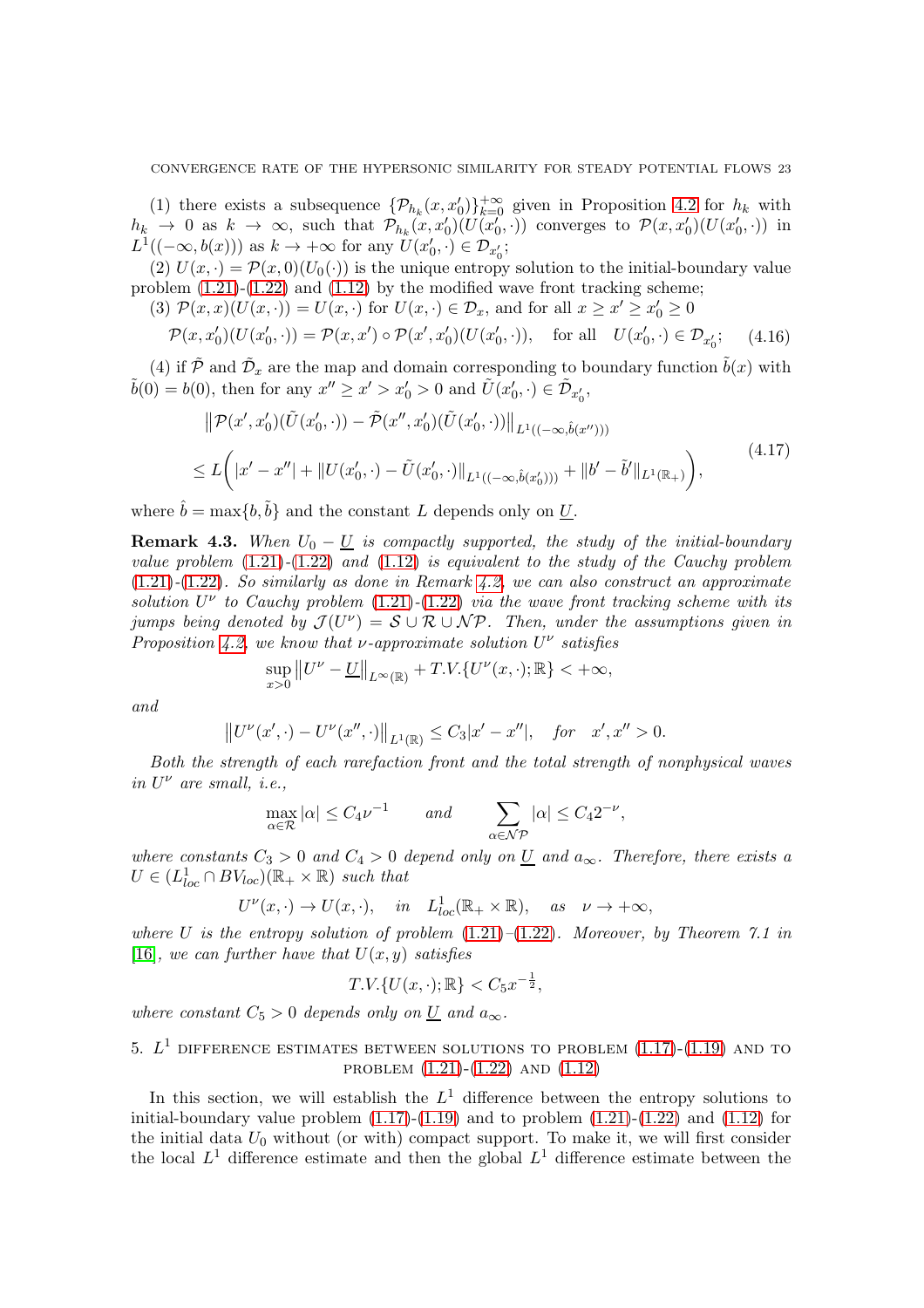trajectory of  $\mathcal{P}_h(x,0)(U_0^{\nu}(y))$  and the approximate solution  $U_{h,\nu}^{(\tau)}(x,y)$ . Then, we pass the limit  $h \to 0$  and  $\nu \to +\infty$ .

5.1. Local  $L^1$  differences estimate between the approximate solution  $U_{h,\nu}^{(\tau)}(x,y)$ and the trajectory  $\mathcal{P}_h(x,0)(U_0^{\nu}(y))$ . Let us consider the approximate solution  $U_{h,\nu}^{(\tau)}$  to the initial-boundary value problem  $(1.17)-(1.19)$  $(1.17)-(1.19)$ . First, assume that there is only one jump point at  $(\varsigma, y_I)$  away from the boundary when  $x = \varsigma$ , that is, if

<span id="page-23-4"></span>
$$
U_L \doteq U_{h,\nu}^{(\tau)}(\varsigma, y_I -), \quad U_R \doteq U_{h,\nu}^{(\tau)}(\varsigma, y_I +), \tag{5.1}
$$

then

<span id="page-23-0"></span>
$$
U_{h,\nu}^{(\tau)}(\varsigma,y) = \begin{cases} U_R, & y > y_I, \\ U_L, & y < y_I. \end{cases}
$$
\n(5.2)

<span id="page-23-5"></span>**Lemma 5.1.** Assume  $U_{h,\nu}^{(\tau)}(\varsigma)$  is a piecewise constant function defined as in [\(5.2\)](#page-23-0) with  $U_L, U_R \in \mathcal{O}_{\text{min}\{C_1\epsilon_0^*, C_3\epsilon_1^*\}}(\underline{U})$  for  $\tau \in (0, \tau_0^*)$ . Let  $\mathcal{P}_h$  be the uniformly Lipschtiz continuous map given by Proposition [4.2.](#page-21-0) Let  $\hat{\lambda}$  be a fixed constant satisfying  $\hat{\lambda} > \max\{\lambda_j(U^{(\tau)}, \tau^2), \lambda_j(U)\}$ for all  $U^{(\tau)}, U \in \mathcal{O}_{\min\{C_1\epsilon_0^*, C_3\epsilon_1^*\}}(\underline{U}), \tau \in (0, \tau_0^*)$  and  $j = 1, 2$ .

Denote

<span id="page-23-2"></span>
$$
U_{h,\nu}^{(\tau)}(\varsigma + s, y) = \begin{cases} U_R, & y > y_I + \dot{y}_{\alpha_k} s, \\ U_L, & y < y_I + \dot{y}_{\alpha_k} s, \end{cases}
$$
(5.3)

where  $|\dot{y}_{\alpha_k}| \leq \hat{\lambda}$  for  $k = 1, 2$ . Then, for sufficiently small  $s > 0$ ,

(1) if  $U_L$  and  $U_R$  are connected by a kth-shock wave  $\alpha_k \in S_k^{(\tau)}$ ,  $(k = 1, 2)$ , that is,  $U_R = \Phi_k(\alpha_k; U_L, \tau^2)$  for  $\alpha_k < 0$ , and if  $|\dot{y}_{\alpha_k} - \dot{S}_k(\alpha_k, \tau^2)| < 2^{-\nu}$ ,  $(k = 1, 2)$ , then

$$
\int_{y_I - \hat{\lambda}s}^{y_I + \hat{\lambda}s} |\mathcal{P}_h(\varsigma + s, \varsigma)(U_{h,\nu}^{(\tau)}(\varsigma, \cdot)) - U_{h,\nu}^{(\tau)}(\varsigma + s, \cdot)| dy \le C_4 |\alpha_k| (\tau^2 + 2^{-\nu})s,
$$
(5.4)

where  $\dot{S}_k(\alpha_k, \tau^2)$  is the speed of the *k*th-shock wave;

(2) if  $U_L$  and  $U_R$  are connected by a kth-rarefaction front  $\alpha_k \in \mathcal{R}_k^{(\tau)}$ ,  $(k = 1, 2)$ , that is,  $U_R = \Phi_k(\alpha_k; U_L, \tau^2)$  for  $\alpha_k > 0$ , and if  $|\dot{y}_{\alpha_k} - \lambda_k(U_R, \tau^2)| < 2^{-\nu}$ ,  $(k = 1, 2)$ , then

<span id="page-23-3"></span>
$$
\int_{y_I - \hat{\lambda}s}^{y_I + \hat{\lambda}s} |\mathcal{P}_h(\varsigma + s, \varsigma)(U_{h,\nu}^{(\tau)}(\varsigma)) - U_{h,\nu}^{(\tau)}(\varsigma + s)| dy \le C_4(\tau^2 + \nu^{-1} + 2^{-\nu})|\alpha_k|s,\tag{5.5}
$$

where  $\lambda_k(U_R, \tau^2)$  is the speed of the kth-rarefaction front;

(3) if  $U_L$  and  $U_R$  are connected by a non-physical wave  $\alpha_{\mathcal{NP}} \in \mathcal{NP}^{(\tau)}$ , that is,  $\alpha_{\mathcal{NP}} =$  $|U_R - U_L|$  with speed  $\lambda$ , then

$$
\int_{y_I - \hat{\lambda}h}^{y_I + \hat{\lambda}h} |\mathcal{P}_h(\varsigma + s, \varsigma)(U_{h,\nu}^{(\tau)}(\varsigma)) - U_{h,\nu}^{(\tau)}(\varsigma + s)| dy \le C_4 \alpha_{\mathcal{N}} \mathcal{P}^s. \tag{5.6}
$$

Here, constant  $C_4 > 0$  depends only on  $\underline{U}$  and  $a_{\infty}$ , but not on  $\tau, h, \nu$ .

*Proof.* (1) Without loss of the generality, we assume  $k = 1$ , because the case  $k = 2$  can be dealt with in the same way. From Proposition [4.2,](#page-21-0) we know that  $\mathcal{P}_h(\varsigma + s, \varsigma)(U_{h,\nu}^{(\tau)}(\varsigma, y))$ is the approximate solution at  $x = \varsigma + s$  obtained by Riemann solver with Riemann data  $U_L$  and  $U_R$ , which can be derived by

<span id="page-23-1"></span>
$$
\Phi(\beta_1, \beta_2; U_L) = \Phi_1(\alpha_1; U_L, \tau^2). \tag{5.7}
$$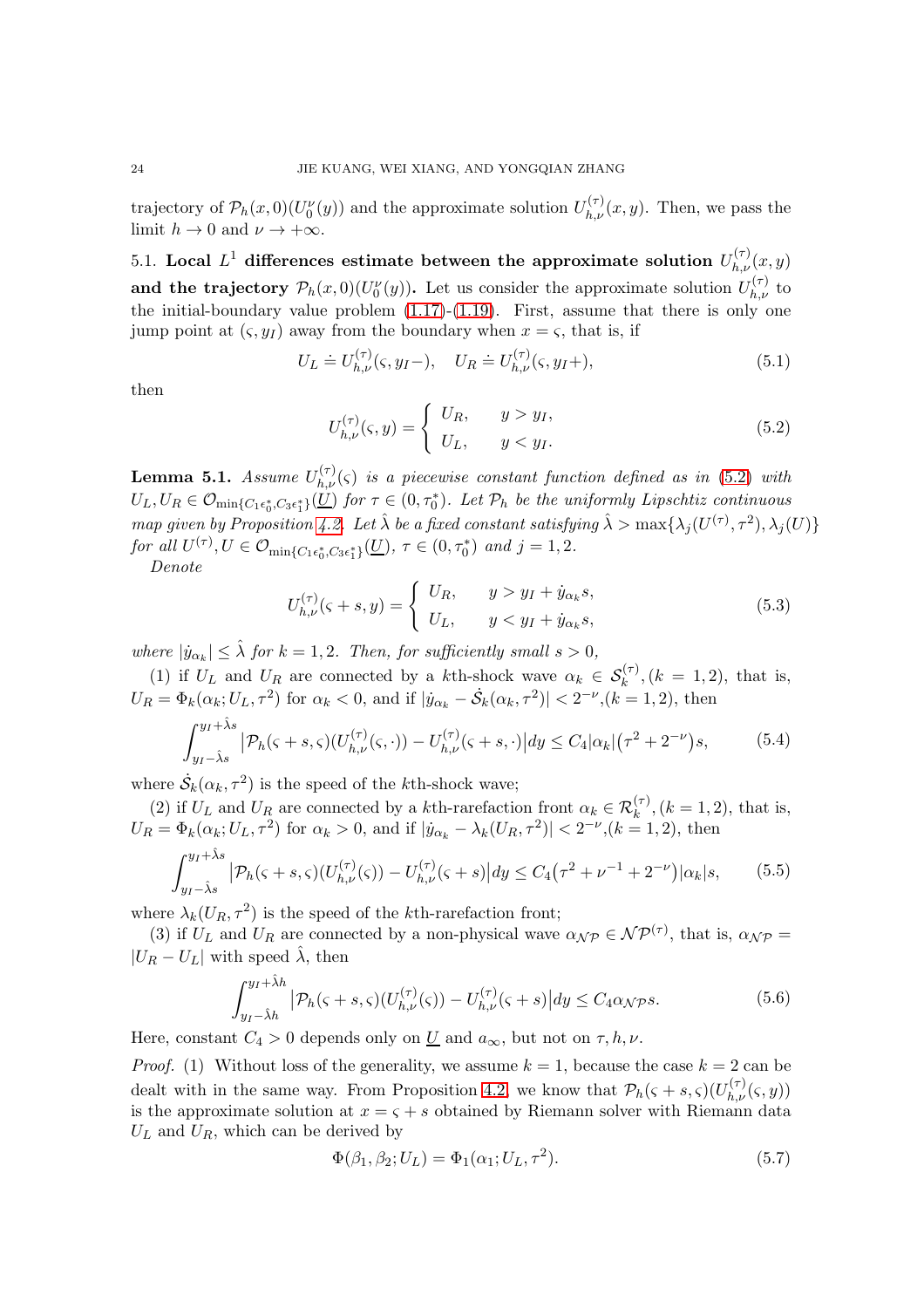#### CONVERGENCE RATE OF THE HYPERSONIC SIMILARITY FOR STEADY POTENTIAL FLOWS 25

Then, by Proposition [3.1,](#page-12-5) equation [\(5.7\)](#page-23-1) admits a unique solution  $\beta_j$ , such that

<span id="page-24-1"></span>
$$
\beta_1 = \alpha_1 + O(1)|\alpha_1|\tau^2, \quad \beta_2 = O(1)|\alpha_1|\tau^2,
$$
\n(5.8)

where  $\beta_1 < 0$  for  $\tau$  and  $\alpha_1$  being sufficiently small.



<span id="page-24-0"></span>FIG. 5.6. Comparison of Riemann solvers for  $\alpha \in \mathcal{S}^{(\tau)}$ 

As shown in Fig[.5.6,](#page-24-0) let  $U_M$  be the middle state of the Riemann solution  $\mathcal{P}_h(\varsigma +$  $(s, y)(U_{h,\nu}^{(\tau)}(\varsigma, y))$ . By Lemma [3.1,](#page-12-2) relation [\(3.4\)](#page-12-6) holds. Let  $\dot{S}_1(\alpha_1, \tau^2)$  and  $\dot{S}_1(\beta_1)$  be the speeds of the shock fronts  $\alpha_1$  and  $\beta_1$ , respectively. From Lemma [3.1,](#page-12-2) we have

$$
\left. \dot{\mathcal{S}}_1(\alpha_1, \tau^2) \right|_{\alpha_1=0} = \lambda_1(U_L, \tau^2), \quad \left. \frac{\partial \dot{\mathcal{S}}_1(\alpha_1, \tau^2)}{\partial \alpha_1} \right|_{\alpha_1=0} = \frac{1}{2} \nabla_U \lambda_1(U_L, \tau^2) \cdot \mathbf{r}_1(U_L, \tau^2) = 1,
$$

and

$$
\dot{\mathcal{S}}_1(\beta_1)\Big|_{\beta_1=0} = \lambda_1(U_L), \quad \frac{\partial \dot{\mathcal{S}}_1(\beta_1)}{\partial \beta_1}\Big|_{\beta_1=0} = \frac{1}{2} \nabla_U \lambda_1(U_L) \cdot \mathbf{r}_1(U_L) = 1.
$$

Thus, by the Taylor formula and [\(5.8\)](#page-24-1), we obtain

$$
\dot{\mathcal{S}}_1(\beta_1) - \dot{\mathcal{S}}_1(\alpha_1, \tau^2) = \dot{S}_1(\beta_1) \Big|_{\beta_1 = 0} + \frac{\partial \dot{\mathcal{S}}_1(\beta_1)}{\partial \beta_1} \Big|_{\beta_1 = 0} \beta_1 + O(1)\beta_1^2
$$
  
 
$$
- \left( \dot{\mathcal{S}}_1(\alpha_1, \tau^2) \Big|_{\alpha_1 = 0} + \frac{\partial \dot{\mathcal{S}}_1(\alpha_1, \tau^2)}{\partial \alpha_1} \Big|_{\alpha_1 = 0} \alpha_1 + O(1)\alpha_1^2 \right)
$$
  
\n
$$
= \lambda_1 (U_L) - \lambda_1 (U_L, \tau^2) + \frac{1}{2} (\beta_1 - \alpha_1) + O(1) (\beta_1 - \alpha_1)^2 + O(1) |\beta_1|^2 \tau^2
$$
  
\n
$$
= O(1) (1 + |\alpha_1|) \tau^2,
$$
\n(5.9)

where we have used the fact that  $\lambda_1(U_L, \tau^2)\Big|_{\tau=0} = \lambda_1(U_L)$ .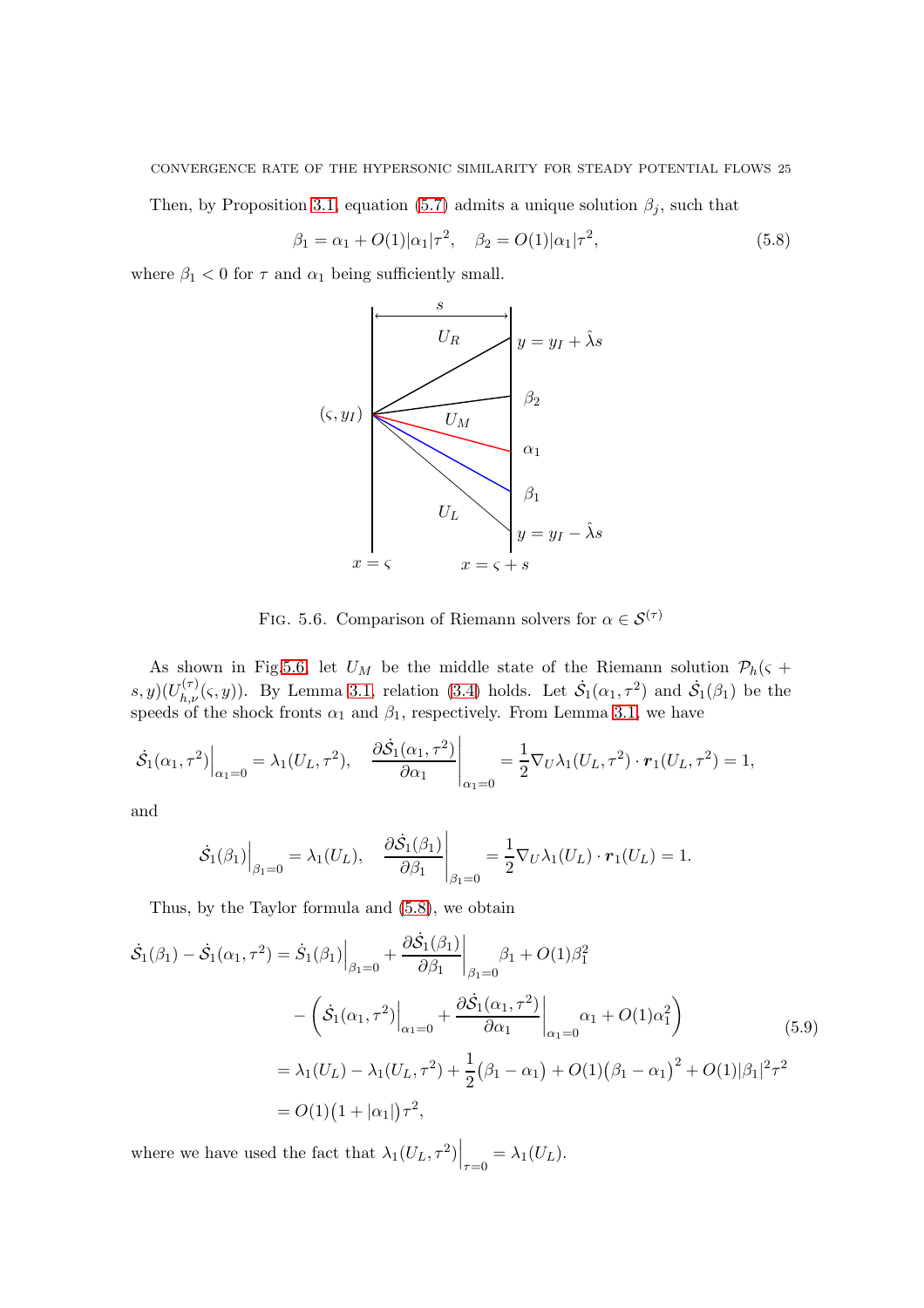So, we have

<span id="page-25-0"></span>
$$
\int_{y_I - \hat{\lambda}h}^{y_I + \hat{\lambda} s} |\mathcal{P}_h(\varsigma + s, \varsigma)(U_{h,\nu}^{(\tau)}(\varsigma, \cdot)) - U_{h,\nu}^{(\tau)}(\varsigma + s, \cdot)| dy
$$
\n
$$
= \int_{y_I - \hat{\lambda}s}^{\min\{y_I + \hat{\mathcal{S}}_1(\beta_1)s, y_I + \hat{y}_{\alpha_1}s\}} |\mathcal{P}_h(\varsigma + s, \varsigma)(U_{h,\nu}^{(\tau)}(\varsigma, \cdot)) - U_{h,\nu}^{(\tau)}(\varsigma + s, \cdot)| dy
$$
\n
$$
+ \int_{\min\{y_I + \hat{\mathcal{S}}_1(\beta_1)s, y_I + \hat{y}_{\alpha_1}s\}}^{\max\{y_I + \hat{\mathcal{S}}_1(\beta_1)s, y_I + \hat{y}_{\alpha_1}s\}} |\mathcal{P}_h(\varsigma + s, \varsigma)(U_{h,\nu}^{(\tau)}(\varsigma, \cdot)) - U_{h,\nu}^{(\tau)}(\varsigma + s, \cdot)| dy
$$
\n
$$
+ \int_{\max\{y_I + \hat{\mathcal{S}}_1(\beta_1)s, y_I + \hat{y}_{\alpha_1}s\}}^{\min\{y_I + \hat{\mathcal{S}}_1(\beta_1)s, y_I + \hat{y}_{\alpha_1}s\}} |\mathcal{P}_h(\varsigma + s, \varsigma)(U_{h,\nu}^{(\tau)}(\varsigma, \cdot)) - U_{h,\nu}^{(\tau)}(\varsigma + s, \cdot)| dy
$$
\n
$$
= I'_{\mathcal{S}} + I''_{\mathcal{S}} + I''_{\mathcal{S}}.
$$
\n(5.10)

Obviously,  $I'_{\mathcal{S}} = 0$ . For the second term  $I''_{\mathcal{S}}$ , by Lemma [3.1,](#page-12-2) we get either

$$
I''_{\mathcal{S}} \leq |\dot{\mathcal{S}}(\beta_1) - \dot{y}_{\alpha_1}||U_M - U_L|s
$$
  
\n
$$
\leq (|\dot{\mathcal{S}}_1(\beta_1) - \dot{\mathcal{S}}_1(\alpha_1, \tau^2)| + |\dot{\mathcal{S}}_1(\alpha_1, \tau^2) - \dot{y}_{\alpha_1}|)|\beta_1|s
$$
  
\n
$$
\leq O(1) \Big( (1 + |\alpha_1|)\tau^2 + 2^{-\nu} \Big) (1 + O(1)\tau^2)|\alpha_1|s
$$
  
\n
$$
\leq O(1)|\alpha_1|(\tau^2 + 2^{-\nu})s,
$$

or

$$
I''_{\mathcal{S}} \leq |\dot{\mathcal{S}}(\beta_1) - \dot{y}_{\alpha_1}||U_R - U_L|s
$$
  
\n
$$
\leq O(1) \Big( \big(1 + |\alpha_1|\big)\tau^2 + 2^{-\nu} \Big) |\alpha_1|s
$$
  
\n
$$
\leq O(1) |\alpha_1| (\tau^2 + 2^{-\nu})s.
$$

For  $I''_S$ , by Lemma [3.1](#page-12-2) again, we obtain

$$
I''_{\mathcal{S}} \le O(1) |U_M - U_R| s \le O(1) |\alpha_1| \tau^2 s.
$$

Therefore, estimate [\(5.3\)](#page-23-2) holds by combing the estimates on  $I'_{\mathcal{S}}$ ,  $I''_{\mathcal{S}}$ , and  $I'''_{\mathcal{S}}$ , for  $\tau$ sufficiently small.

(2) Without loss of the generality, we only consider the case  $k = 1$  again. Similar to (1) in [\(5.7\)](#page-23-1)-[\(5.8\)](#page-24-1), by Lemma [3.1,](#page-12-2) we can get  $\beta_j$ ,  $(j = 1, 2)$  of Riemann solution  $\mathcal{P}_h(\varsigma +$  $(s, \zeta)(U_{h,\nu}^{(\tau)}(\zeta, y))$ , satisfying [\(5.8\)](#page-24-1) with  $\beta_1 > 0$ .

Let  $U_M$  be the middle state of the Riemann solution  $\mathcal{P}_h(\varsigma + s, \varsigma)(U_{h,\nu}^{(\tau)}(\varsigma, y))$  satisfying [\(3.4\)](#page-12-6) in Lemma [3.1.](#page-12-2) Then

$$
\lambda_1(U_M) = \lambda_1(U_L) + (\nabla_U \lambda_1 \cdot \mathbf{r}_1)(U_L)\beta_1 + O(1)\beta_1^2 = \lambda_1(U_L) + \beta_1 + O(1)\beta_1^2,
$$

and

$$
\lambda_1(U_R, \tau^2) = \lambda_1(U_L, \tau^2) + \alpha_1 + O(1)\alpha_1^2.
$$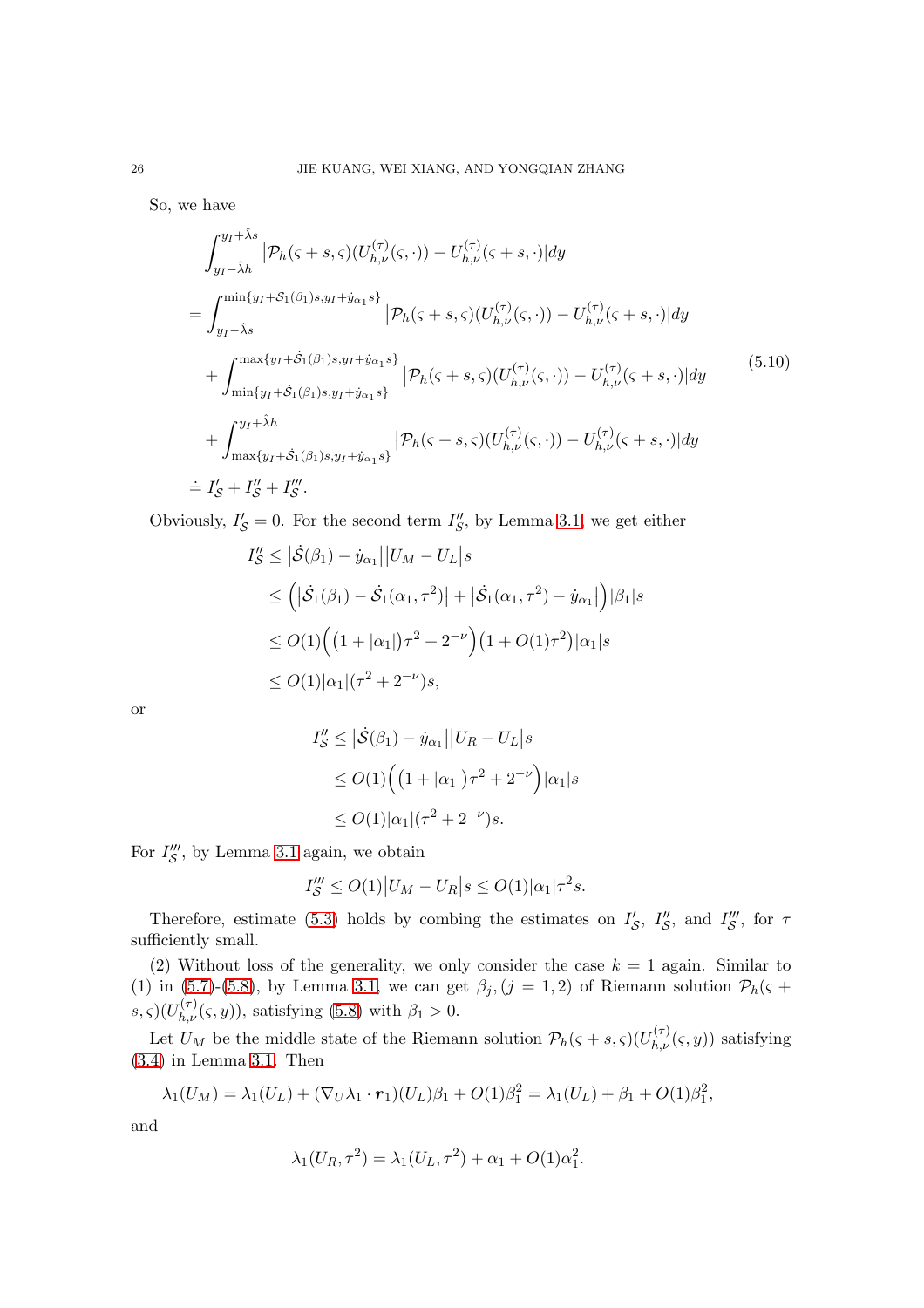CONVERGENCE RATE OF THE HYPERSONIC SIMILARITY FOR STEADY POTENTIAL FLOWS 27 Thus,

<span id="page-26-0"></span>
$$
\lambda_1(U_M) - \lambda_1(U_R, \tau^2) = \lambda_1(U_L) - \lambda_1(U_L, \tau^2) + \beta_1 - \alpha_1
$$
  
+  $O(1)(\beta_1 - \alpha_1)^2 + O(1)|\beta_1|^2 \tau^2$  (5.11)  
=  $O(1)(1 + |\alpha_1|)\tau^2$ .

and

<span id="page-26-1"></span>
$$
\lambda_1(U_R, \tau^2) - \lambda_1(U_L) = \lambda_1(U_L, \tau^2) - \lambda_1(U_L) + \alpha_1 + O(1)\alpha_1^2 = O(1)(\alpha_1 + \tau^2), \quad (5.12)
$$

where we used the fact that  $\lambda_1(U_L, \tau^2)|_{\tau=0} = \lambda_1(U_L)$ .

As done in [\(5.10\)](#page-25-0), we can rewrite  $\int_{y_I-\hat{\lambda}s}^{y_I+\hat{\lambda}s} |\mathcal{P}_h(\varsigma+s,\varsigma)(U_{h,\nu}^{(\tau)}(\varsigma,\cdot)) - U_{h,\nu}^{(\tau)}(\varsigma+s,\cdot)| dy$  into the summations of three terms. That is

$$
\int_{y_I - \hat{\lambda}h}^{y_I + \hat{\lambda}s} |\mathcal{P}_h(\varsigma + s, \varsigma)(U_{h,\nu}^{(\tau)}(\varsigma, \cdot)) - U_{h,\nu}^{(\tau)}(\varsigma + s, \cdot)| dy \doteq I_{\mathcal{R}}' + I_{\mathcal{R}}'' + I_{\mathcal{R}}'''.
$$
(5.13)

First, by [\(5.8\)](#page-24-1), we have

$$
I'_{\mathcal{R}} \doteq \int_{y_{\alpha}-\hat{\lambda}s}^{\min\{y_I+\hat{y}_{\alpha_1}s,y_I+\lambda_1(U_L)s\}} |\mathcal{P}_h(\varsigma+s,\varsigma)(U_{h,\nu}^{(\tau)}(\varsigma,\cdot)) - U_{h,\nu}^{(\tau)}(\varsigma+s,\cdot)| dy = 0,
$$

and

$$
I''_{\mathcal{R}} \doteq \int_{\max\{y_I + \hat{y}_{\alpha_1} s, y_I + \lambda_1(U_M)s\}}^{y_I + \hat{\lambda}s} |\mathcal{P}_h(\varsigma + s, \varsigma)(U_{h,\nu}^{(\tau)}(\varsigma, \cdot)) - U_{h,\nu}^{(\tau)}(\varsigma + s, \cdot)| dy
$$
  
\n
$$
\leq O(1)\hat{\lambda}|U_M - U_R|s
$$
  
\n
$$
\leq O(1)|\beta_2| \leq O(1)|\alpha_1|\tau^2.
$$

Next, the second term  $I''_{\mathcal{R}}$ , that is

$$
I''_{\mathcal{R}} \doteq \int_{\min\{y_I + \dot{y}_{\alpha_1}s, y_I + \lambda_1(U_L)s\}}^{\max\{y_I + \dot{y}_{\alpha_1}s, y_I + \lambda_1(U_M)s\}} |\mathcal{P}_h(\varsigma + s, \varsigma)(U_{h,\nu}^{(\tau)}(\varsigma, \cdot)) - U_{h,\nu}^{(\tau)}(\varsigma + s, \cdot)| dy,
$$

will be considered by three cases.

Case 1:  $\dot{y}_{\alpha_1} \geq \dot{\lambda_1}(U_M)$  (see Fig. [5.7\)](#page-27-0). By Proposition [4.1,](#page-20-1) estimate [\(5.11\)](#page-26-0), and the properties of rarefaction waves  $\beta_1$ , we have

$$
I''_{\mathcal{R}} = \int_{y_I + \lambda_1(U_L)s}^{y_I + \dot{y}_{\alpha_1}s} |\mathcal{P}_h(\varsigma + s, \varsigma)(U_{h,\nu}^{(\tau)}(\varsigma, \cdot)) - U_{h,\nu}^{(\tau)}(\varsigma + s, \cdot)| dy
$$
  
\n
$$
\leq |\dot{y}_{\alpha_1} - \lambda_1(U_L)||U_L - U_M|s
$$
  
\n
$$
\leq O(1) (|\lambda_1(U_R, \tau^2) - \lambda_1(U_L)| + 2^{-\nu})|\beta_1|s
$$
  
\n
$$
\leq O(1)(\tau^2 + \nu^{-1} + 2^{-\nu})|\alpha_1|s.
$$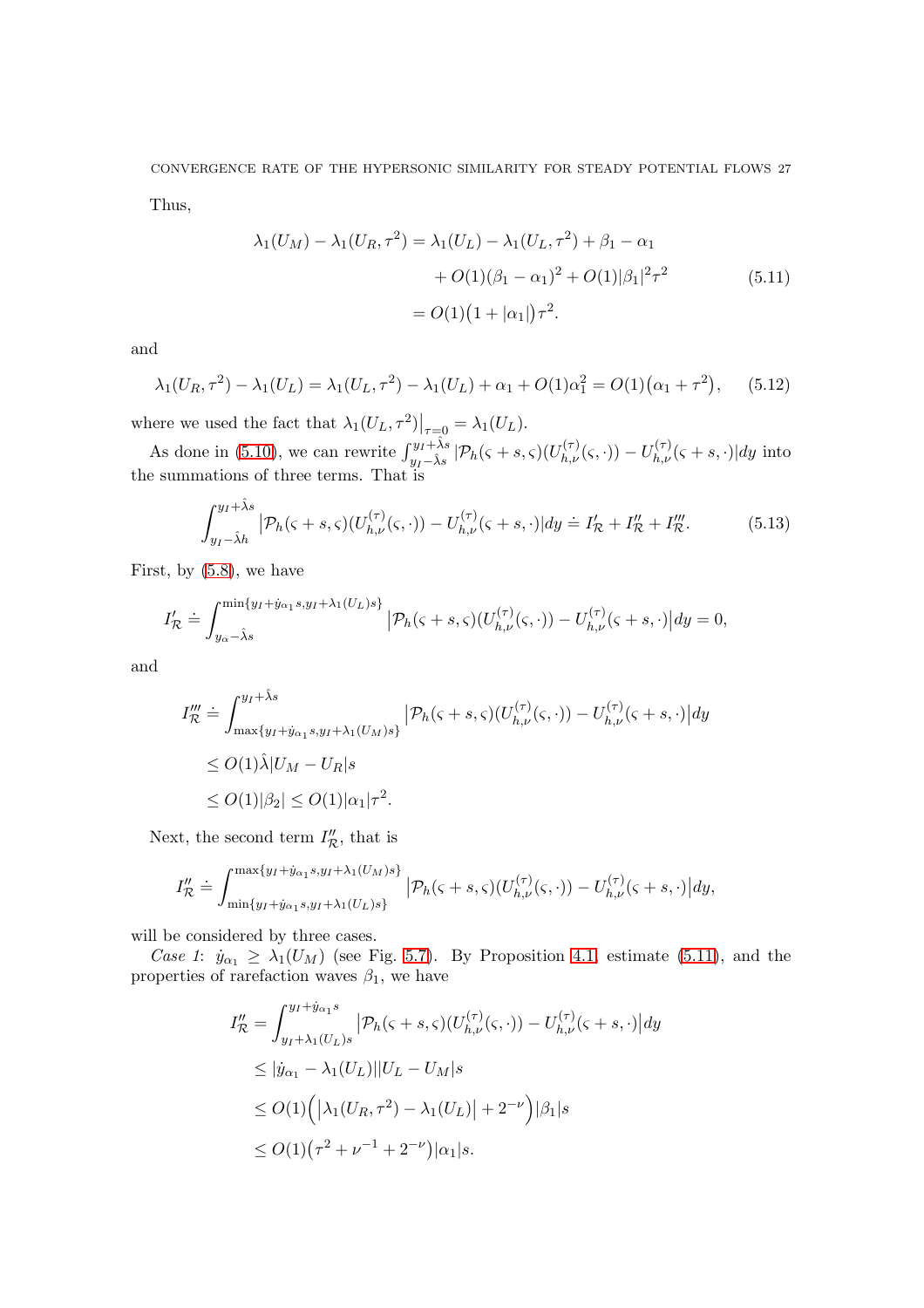

<span id="page-27-0"></span>FIG. 5.7. Comparison of Riemann solvers for  $\alpha_1 \in \mathcal{R}^{(\tau)}$  and  $\dot{y}_{\alpha_1} \geq \lambda_1(U_M)$ 

Case 2:  $\lambda_1(U_L) < \dot{y}_{\alpha_1} < \lambda_1(U_M)$  (see Fig. [5.8\)](#page-28-0). By estimate [\(5.12\)](#page-26-1), Proposition [4.1,](#page-20-1) and the properties of rarefaction waves  $\beta_1$ , we have

$$
I''_{\mathcal{R}} = \int_{y_I + \lambda_1(U_M)s}^{y_I + \lambda_1(U_M)s} |\mathcal{P}_h(\varsigma + s, \varsigma)(U_{h,\nu}^{(\tau)}(\varsigma, y)) - U_{h,\nu}^{(\tau)}(\varsigma + s, y)| dy
$$
  
\n
$$
= \left( \int_{y_I + \dot{y}_{\alpha_1}s}^{y_I + \lambda_1(U_M)s} + \int_{y_I + \lambda_1(U_L)s}^{y_I + \dot{y}_{\alpha_1}s} \right) |\mathcal{P}_h(\varsigma + s, \varsigma)(U_{h,\nu}^{(\tau)}(\varsigma, y)) - U_{h,\nu}^{(\tau)}(\varsigma + s, y)| dy
$$
  
\n
$$
\leq |\dot{y}_{\alpha_1} - \lambda_1(U_L)||U_M - U_L|s + |\dot{y}_{\alpha_1} - \lambda_1(U_M)||U_R - U_L|s
$$
  
\n
$$
\leq |\lambda_1(U_R, \tau^2) - \lambda_1(U_L)||\beta_1|s + |\lambda_1(U_R, \tau^2) - \lambda_1(U_M)||\alpha_1|s + O(1)2^{-\nu} (|\beta_1| + |\alpha_1|)s
$$
  
\n
$$
\leq O(1)(\tau^2 + \nu^{-1} + 2^{-\nu})|\alpha_1|s.
$$

Case 3:  $\dot{y}_{\alpha_1} < \lambda_1(U_L)$  (see Fig. [5.9\)](#page-28-1). By Proposition [4.1,](#page-20-1) estimate [\(5.11\)](#page-26-0), and the properties of rarefaction waves  $\beta_1$  again, we have

$$
I''_{\mathcal{R}} = \int_{y_I + \dot{y}_{\alpha_1} s}^{y_I + \lambda_1(U_M)s} |\mathcal{P}_h(\varsigma + s, \varsigma)(U_{h,\nu}^{(\tau)}(\varsigma, \cdot)) - U_{h,\nu}^{(\tau)}(\varsigma + s, \cdot)| dy
$$
  
\n
$$
\leq |\lambda_1(U_M) - \dot{y}_{\alpha_1}| (|U_R - U_L| + |U_M - U_L|) s
$$
  
\n
$$
\leq O(1) (|\lambda_1(U_M) - \lambda_1(U_R, \tau^2)| + 2^{-\nu}) (|\alpha_1 + |\beta_1|) s
$$
  
\n
$$
\leq O(1) (\tau^2 + 2^{-\nu}) |\alpha_1| s.
$$

Combing all these three cases altogether, we have  $I''_{\mathcal{R}} \leq O(1)(\tau^2 + \nu^{-1} + 2^{-\nu}) |\alpha_1| s$ . Hence, with the estimates on  $I'_{\mathcal{R}}$ ,  $I''_{\mathcal{R}}$  and  $I'''_{\mathcal{R}}$ , we can get estimate [\(5.5\)](#page-23-3).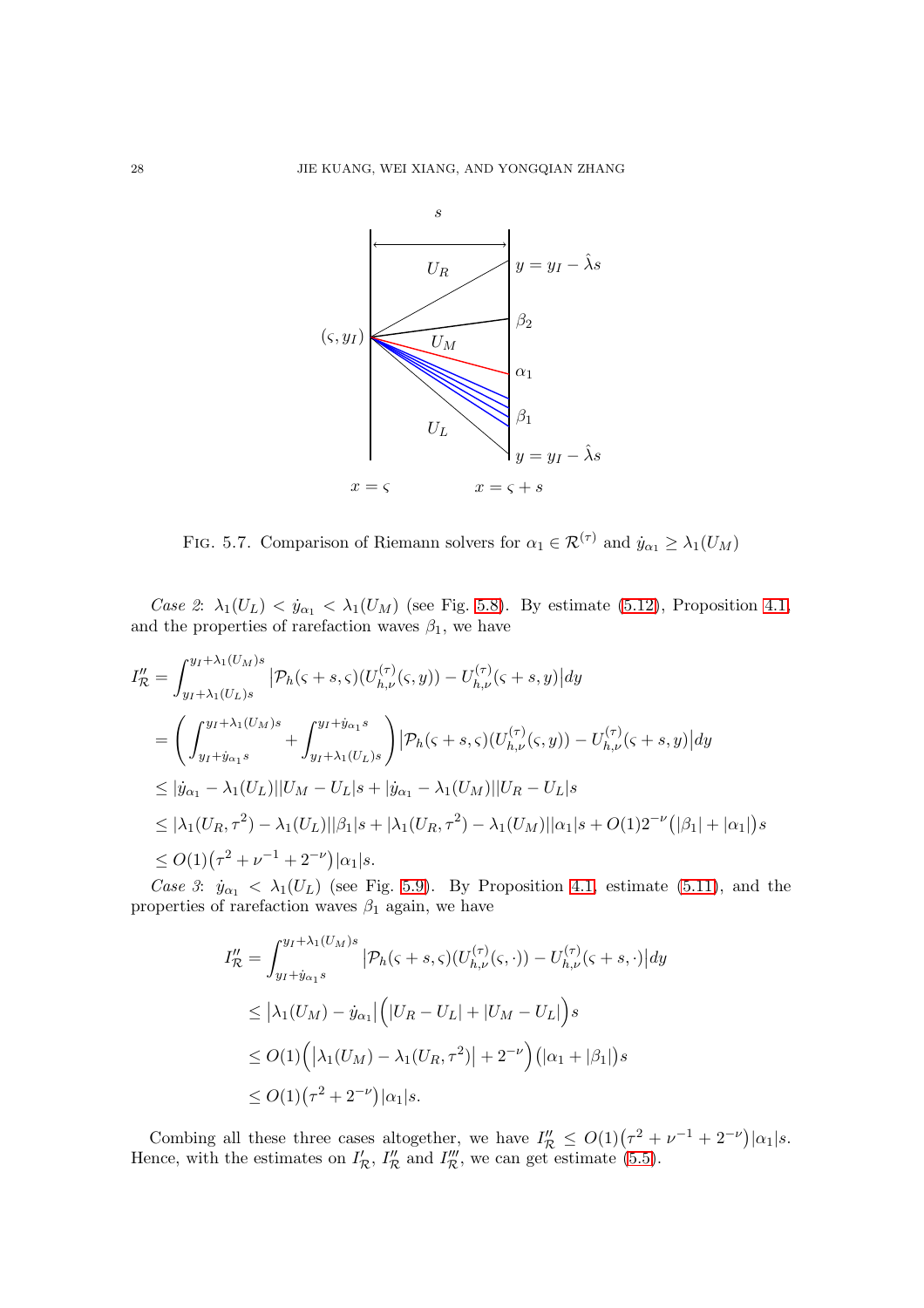

FIG. 5.8. Comparison of Riemann solvers for  $\alpha_1 \in \mathcal{R}^{(\tau)}$  and  $\lambda_1(U_L)$  <  $\dot{y}_{\alpha_1} < \lambda_1(U_M)$ 

<span id="page-28-0"></span>

<span id="page-28-1"></span>FIG. 5.9. Comparison of Riemann solvers for  $\alpha_1 \in \mathcal{R}^{(\tau)}$  and  $\dot{y}_{\alpha_1} < \lambda_1(U_L)$ 

(3) The front in  $U_{h,\nu}^{(\tau)}(\varsigma + s, y)$  is a non-physical wave  $\alpha_{NP}$ . In this case, as shown in Fig. [5.10,](#page-29-0) the solution of Riemann problem  $\mathcal{P}_h(\varsigma + s, \varsigma)(U_{h,\nu}^{(\tau)}(\varsigma, y))$  satisfies

$$
\alpha_{\mathcal{N}\mathcal{P}} = |U_R - U_L|
$$
, and  $U_R = \Phi(\beta_1, \beta_2; U_L)$ .

So, by Proposition [3.1,](#page-12-5) we can further obtain

<span id="page-28-2"></span>
$$
\beta_j = O(1)\alpha_{NP}, \quad j = 1, 2. \tag{5.14}
$$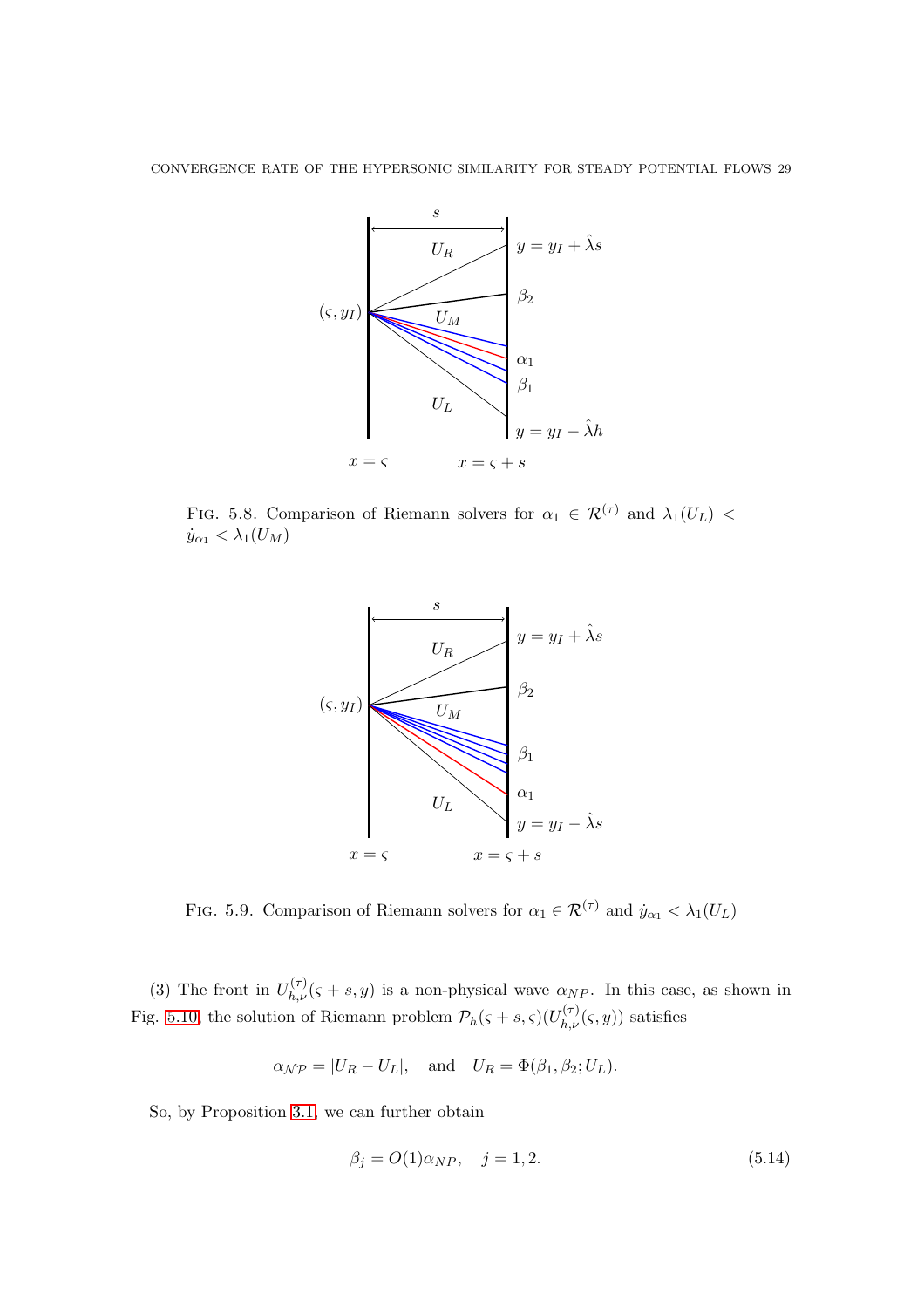Denoted the middle state of  $\mathcal{P}_h(\varsigma + s, \varsigma)$  $(U_{h,\nu}^{(\tau)}(\varsigma, y))$  as  $U_M$ . Then, by Proposition [4.2](#page-21-0) and  $(5.14)$ , we get

$$
\int_{y_I - \hat{\lambda}s}^{y_I + \hat{\lambda}s} |\mathcal{P}(\varsigma + s, \varsigma)(U_{h,\nu}^{(\tau)}(\varsigma, \cdot)) - U_{h,\nu}^{(\tau)}(\varsigma + s, \cdot)| dy
$$
  
\n
$$
\leq O(1) (|U_R - U_L| + |U_M - U_L|)
$$
  
\n
$$
\leq O(1) (|\alpha_1| + \sum_{k=1}^2 |\beta_k|) s
$$
  
\n
$$
\leq O(1) |\alpha_1| s.
$$
  
\n
$$
U_R
$$
  
\n
$$
U_R
$$
  
\n
$$
\alpha_{\mathcal{NP}}
$$
  
\n
$$
\beta_2
$$
  
\n
$$
\beta_1
$$
  
\n
$$
\beta_1
$$
  
\n
$$
\beta_2
$$
  
\n
$$
\beta_1
$$
  
\n
$$
\beta_2
$$
  
\n
$$
\beta_2
$$
  
\n
$$
\beta_1
$$
  
\n
$$
\beta_2
$$
  
\n
$$
\beta_2
$$
  
\n
$$
\beta_1
$$
  
\n
$$
\beta_2
$$
  
\n
$$
\beta_2
$$
  
\n
$$
\beta_1
$$
  
\n
$$
\beta_2
$$
  
\n
$$
\beta_2
$$
  
\n
$$
\beta_1
$$
  
\n
$$
\beta_2
$$
  
\n
$$
\beta_2
$$
  
\n
$$
\beta_1
$$
  
\n
$$
\beta_2
$$
  
\n
$$
\beta_2
$$
  
\n
$$
\beta_1
$$
  
\n
$$
\beta_2
$$
  
\n
$$
\beta_2
$$
  
\n
$$
\beta_1
$$
  
\n
$$
\beta_2
$$
  
\n
$$
\beta_2
$$
  
\n
$$
\beta_1
$$
  
\n
$$
\beta_2
$$
  
\n
$$
\beta_2
$$
  
\n
$$
\beta_2
$$
  
\n
$$
\beta_1
$$
  
\n
$$
\beta_2
$$
  
\n
$$
\beta_2
$$
  
\n
$$
\beta_
$$

<span id="page-29-0"></span>FIG. 5.10. Comparison of the Riemann solvers for  $\alpha_{\mathcal{NP}} \in \mathcal{NP}^{(\tau)}$ 

It completes the proof of this proposition.

As a corollary, we consider the case that  $U_{h,\nu}^{(\tau)}$  has more than one discontinuities.

<span id="page-29-1"></span>**Corollary 5.1.** Let  $U_{h,\nu}^{(\tau)}(\varsigma, y)$  be a piecewise constant function defined in [\(5.1\)](#page-23-4) with  $U_L, U_M, \hat{U}_R, U_R \in \mathcal{O}_{\min\{C_1\epsilon_0^*, C_3\epsilon_1^*\}}(\underline{U})$  for  $\tau \in (0, \tau_0^*)$ . Let  $\mathcal{P}_h$  be the uniformly Lip-schtiz continuous map given by Proposition [4.2.](#page-21-0) Let  $\hat{\lambda}$  be a fixed constant satisfying  $\hat{\lambda} > \max\{\lambda_j(U^{(\tau)}, \tau^2), \lambda_j(U)\}\$  for all  $U^{(\tau)}, U \in \mathcal{O}_{\min\{C_1 \epsilon_0^*, C_3 \epsilon_1^*\}}(\underline{U}), \tau \in (0, \tau_0^*)$  and  $j = 1, 2$ . Denotes

$$
U_{h,\nu}^{(\tau)}(\varsigma + s, y) = \begin{cases} U_R, & y > y_I + \hat{\lambda}s, \\ \hat{U}_R, & y_I + \hat{y}_{\alpha_2}s < y < y_I + \hat{\lambda}s, \\ U_M, & y_I + \hat{y}_{\alpha_1}s < y < y_I + \hat{y}_{\alpha_1}s, \\ U_L, & y < y_I + \hat{y}_{\alpha_1}s, \end{cases} \tag{5.15}
$$

where  $|\dot{y}_{\alpha_k}| \leq \hat{\lambda}, (k=1,2)$ . Then, for sufficiently small  $s > 0$ , if  $U_L$ ,  $U_M$  are connected by 1th-shock wave  $\alpha_1 \in S_1^{(\tau)}$  (or 1th-rarefaction front  $\alpha_1 \in \mathcal{R}_1^{(\tau)}$ ), and  $U_M$ ,  $U_R$  are connected by 2th-shock wave  $\alpha_2 \in S_2^{(\tau)}$  (or 2th-rarefaction front  $\alpha_2 \in \mathcal{R}_2^{(\tau)}$ ), and  $\hat{U}_R$ ,  $U_R$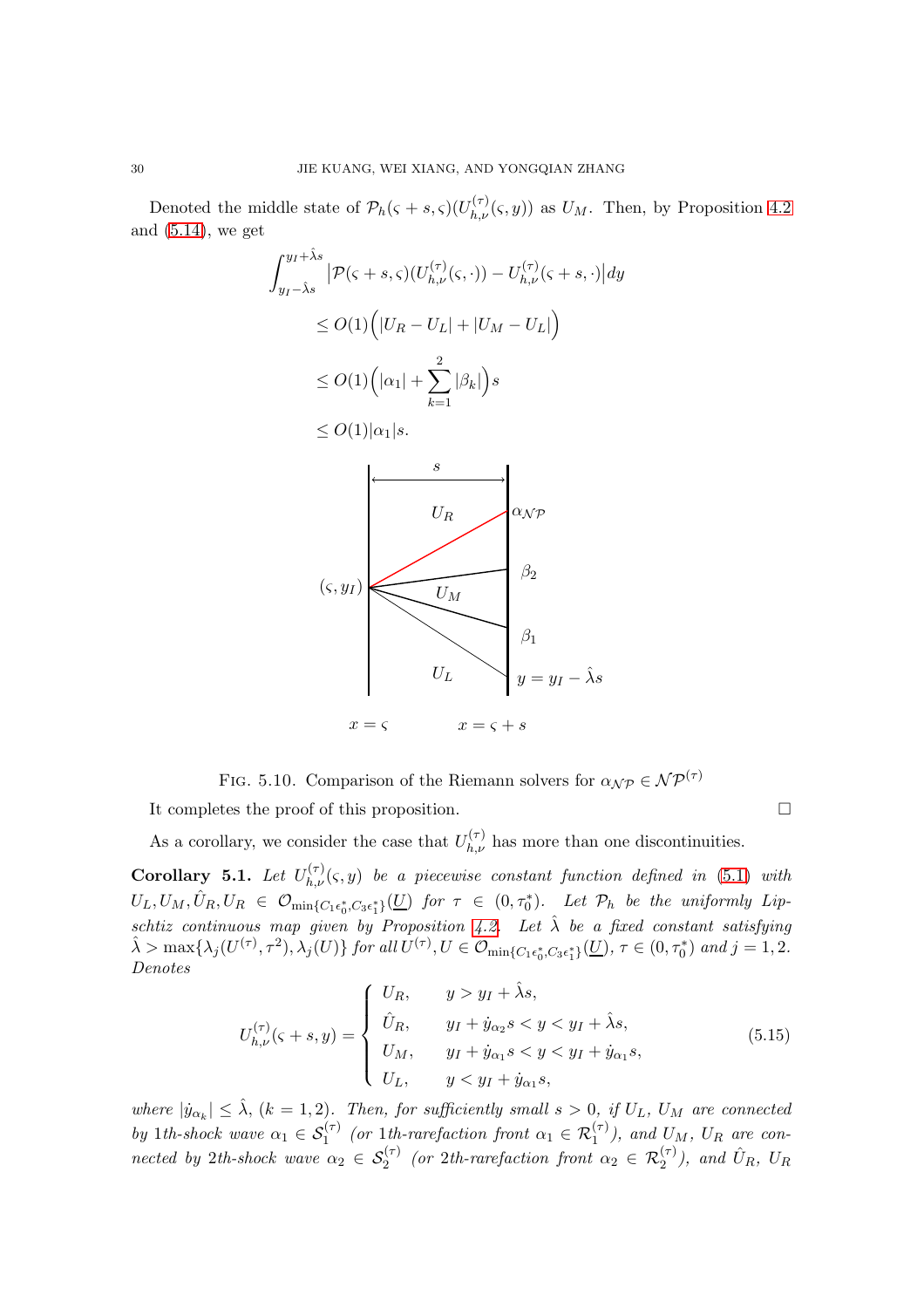are connected by non-physical wave front  $\alpha_{\mathcal{NP}} \in \mathcal{NP}^{(\tau)}$  for  $|\dot{y}_{\alpha_1} - \dot{S}_1(\alpha_1, \tau^2)| < 2^{-\nu}$  (or  $|\dot{y}_{\alpha_1} - \lambda_1(U_M, \tau^2)| < 2^{-\nu}$ , and  $|\dot{y}_{\alpha_2} - \dot{S}_2(\alpha_2, \tau^2)| < 2^{-\nu}$  (or  $|\dot{y}_{\alpha_2} - \lambda_2(\hat{U}_R, \tau^2)| < 2^{-\nu}$ ), then

$$
\int_{y_I - \hat{\lambda}s}^{y_I + \hat{\lambda}s} |\mathcal{P}_h(\varsigma + s, \varsigma)(U_{h,\nu}^{(\tau)}(\varsigma)) - U_{h,\nu}^{(\tau)}(\varsigma + s)| dy
$$
\n
$$
\leq C_5 \Big( \big( \tau^2 + \nu^{-1} + 2^{-\nu} \big) \big( |\alpha_1| + |\alpha_2| \big) + \alpha_{\mathcal{NP}} \Big) s,
$$
\n(5.16)

where  $\dot{S}_1(\alpha_1,\tau^2)$  (or  $\lambda_1(U_M,\tau^2)$ ) and  $\dot{S}_2(\alpha_2,\tau^2)$  (or  $\lambda_2(\hat{U}_R,\tau^2)$ ) are the speeds of the 1thshock wave (or 1th-rarefaction front) and the 2th-shock wave (or 2th-rarefaction front), and the  $\hat{\lambda}$  is the speed of the non-physical wave. Here, the constants  $C_1 > 0$ ,  $C_3 > 0$  are given by Proposition [4.1](#page-20-1) and [4.3,](#page-21-1) respectively, and constant  $C_5 > 0$  depends only on U and  $a_{\infty}$  but not on  $\tau, h, \nu$ .

Now, we turn to the comparison between the Riemann solutions with the boundary. We first consider the location near the approximate boundary  $\Gamma_h$  but away from the corner point. Assume the approximate  $U_{h,\nu}^{(\tau)}$  of the initial-boundary value problem [\(1.17\)](#page-3-4)-[\(1.19\)](#page-3-5) has only one front  $y_{\alpha_1}$  with strength  $\alpha_1$ , coming from corner point  $A_k = (x_k, b_k)$  with  $\omega_k = \theta_{k+1} - \theta_k$  for  $k \ge 0$ . Let  $(\varsigma, y_B)$  be a point on the front  $y_{\alpha_1}$  away from  $A_k$ . Set

$$
U_L = (\rho_L, v_L)^\top \doteq U_{h,\nu}^{(\tau)}(\varsigma, y_B -), \quad U_B = (\rho_B, v_B)^\top \doteq U_{h,\nu}^{(\tau)}(\varsigma, y_B +), \tag{5.17}
$$

with

<span id="page-30-2"></span>
$$
(1 + \tau^2 u_L, v_L) \cdot \mathbf{n}_k = 0, \quad (1 + \tau^2 u_B, v_B) \cdot \mathbf{n}_{k+1} = 0,
$$
\n(5.18)

where  $\mathbf{n}_k = (\sin(\theta_k), -\cos(\theta_k)), (k \ge 0)$  and  $u_j = u_j(\rho_j, v_j, \tau^2), (j = L, B)$ , are given by relation  $(1.13)$ .

Define

<span id="page-30-1"></span>
$$
U_{h,\nu}^{(\tau),B}(\varsigma,y) = \begin{cases} U_B, & y \le y < b_h(\varsigma), \\ U_L, & y < y_B. \end{cases} \tag{5.19}
$$

Then, we have

<span id="page-30-0"></span>**Lemma 5.2.** Let  $U_{h,\nu}^{(\tau),B}(\varsigma,y)$  be a piecewise constant function defined in [\(5.19\)](#page-30-1) with  $U_L, U_B \in \mathcal{O}_{\text{min}\{C_1\epsilon_0^*, C_3\epsilon_1^*\}}(\underline{U})$  satisfying [\(5.18\)](#page-30-2) for  $\tau \in (0, \tau_0^*)$ . Let  $\mathcal{P}_h$  be a uniformly Lipschtiz continuous map obtained by Proposition [4.2.](#page-21-0) Let  $\hat{\lambda}$  be a fixed constant with  $\hat{\lambda} > \max\{\lambda_j(U^{(\tau)}, \tau^2), \lambda_j(U)\}\$  for all  $U^{(\tau)}, U \in \mathcal{O}_{\min\{C_1 \epsilon_0^*, C_3 \epsilon_1^*\}}(\underline{U}), \tau \in (0, \tau_0^*)$  and  $j = 1, 2$ . Denotes

$$
U_{h,\nu}^{(\tau),B}(\zeta+s,y) = \begin{cases} U_B, & y_B + \dot{y}_{\alpha_1} s < y < b_h(\zeta+s), \\ U_L, & y < y_B + \dot{y}_{\alpha_1} s, \end{cases} \tag{5.20}
$$

where  $|\dot{y}_{\alpha_1}| \leq \hat{\lambda}$ . Then, for sufficiently small  $s > 0$ ,

(1b) if  $\omega_k = \theta_{k+1} - \theta_k < 0$ , that is,  $U_L$  and  $U_B$  are connected by 1-shock wave  $\alpha_1 \in S_1^{(\tau)}$ with  $U_B = \Phi_1(\alpha_1; U_L, \tau^2)$  for  $\alpha_1 < 0$  and  $|\dot{y}_{\alpha_1} - \dot{S}_1(\alpha_1, \tau^2)| < 2^{-\nu}$ , then

<span id="page-30-3"></span>
$$
\int_{y_B - \hat{\lambda}s}^{y_B + \hat{\lambda}s} \left| \mathcal{P}_h(\varsigma + s, \varsigma) (U_{h,\nu}^{(\tau),B}(\varsigma, \cdot)) - U_{h,\nu}^{(\tau),B}(\varsigma + s, \cdot) \right| dy \le C_5 |\omega_k| (\tau^2 + 2^{-\nu}), \qquad (5.21)
$$

where  $\dot{S}_1(\alpha_1, \tau^2)$  is the speed of the 1th-shock wave,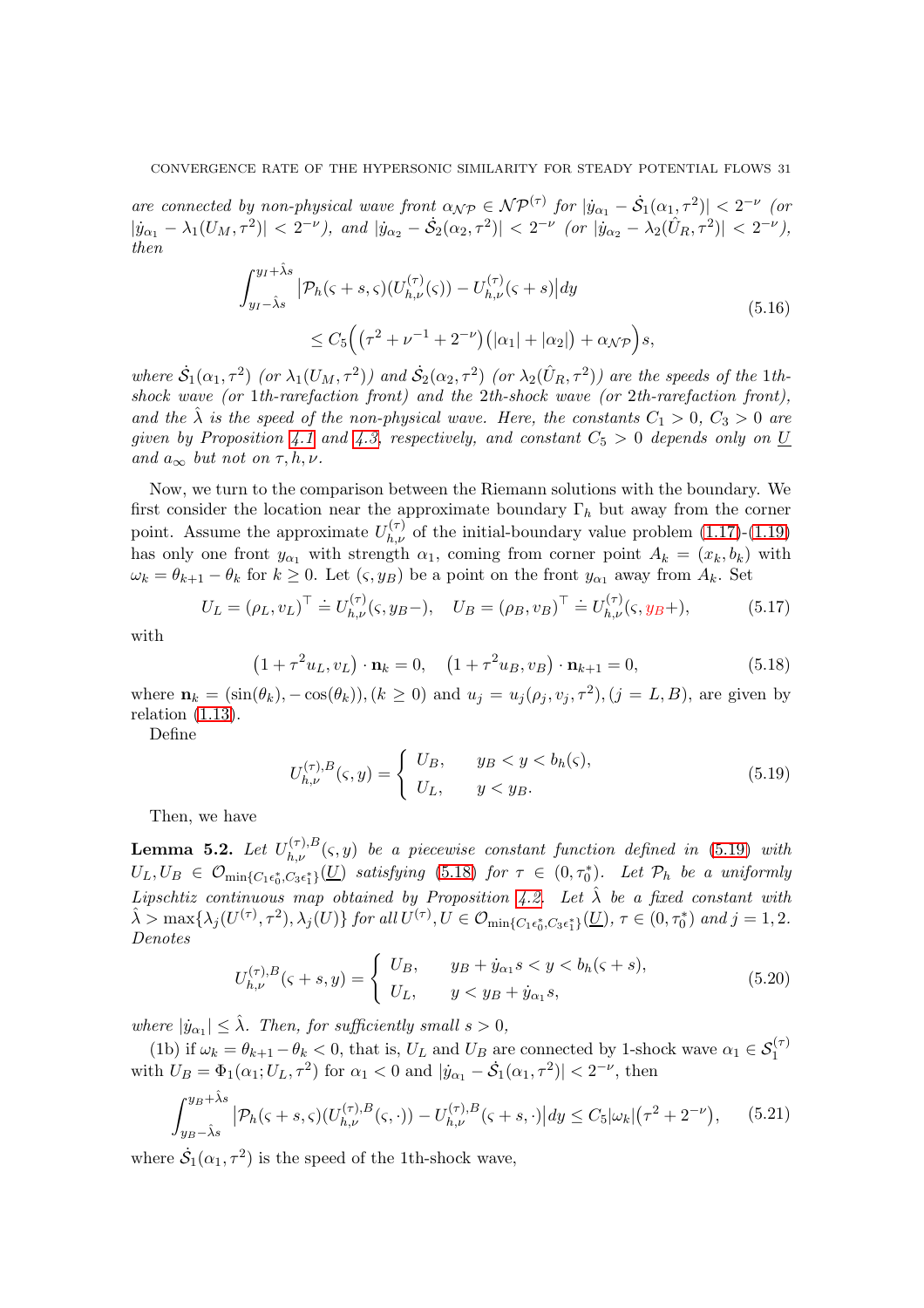(2b) if  $\omega_k = \theta_{k+1} - \theta_k > 0$ , that is,  $U_L$  and  $U_B$  are connected by 1th-rarefaction front  $\alpha_1 \in \mathcal{R}_1^{(\tau)}$  with  $U_B = \Phi_1(\alpha_1; U_L, \tau^2)$  for  $\alpha_1 > 0$  and  $|\dot{y}_{\alpha_1} - \lambda_1(U_B, \tau^2)| < 2^{-\nu}$ , then

<span id="page-31-0"></span>
$$
\int_{y_B-\hat{\lambda}s}^{y_B+\hat{\lambda}s} |\mathcal{P}_h(\varsigma+s,\varsigma)(U_{h,\nu}^{(\tau),B}(\varsigma)) - U_{h,\nu}^{(\tau),B}(\varsigma+s)| dy \le C_5 |\omega_k| (\tau^2 + \nu^{-1} + 2^{-\nu})s, \tag{5.22}
$$

where  $\lambda_1(U_B, \tau^2)$  is the speed of the 1<sup>th</sup>-rarefaction front. Here, constant  $C_5 > 0$  depends only on U and  $a_{\infty}$ , but not on  $\tau, h, \nu$ .

*Proof.* For (1b), according to the construction of  $\mathcal{P}_h$ , with the help of the Proposition [3.1,](#page-12-5) the solution  $P_h(\varsigma + s, \varsigma)$  $(U_{h,\nu}^{(\tau),B}(\varsigma))$  can be solved from the equation

$$
\Phi(\beta_1, \beta_2; U_L) = \Phi_1(\alpha_1; U_L, \tau^2),
$$

which admits a unique  $C^2$  solutions  $\beta_1, \beta_2$  with respect to  $\alpha_1, \tau^2$ , satisfying estimates [\(3.7\)](#page-12-3). Then, we can follow the argument if the proof of Lemma [5.1](#page-23-5) to have

$$
\int_{y_B-\hat{\lambda}s}^{y_B+\hat{\lambda}s} |\mathcal{P}_h(\varsigma+s,\varsigma)(U_{h,\nu}^{(\tau),B}(\varsigma,\cdot)) - U_{h,\nu}^{(\tau),B}(\varsigma+s,\cdot)| dy \le O(1)|\alpha_1|(\tau^2+2^{-\nu}),
$$

where constant  $O(1)$  depends only on  $\underline{U}$  and  $a_{\infty}$ . Moreover, by [\(5.18\)](#page-30-2), it follows from Lemma [3.2](#page-15-2) that  $|\alpha_1| = O(1)|\omega_k|$  for a constant  $O(1)$  depending only on U and  $a_{\infty}$ . So combing them together, we can get [\(5.21\)](#page-30-3) for case of shock front.

In the same way, we can also show the estimate [\(5.22\)](#page-31-0) for (2b).  $\Box$ 

Next, let us consider the comparison of two approximate solutions  $U_{h,\nu}^{(\tau)}$  to problem [\(1.17\)](#page-3-4)-[\(1.19\)](#page-3-5) and  $U_{h,\nu}$  to problem [\(1.21\)](#page-3-6)-[\(1.22\)](#page-4-0) and [\(1.12\)](#page-3-1), respectively, with the jump at the corner point  $A_k = (x_k, b_k)$  for  $k \geq 0$ . Denote

$$
U_L = (\rho_L, v_L)^\top \doteq U_{h,\nu}^{(\tau)}(x_k, b_k -), \quad U_B^{(\tau)} = (\rho_B^{(\tau)}, v_B^{(\tau)})^\top \doteq U_{h,\nu}^{(\tau)}(x_k, b_k), \tag{5.23}
$$

and

$$
U_B = (\rho_B, v_B)^\top \doteq U_{h,\nu}(x_k, b_k),\tag{5.24}
$$

where

<span id="page-31-2"></span>
$$
(1 + \tau^2 u_L, v_L) \cdot \mathbf{n}_k = 0, \quad (1 + \tau^2 u_B^{(\tau)}, v_B^{(\tau)}) \cdot \mathbf{n}_{k+1} = 0, \quad v_B = \tan \theta_{k+1}, \tag{5.25}
$$

 $u_L = u_L(\rho_L, v_L, \tau^2)$  and  $u_B^{(\tau)} = u_B^{(\tau)}$  $\overset{(\tau)}{B}(\rho_B^{(\tau)}$  $\stackrel{(\tau)}{B},v^{(\tau)}_B$  $\binom{\tau}{B}, \tau^2$  are given by [\(1.13\)](#page-3-0), and  $\mathbf{n}_j = (\sin \theta_j, -\cos \theta_j)$ for  $j = k, k + 1$ .

Define

<span id="page-31-1"></span>
$$
U_{h,\nu}^{(\tau),B}(x_k, y) \doteq \begin{cases} U_B, & y = b_k, \\ U_L, & y < b_k. \end{cases} \tag{5.26}
$$

Then, we have

<span id="page-31-3"></span>**Lemma 5.3.** Let approximate solution  $U_{h,\nu}^{(\tau),B}(x_k, y)$  be a piecewise constant function de-fined by [\(5.26\)](#page-31-1) satisfying [\(5.25\)](#page-31-2) with  $U_L, U_B \in \mathcal{O}_{min{C_1\epsilon_0^*, C_3\epsilon_1^*}}(\underline{U})$  for  $\tau \in (0, \tau_0^*)$ . Let  $\mathcal{P}_h$ be a uniformly Lipschitz continuous map given by Proposition [4.2,](#page-21-0) and  $\hat{\lambda}$  be a fixed constant satisfying  $\hat{\lambda} > \max\{\lambda_j(U^{(\tau)}, \tau^2), \lambda_j(U)\}\$  for all  $U^{(\tau)}, U \in \mathcal{O}_{\min\{C_1 \epsilon_0^*, C_3 \epsilon_1^*\}}(\underline{U}), \tau \in (0, \tau_0^*)$ and  $j = 1, 2$ . Denote

$$
U_{h,\nu}^{(\tau),B}(x_k+s,y) = \begin{cases} U_B^{(\tau)}, & b_k + \dot{y}_{\alpha_1} s < y < b_k + \tan(\theta_{k+1})s, \\ U_L, & y < b_k + \dot{y}_{\alpha_1}s, \end{cases}
$$
(5.27)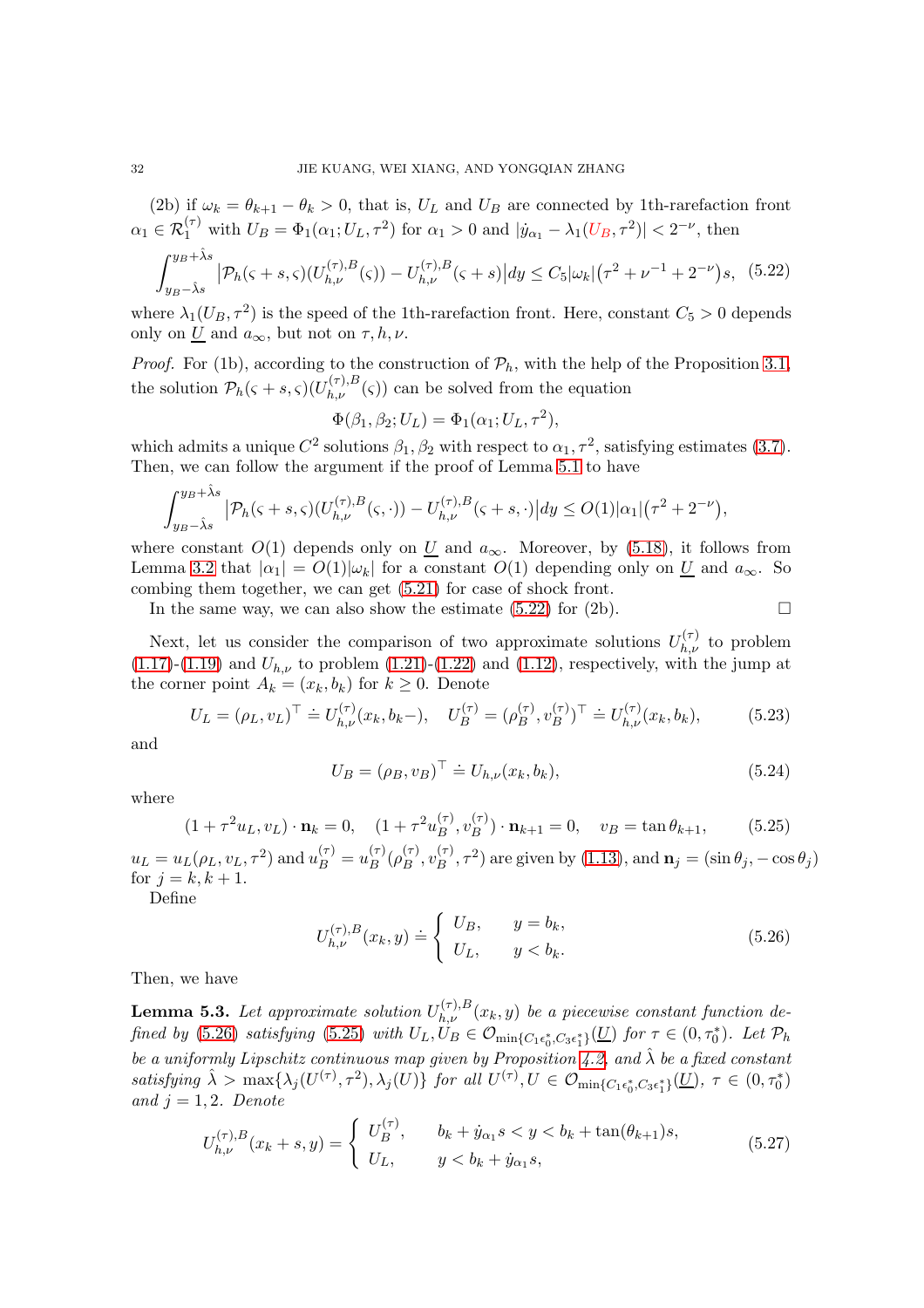where  $|\dot{y}_{\alpha_1}| \leq \hat{\lambda}$ . Then, for sufficiently small  $s > 0$ ,

(1c) if  $\omega_k = \theta_{k+1} - \theta_k < 0$ , that is,  $U_L$  and  $U_B^{(\tau)}$  $B$ <sup>(1)</sup> are connected by 1<sup>th</sup>-shock wave  $\alpha_1 \in S_1^{(\tau)}$ , with  $U_B^{(\tau)} = \Phi_1(\alpha_1; U_L, \tau^2)$  for  $\alpha_1 < 0$  and  $|\dot{y}_{\alpha_1} - \dot{S}_1(\alpha_1, \tau^2)| < 2^{-\nu}$ , then

<span id="page-32-2"></span>
$$
\int_{b_k - \hat{\lambda}s}^{b_k + \tan(\theta_{k+1})s} \left| \mathcal{P}_h(x_k + s, x_k)(U_{h,\nu}^{(\tau),B}(x_k, y)) - U_{h,\nu}^{(\tau),B}(x_k + s, y) \right| dy
$$
\n
$$
\leq C_6 \Big( \left( 1 + |\omega_k| \right) \tau^2 + \left( |\omega_k| + \tau^2 \right) 2^{-\nu} \Big) s,
$$
\n(5.28)

where  $\dot{\mathcal{S}}_1(\alpha_1, \tau^2)$  is the speed of the 1-shock wave;

(2c) if  $\omega_k = \theta_{k+1} - \theta_k > 0$ , that is,  $U_L$  and  $U_B^{(\tau)}$  $B$ <sup> $(y)$ </sup> are connected by 1<sup>th</sup>-rarefaction front  $\alpha_1 \in \mathcal{R}_1^{(\tau)}$  with  $U_B^{(\tau)} = \Phi_1(\alpha_1; U_L, \tau^2)$  for  $\alpha_1 > 0$  and  $|\dot{y}_{\alpha_1} - \lambda_1(U_B^{(\tau)})|$  $|\mathcal{F}_{B}^{(\tau)}, \tau^{2})| < 2^{-\nu}$ , then

<span id="page-32-3"></span>
$$
\int_{b_k - \hat{\lambda}s}^{b_k + \tan(\theta_{k+1})s} \left| \mathcal{P}_h(x_k + s, x_k)(U_{h,\nu}^{(\tau),B}(x_k, y)) - U_{h,\nu}^{(\tau),B}(x_k + s, y) \right| dy
$$
\n
$$
\leq C_6 \Big( \left( 1 + |\omega_k| \right) \tau^2 + \left( |\omega_k| + \tau^2 \right) (\nu^{-1} + 2^{-\nu}) \Big) s,
$$
\n(5.29)

where  $\lambda_1(U_B^{(\tau)}$  $B(B^{(\tau)}, \tau^2)$  is the speed of the 1-rarefaction front. Here, constant  $C_6 > 0$  depends only on  $\underline{U}$  and  $a_{\infty}$ , but does not on  $\tau, h, \nu$ .

*Proof.* From the construction,  $\mathcal{P}_h(\varsigma + s, \varsigma)(U_{h,\nu}^{(\tau),B}(x_k))$  near boundary  $\Gamma_{h,k}$  satisfies

<span id="page-32-0"></span>
$$
(1 + \tau^2 u_B^{(\tau)}) \Phi_1^{(2)}(\beta_1; U_L) = \Phi_1^{(2)}(\alpha_1; U_L, \tau^2). \tag{5.30}
$$

According to Proposition [3.4,](#page-17-2) equation [\(5.30\)](#page-32-0) admits a unique solution  $\beta_1(\alpha_1, \tau^2)$  near  $\alpha_1 = \tau = 0$  and  $U_L = U$  with

$$
\beta_1 = \alpha_1 + O(1)(1 + |\alpha_1|)\tau^2.
$$

By Lemma [3.2,](#page-15-2) we have  $\alpha_1 = \tilde{C}\omega_k$  with  $\tilde{C} > 0$  depending only on  $\underline{U}$  and  $a_{\infty}$ . So,  $\alpha_1 < 0$ (or  $\alpha_1 > 0$ ) which is a shock front (or rarefaction front) if  $\omega_k < 0$  (or  $\omega_k > 0$ ), and it also implies that  $\beta_1 < 0$  (or  $\beta_1 > 0$ ) for  $\tau > 0$  sufficiently small.



<span id="page-32-1"></span>FIG. 5.11. Case  $\omega_k < 0$ 

• Case (1c):  $\omega_k < 0$ . As shown above, we know that both  $\alpha_1$  and  $\beta_1$  are shock fronts (see Fig. [5.11\)](#page-32-1). Denoted by  $\dot{\mathcal{S}}_1(\beta_1)$  the speed of the 1-shock  $\beta_1$ . Then, we rewrite the left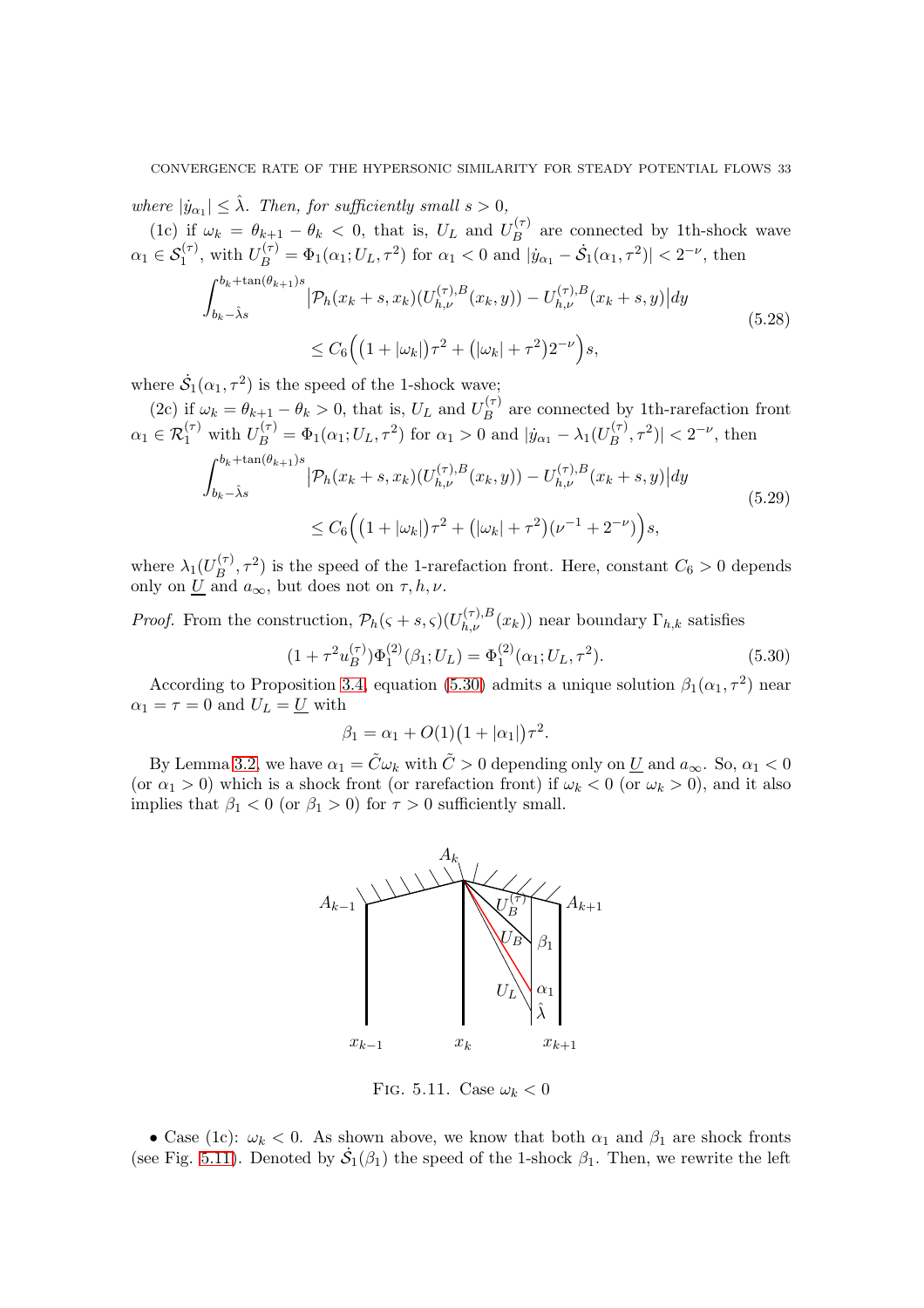hand of  $(5.28)$  as

$$
\int_{b_k - \hat{\lambda}h}^{b_k + \tan(\theta_{k+1})s} |\mathcal{P}_h(x_k + s, x_k)(U_{h,\nu}^{(\tau),B}(x_k, y)) - U_{h,\nu}^{(\tau),B}(x_k + h, y)| dy
$$
\n
$$
= \int_{b_k - \hat{\lambda}s}^{\min\left\{b_k + \hat{y}_{\alpha_1}s, b_k + \hat{S}_1(\beta_1)s\right\}} |\mathcal{P}_h(x_k + s, x_k)(U_{h,\nu}^{(\tau),B}(x_k, y)) - U_{h,\nu}^{(\tau),B}(x_k + s, y)| dy
$$
\n
$$
+ \int_{\min\left\{b_k + \hat{y}_{\alpha_1}s, b_k + \hat{S}_1(\beta_1)s\right\}}^{\max\left\{b_k + \hat{y}_{\alpha_1}s, b_k + \hat{S}_1(\beta_1)s\right\}} |\mathcal{P}_h(x_k + s, x_k)(U_{h,\nu}^{(\tau),B}(x_k, y)) - U_{h,\nu}^{(\tau),B}(x_k + s, y)| dy
$$
\n
$$
+ \int_{\max\left\{b_k + \hat{y}_{\alpha_1}s, b_k + \hat{S}_1(\beta_1)s\right\}}^{\max\left\{b_k + \hat{y}_{\alpha_1}s, b_k + \hat{S}_1(\beta_1)s\right\}} |\mathcal{P}_h(x_k + s, x_k)(U_{h,\nu}^{(\tau),B}(x_k, y)) - U_{h,\nu}^{(\tau),B}(x_k + s, y)| dy
$$
\n
$$
\doteq B'_{S_1} + B''_{S_1} + B'''_{S_1}.
$$

Obviously,  $B'_{\mathcal{S}_1} = 0$ . For  $B'''_{\mathcal{S}_1}$ , we have

$$
B_{\mathcal{S}_1}''' \le |U_B^{(\tau)} - U_B|s = |\Phi_1(\alpha_1; U_L, \tau^2) - \Phi(\beta_1; U_L)|s.
$$

Let  $\mathcal{F}_B(\alpha_1, \tau^2) = \Phi_1(\alpha_1; U_L, \tau^2) - \Phi(\beta_1; U_L)$ . Notice that  $\mathcal{F}_B(\alpha_1, 0) = \mathcal{F}_B(0, 0) = 0$  and  $\mathcal{F}_B(0,\tau^2) = O(1)\tau^2$ . Then

$$
\mathcal{F}_B(\alpha_1, \tau^2) = O(1)(1 + |\alpha_1|)\tau^2 = O(1)(1 + |\omega_k|)\tau^2.
$$

Therefore,

$$
B'''_{\mathcal{S}_1} \le O(1)(1+|\omega_k)\tau^2 s.
$$

Finally, let us consider  $B''_{S_1}$ . Via the argument as done in the proof of Lemma [5.1,](#page-23-5)

<span id="page-33-0"></span>
$$
\dot{S}_1(\beta_1) - \dot{S}_1(\alpha_1, \tau^2) = O(1)\left(1 + |\alpha_1|\right)\tau^2 = O(1)\left(1 + |\omega_k|\right)\tau^2.
$$
\n(5.31)

If  $\dot{y}_{\alpha_1} > \dot{S}_1(\beta_1)$ , by [\(5.31\)](#page-33-0) and the estimates on  $\beta_1$  and  $\alpha_1$ , we get

$$
B_{\mathcal{S}_1}'' = \int_{b_k + \dot{S}_1(\beta_1)s}^{b_k + \dot{y}_{\alpha_1}s} |\mathcal{P}_h(x_k + s, x_k)(U_{h,\nu}^{(\tau),B}(x_k, y)) - U_{h,\nu}^{(\tau),B}(x_k + s, y)| dy
$$
  
\n
$$
\leq |\dot{y}_{\alpha_1} - \dot{S}_1(\beta_1)||U_B - U_L|s
$$
  
\n
$$
\leq (|\dot{S}_1(\beta_1) - \dot{S}_1(\alpha_1, \tau^2)| + 2^{-\nu}) |\Phi(\beta_1; U_L) - U_L|s
$$
  
\n
$$
\leq O(1) ((1 + |\omega_k|)\tau^2 + O(1)2^{-\nu})) |\beta_1|s
$$
  
\n
$$
\leq O(1) (|\omega_k|\tau^2 + 2^{-\nu}(|\omega_k| + \tau^2))s.
$$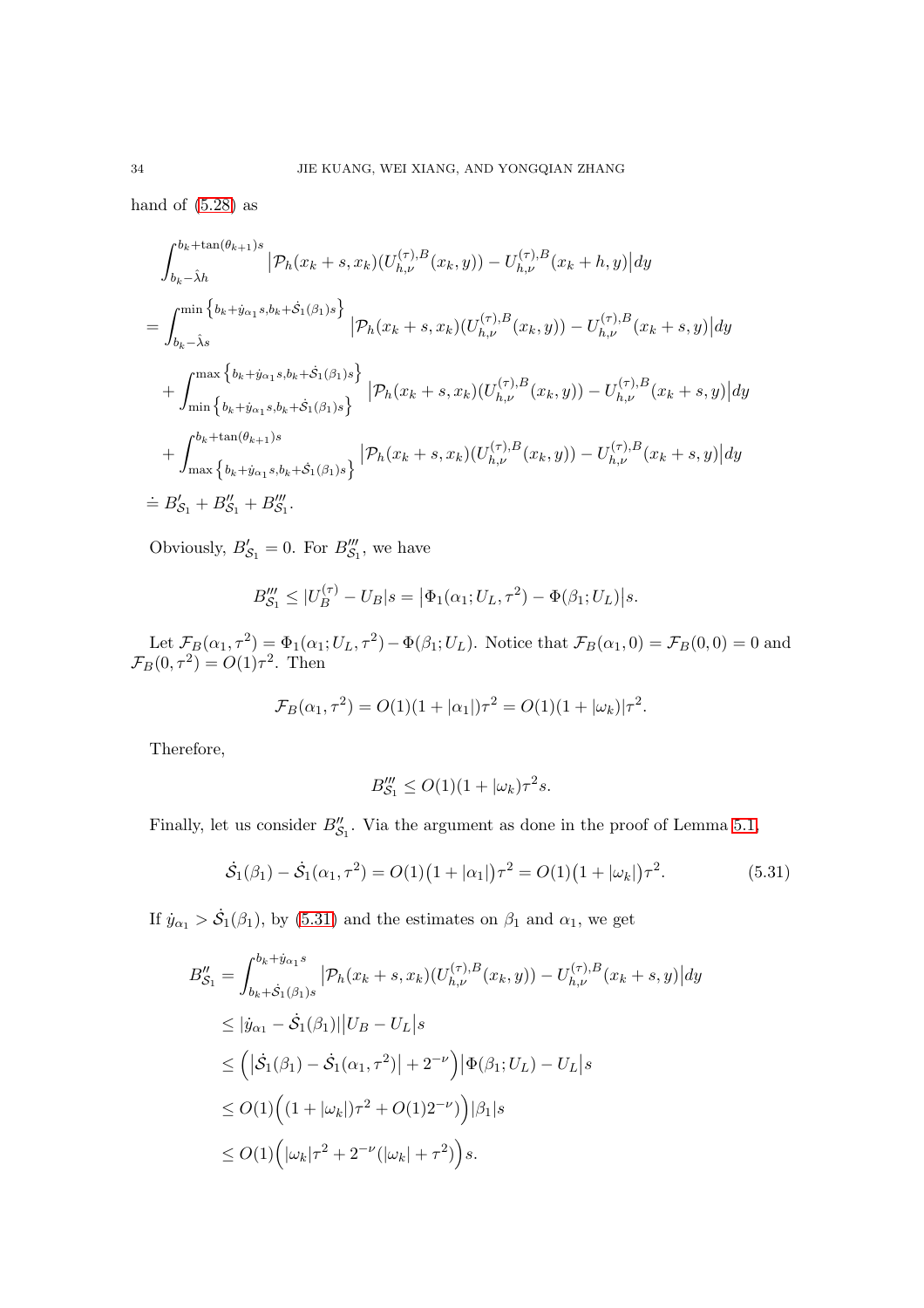## CONVERGENCE RATE OF THE HYPERSONIC SIMILARITY FOR STEADY POTENTIAL FLOWS 35

If  $\dot{y}_{\alpha_1} < \dot{S}_1(\beta_1)$ , by [\(5.31\)](#page-33-0) and the estimate on  $\alpha_1$ , we have

$$
B''_{\mathcal{S}_1} = \int_{b_k + \dot{S}_1(\beta_1)s}^{b_k + \dot{S}_1(\beta_1)s} |\mathcal{P}_h(x_k + s, x_k)(U_{h,\nu}^{(\tau),B}(x_k, y)) - U_{h,\nu}^{(\tau),B}(x_k + s, y)| dy
$$
  
\n
$$
\leq |\dot{y}_{\alpha_1} - \dot{S}_1(\beta_1)||U_B^{(\tau)} - U_L|s
$$
  
\n
$$
\leq (|\dot{S}_1(\beta_1) - \dot{S}_1(\alpha_1, \tau^2)| + 2^{-\nu}) |\Phi(\alpha_1; U_L, \tau^2) - U_L|s
$$
  
\n
$$
\leq O(1) (|\omega_k|\tau^2 + 2^{-\nu}|\omega_k|)s.
$$

So we obtain  $B''_{\mathcal{S}_1} \leq O(1) \Big( |\omega_k| \tau^2 + 2^{-\nu} (|\omega_k| + \tau^2) \Big) s$ . Hence, we can obtain estimate [\(5.28\)](#page-32-2) by choosing a constant  $C_6 > 0$  depending only on  $\underline{U}$  and  $a_{\infty}$ . This completes the proof for this case.

• Case (2c):  $\omega_k > 0$ . In this case, it follows from Lemma [3.2](#page-15-2) and Proposition [3.4](#page-17-2) that  $\alpha_1 > 0, \beta_1 > 0$  (see Figs. [5.12](#page-35-0)[-5.14](#page-36-0) below). So both are rarefaction fronts. Then

$$
\int_{b_k - \hat{\lambda}s}^{b_k + \tan(\theta_{k+1})s} \left| \mathcal{P}_h(x_k + s, x_k)(U_{h,\nu}^{(\tau),B}(x_k, y)) - U_{h,\nu}^{(\tau),B}(x_k + s, y) \right| dy
$$
\n
$$
= \int_{b_k - \hat{\lambda}s}^{\min\left\{b_k + \hat{y}_{\alpha_1}s, b_k + \lambda_1(U_L)s\right\}} \left| \mathcal{P}_h(x_k + s, x_k)(U_{h,\nu}^{(\tau),B}(x_k, y)) - U_{h,\nu}^{(\tau),B}(x_k + s, y) \right| dy
$$
\n
$$
+ \int_{\min\left\{b_k + \hat{y}_{\alpha_1}s, b_k + \lambda_1(U_L)s\right\}}^{\max\left\{b_k + \hat{y}_{\alpha_1}s, b_k + \lambda_1(U_L)s\right\}} \left| \mathcal{P}_h(x_k + s, x_k)(U_{h,\nu}^{(\tau),B}(x_k, y)) - U_{h,\nu}^{(\tau),B}(x_k + s, y) \right| dy.
$$

Similarly as the proof done for case (1c), we can show that

$$
B'_{\mathcal{R}_1} + B''_{\mathcal{R}_1} \le O(1) |\Phi_1(\beta_1; U_L) - \Phi_1(\alpha_1; U_L, \tau^2)| = O(1)(1 + |\omega_k|)\tau^2.
$$

Finally, for  $B''_{\mathcal{R}_1}$ , we have

$$
\lambda_1(U_B) - \lambda_1(U_B^{(\tau)}, \tau^2) = \lambda_1(\Phi_1(\beta_1; U_L)) - \lambda_1(\Phi_1(\alpha_1; U_L, \tau^2), \tau^2)
$$
  
=  $\lambda_1(U_L) - \lambda_1(U_L, \tau^2) + O(1)(\beta_1 - \alpha_1)$  (5.32)  
=  $O(1)(1 + |\omega_k|)\tau^2$ ,

and

$$
\lambda_1(U_B^{(\tau)}, \tau^2) - \lambda_1(U_L) = \lambda_1(\Phi_1(\alpha_1; U_L, \tau^2), \tau^2) - \lambda_1(U_L) = O(1) \left( |\omega_k| + \tau^2 \right).
$$
 (5.33)  
If  $\dot{y}_{\alpha_1} < \lambda_1(U_L)$ , then

$$
B''_{\mathcal{R}_1} = \int_{b_k + \dot{y}_{\alpha_1} s}^{b_k + \lambda_1(U_B)s} |\mathcal{P}_h(x_k + s, x_k)(U_{h,\nu}^{(\tau),B}(x_k, y)) - U_{h,\nu}^{(\tau),B}(x_k + s, y)| dy
$$
  
\n
$$
\leq |\lambda_1(U_B) - \dot{y}_{\alpha_1}| |U_B - U_B^{(\tau)}| s
$$
  
\n
$$
\leq (|\lambda_1(U_B) - \lambda_1(U_B^{(\tau)}, \tau^2)| + 2^{-\nu}) |\Phi_1(\beta_1; U_L) - \Phi_1(\alpha_1; U_L, \tau^2)| s
$$
  
\n
$$
\leq O(1)((1 + |\omega_k|)\tau^2 + 2^{-\nu})(1 + |\omega_k|)\tau^2 s.
$$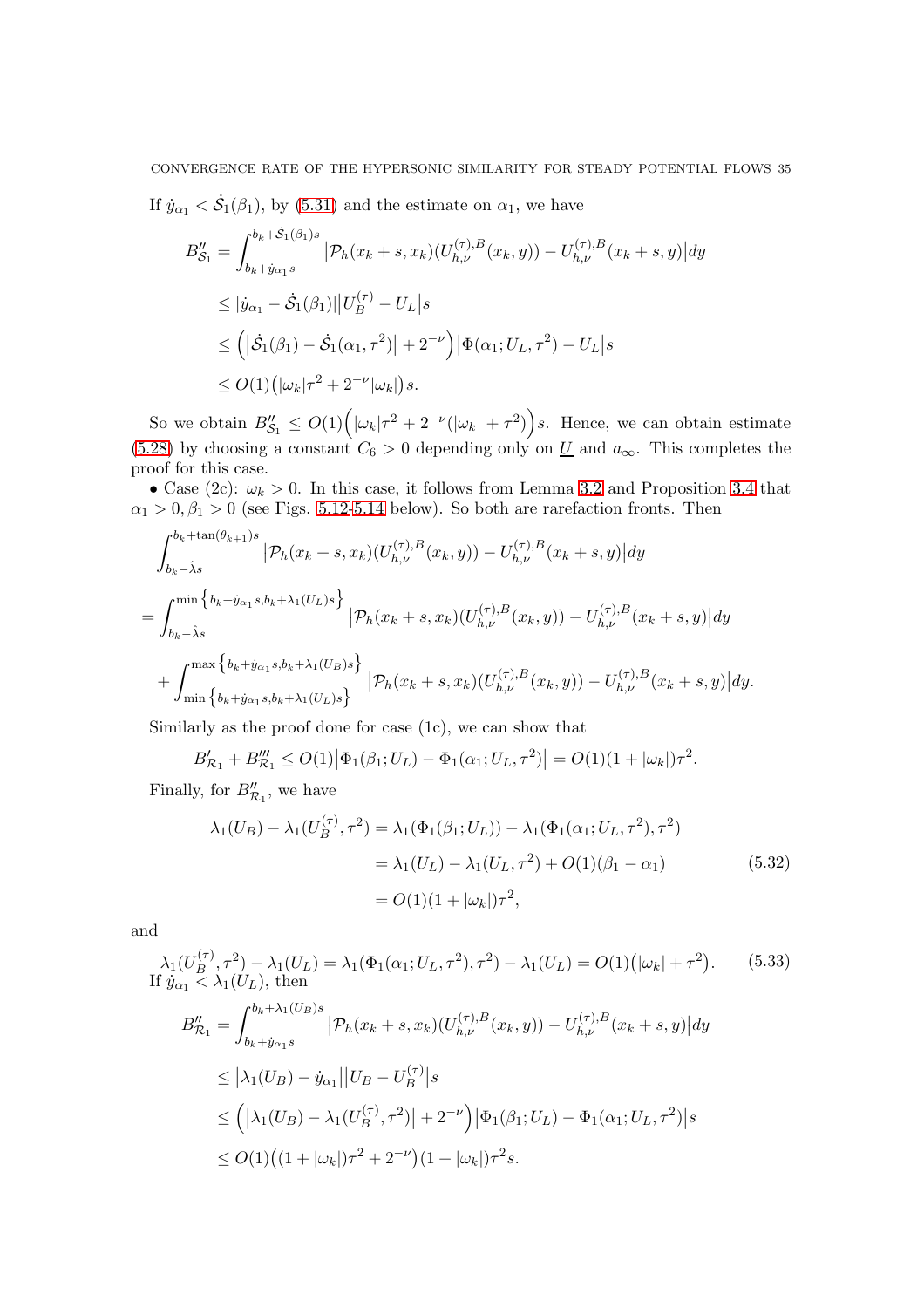

<span id="page-35-0"></span>FIG. 5.12. Case  $\omega_k > 0$  and  $\dot{y}_{\alpha_1} < \lambda_1(U_L)$ 



FIG. 5.13. Case  $\omega_k > 0$  and  $\lambda_1(U_L) < \dot{y}_{\alpha_1} \leq \lambda_1(U_B)$ 

If 
$$
\lambda_1(U_L) < \dot{y}_{\alpha_1} \leq \lambda_1(U_B)
$$
, then  
\n
$$
B''_{\mathcal{R}_1} = \int_{b_k + \lambda_1(U_B)s}^{b_k + \lambda_1(U_B)s} |\mathcal{P}_h(x_k + s, x_k)(U_{h,\nu}^{(\tau),B}(x_k, y)) - U_{h,\nu}^{(\tau),B}(x_k + s, y)| dy
$$
\n
$$
= \left( \int_{b_k + \lambda_1(U_L)s}^{b_k + \lambda_1(U_L)s} + \int_{b_k + \dot{y}_{\alpha_1}s}^{b_k + \lambda_1(U_B)s} \right) |\mathcal{P}_h(x_k + s, x_k)(U_{h,\nu}^{(\tau),B}(x_k, y)) - U_{h,\nu}^{(\tau),B}(x_k + s, y)| dy
$$
\n
$$
\leq |\dot{y}_{\alpha_1} - \lambda_1(U_L)| |U_B - U_L|s + |\lambda_1(U_B) - \dot{y}_{\alpha_1}| |U_B - U_B^{(\tau)}|s
$$
\n
$$
= |\dot{y}_{\alpha_1} - \lambda_1(U_L)| |\Phi_1(\beta_1; U_L) - U_L|s + |\lambda_1(U_B) - \dot{y}_{\alpha_1}| |\Phi_1(\beta_1; U_L) - \Phi_1(\alpha_1; U_L, \tau^2)|s
$$
\n
$$
\leq O(1) (|\lambda_1(U_B^{(\tau)}, \tau^2) - \lambda_1(U_L)| |\beta_1| + |\lambda_1(U_B^{(\tau)}, \tau^2) - \lambda_1(U_B)| |\alpha_1|\tau^2) s
$$
\n
$$
+ 2^{-\nu} (|\beta_1| + |\alpha_1|\tau^2) s
$$
\n
$$
\leq (O(1) (|\alpha_1| + \tau^2) (|\alpha_1| + O(1)(1 + |\alpha_1|)\tau^2) + O(1)(1 + |\alpha_1|)|\alpha_1|\tau^4) s
$$
\n
$$
+ 2^{-\nu} (|\alpha_1| + O(1)(1 + |\alpha_1|)\tau^2) s
$$
\n
$$
\leq O(1) ((1 + |\omega_k|)\tau^2 + (\nu^{-1} + 2^{-\nu})(|\omega_k| + \tau^2)) s,
$$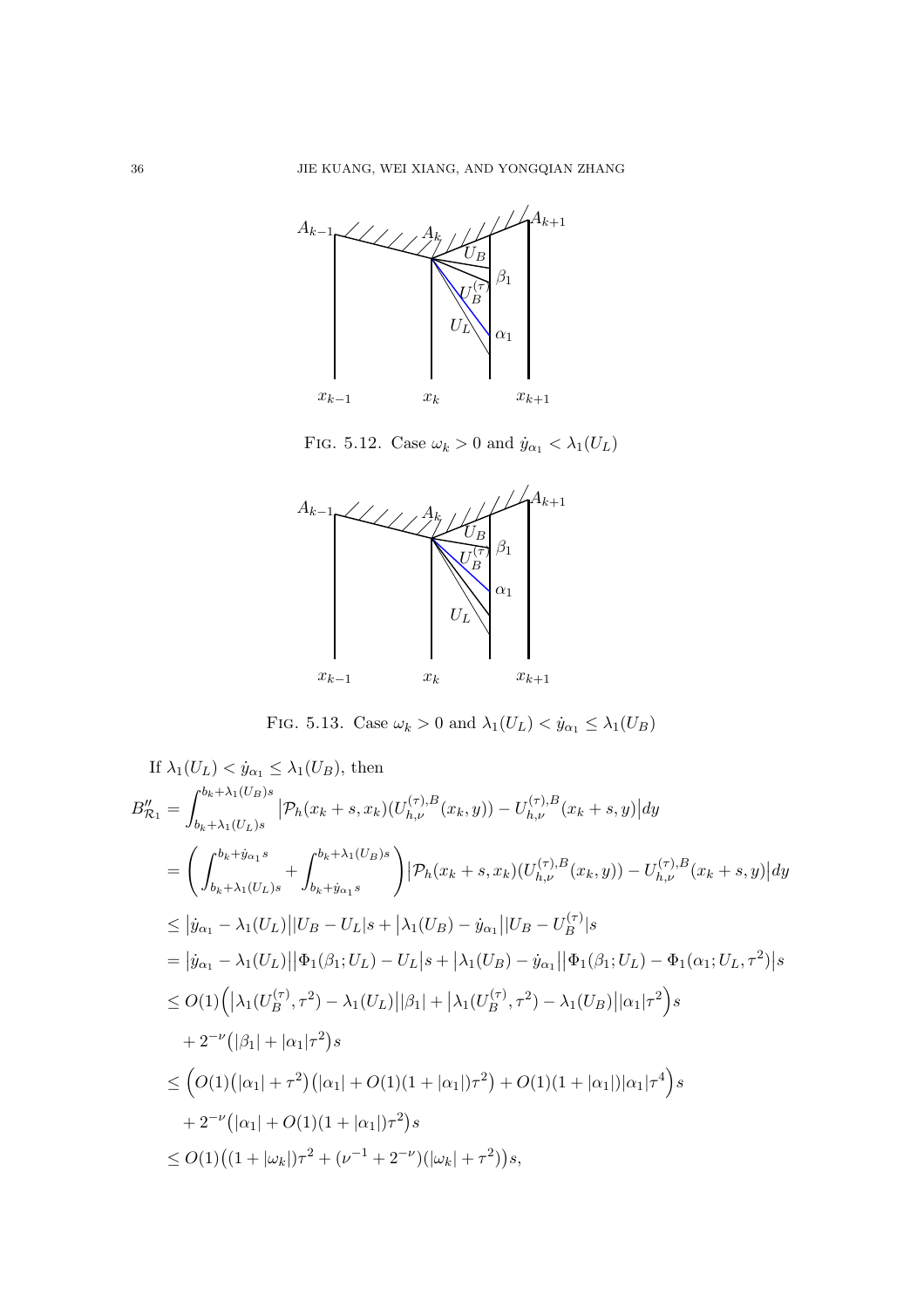CONVERGENCE RATE OF THE HYPERSONIC SIMILARITY FOR STEADY POTENTIAL FLOWS 37 where we have used  $(4.10)$  for the rarefaction front in Proposition [4.1.](#page-20-1)



<span id="page-36-0"></span>FIG. 5.14. Case  $\omega_k > 0$  and  $\dot{y}_{\alpha_1} > \lambda_1(U_B)$ 

If  $\dot{y}_{\alpha_1} > \lambda_1(U_B)$ , then

$$
B''_{\mathcal{R}_1} = \int_{b_k + \lambda_1(U_L)s}^{b_k + \dot{y}_{\alpha_1}s} \left| \mathcal{P}_h(x_k + s, x_k)(U_{h,\nu}^{(\tau),B}(x_k, y)) - U_{h,\nu}^{(\tau),B}(x_k + s, y) \right| dy
$$
  
\n
$$
\leq |\dot{y}_{\alpha_1} - \lambda_1(U_L)| |U_B - U_L|s
$$
  
\n
$$
= |\dot{y}_{\alpha_1} - \lambda_1(U_B^{(\tau)}, \tau^2) + \lambda_1(U_B^{(\tau)}, \tau^2) - \lambda_1(U_L)| |\Phi_1(\beta_1, U_L) - U_L|s
$$
  
\n
$$
\leq O(1) (|\lambda_1(U_B^{(\tau)}, \tau^2) - \lambda_1(U_L)| + 2^{-\nu}) |\beta_1|s
$$
  
\n
$$
\leq (O(1) (|\omega_k| + \tau^2) + 2^{-\nu}) (|\omega_k| + O(1)(1 + |\omega_k|)\tau^2)s.
$$

Here, we also use estimate [\(4.10\)](#page-20-3) for the rarefaction front in Proposition [4.1.](#page-20-1) We thus obtain

$$
B''_{R_1} \le O(1)\big((1+|\omega_k|)\tau^2+(\nu^{-1}+2^{-\nu})(|\omega_k|+\tau^2)\big)s.
$$

Therefore, we can choose a constant  $C_6 > 0$  depending only on U and  $a_{\infty}$  so that estimate [\(5.29\)](#page-32-3) holds. This completes the proof of case (2c).  $\Box$ 

We are now ready to establish the following  $L^1$  difference estimate between the Riemann solvers  $\mathcal{P}_h(\varsigma + s, x)(U_{h,\nu}^{(\tau)}(\varsigma, y))$  and the approximate solution  $U_{h,\nu}^{(\tau)}(\varsigma + s, y)$  for any  $\varsigma > 0$ .

<span id="page-36-2"></span>**Proposition 5.1.** Let  $U_{h,\nu}^{(\tau)}(x,y)$  be the approximate solution to the initial-boundary value problem [\(1.17\)](#page-3-4)-[\(1.19\)](#page-3-5) with approximate boundary  $y = b<sub>h</sub>(x)$ . Assume the initial data  $U_0^{\nu}(y)$  satisfies the properties in Proposition [4.1,](#page-20-1) and there is no wave interaction on the line  $x = \varsigma$  and no wave reflection at  $(\varsigma, b_h(\varsigma))$  for some  $\varsigma > 0$ . Let  $\mathcal{P}_h$  be the uniformly Lipschitz continuous map given by Proposition [4.2.](#page-21-0) Then,

<span id="page-36-1"></span>
$$
\|\mathcal{P}_h(\varsigma+s,x)(U_{h,\nu}^{(\tau)}(\varsigma,\cdot)) - U_{h,\nu}^{(\tau)}(\varsigma+s,\cdot)\|_{L^1((-\infty,b_h(\varsigma+s)))}
$$
  
 
$$
\leq O(1) \bigg( \Big( T.V.\{U_0(\cdot); \mathcal{I}\} + |b'(0)| + T.V.\{b'(\cdot); \mathbb{R}_+\} + 1 \Big) \big( \tau^2 + \nu^{-1} + 2^{-\nu} \big) + 2^{-\nu} \bigg) \Big\vert s,
$$
 (5.34)

where constant  $O(1)$  depends only on  $\underline{U}$  and  $a_{\infty}$ .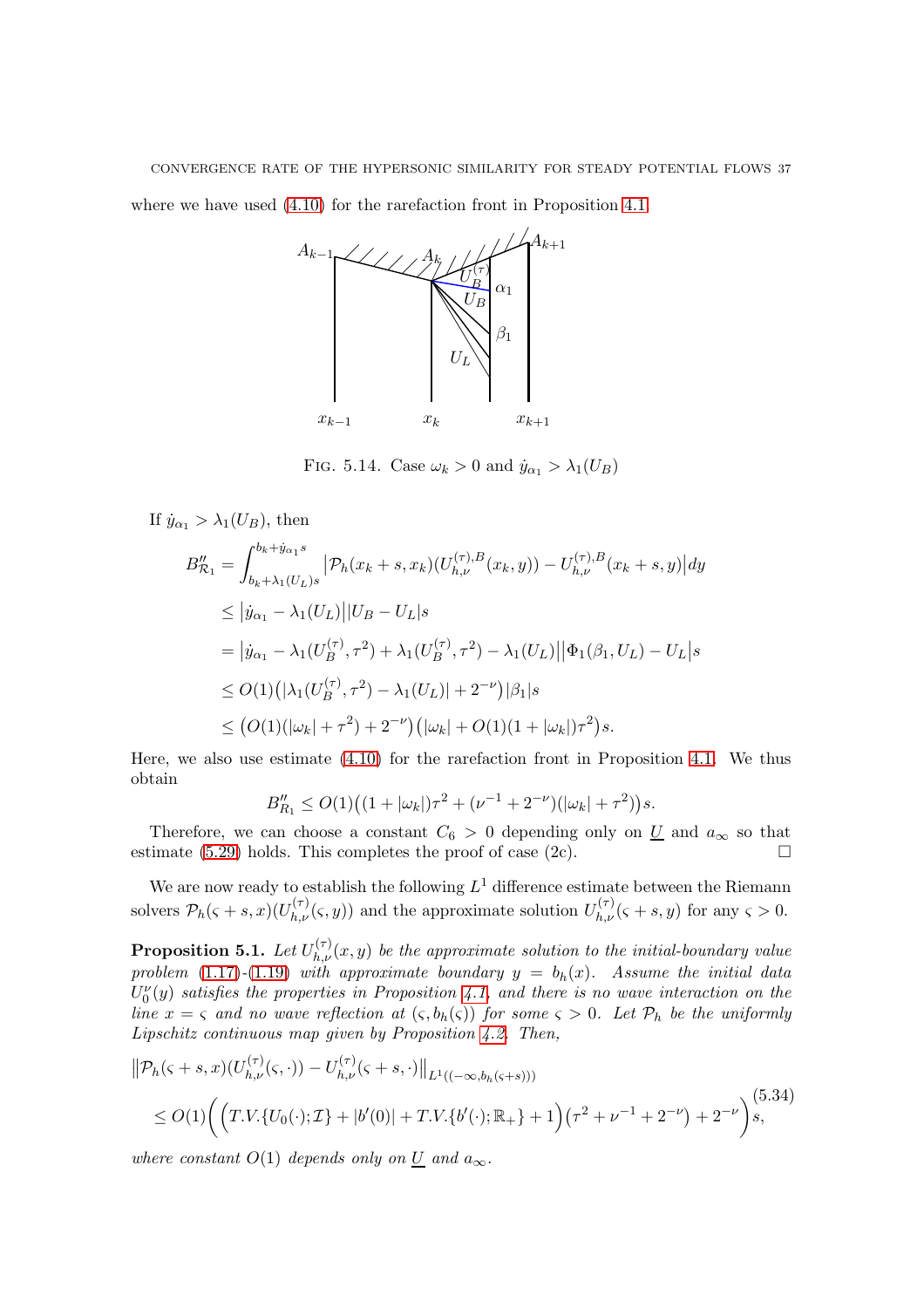*Proof.* Suppose the jumps of the  $U_{h,\nu}^{(\tau)}(\varsigma,\cdot)$  are denoted as  $y_1 > y_2 > \cdots y_N$  with  $y_1 \leq$ b<sub>h</sub>(ς). Let  $\mathcal{S}^{(\tau)}$  (or  $\mathcal{R}^{(\tau)}$ ) be the set of indices  $\alpha \in \{1, 2, \dots, N\}$  such that  $U_{h,\nu}^{(\tau)}(\varsigma, y_{\alpha}+)$ and  $U_{h,\nu}^{(\tau)}(\varsigma,y_{\alpha}-)$  are connected by a shock wave (or rarefaction front) with strength  $\alpha$ . Similarly, denote by  $\mathcal{NP}^{(\tau)}$  the set of indices  $\alpha \in \{1, 2, \dots, N\}$  such that  $U_{h,\nu}^{(\tau)}(\varsigma, y_{\alpha}+)$  and  $U_{h,\nu}^{(\tau)}(\varsigma,y_{\alpha}-)$  are connected by a non-physical front with strength  $\alpha_{\mathcal{N}}\mathcal{P}$ .

Since  $U_{h,\nu}^{(\tau)}(x,\cdot)$  has no wave interactions on the interval  $(\zeta,\zeta+s)$  and no wave reflection at  $(x, b_h(x))$  for  $x \in (\varsigma, \varsigma + s)$ , if  $\varsigma$  satisfies  $\varsigma > [\frac{\varsigma}{h}]$  $\frac{\varsigma}{h}$ ]*h*, then  $(\varsigma, b_h(\varsigma))$  is not a corner point. Hence, by Lemma [5.1,](#page-23-5) Corollary [5.1](#page-29-1) and Lemma [5.2,](#page-30-0) for sufficiently small  $s > 0$ , we have

$$
\|P_h(\varsigma+s,\varsigma)(U_{h,\nu}^{(\tau)}(\varsigma,\cdot)) - U_{h,\nu}^{(\tau)}(\varsigma+s,\cdot)\|_{L^1((-\infty,b_h(\varsigma+s)))}
$$
\n
$$
= \sum_{\alpha\in S^{(\tau)}\cup R^{(\tau)}\cup N^{p(\tau)}} \int_{y_{\alpha}-\eta}^{y_{\alpha}+\eta} |P_h(\varsigma+s,\varsigma)(U_{h,\nu}^{(\tau)}(\varsigma,\cdot)) - U_{h,\nu}^{(\tau)}(\varsigma+s,\cdot)| dy
$$
\n
$$
+ \int_{y_1-\eta}^{b_h(\varsigma+s)} |P_h(\varsigma+s,\varsigma)(U_{h,\nu}^{(\tau)}(\varsigma,\cdot)) - U_{h,\nu}^{(\tau)}(\varsigma+s,\cdot)| dy
$$
\n
$$
\leq O(1)(\tau^2+\nu^{-1}+2^{-\nu}) \Big( \sum_{\alpha\in S^{(\tau)}\cup \mathcal{R}^{(\tau)}} |\alpha|\Big) s + O(1) \Big( \sum_{\alpha\in N^{p(\tau)}} \alpha_{N^{p}} \Big) s + O(1)(\tau^2+\nu^{-1}+2^{-\nu}) \Big( \sum_{k\geq 0} |\omega_{k}|\Big) s
$$
\n
$$
\leq O(1) \Big( \Big( T.V. \{U_{h,\nu}^{(\tau)}(\varsigma,\cdot); (-\infty,b_h(\varsigma))\} + |b'(0)| + T.V. \{b'(\cdot); \mathbb{R}_{+}\} \Big) (\tau^2+\nu^{-1}+2^{-\nu}) + 2^{-\nu} \Big) s
$$
\n
$$
\leq O(1) \Big( \Big( T.V. \{U_{0}(\cdot); \mathcal{I}\} + |b'(0)| + T.V. \{b'(\cdot); \mathbb{R}_{+}\} \Big) (\tau^2+\nu^{-1}+2^{-\nu}) + 2^{-\nu} \Big) s,
$$

where  $k = \left[\frac{\varsigma}{h}\right], \eta = \frac{1}{2} \min_{1 \leq j \leq N-1} \left\{ b_h(\varsigma) - y_1, y_j - y_{j+1} \right\}$ , and constant  $O(1)$  depends only on  $\underline{U}$  and  $\overline{a_{\infty}}$ .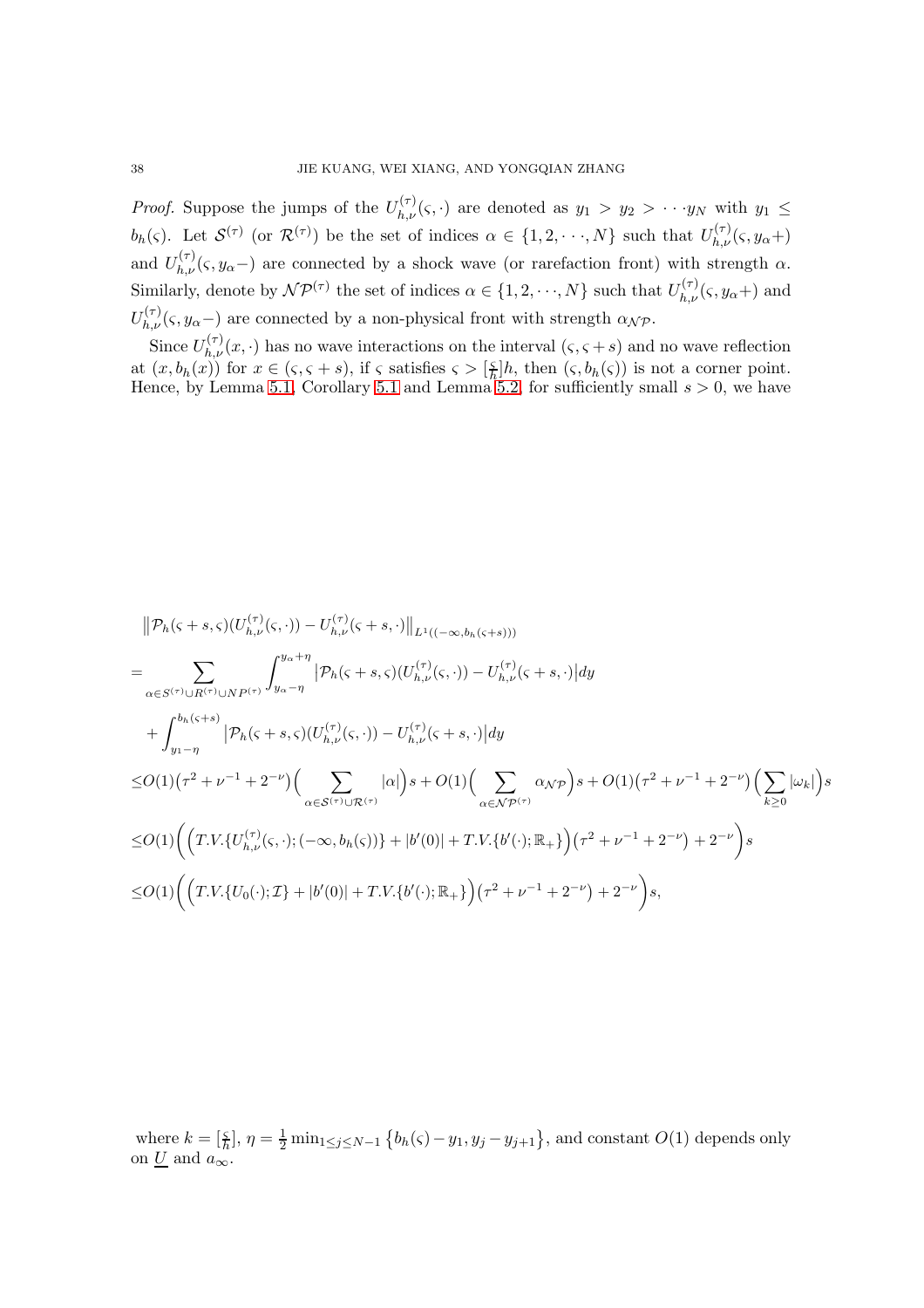CONVERGENCE RATE OF THE HYPERSONIC SIMILARITY FOR STEADY POTENTIAL FLOWS 39 If  $\zeta = \left[\frac{\zeta}{h}\right]h$ ,  $\zeta = x_k$  for  $k = \left[\frac{\zeta}{h}\right]$ . So, by Lemma [5.1,](#page-23-5) Corollary [5.1](#page-29-1) and Lemma [5.3,](#page-31-3)

$$
\begin{split}\n&\|\mathcal{P}_h(x_k+s,x_k)(U_{h,\nu}^{(\tau)}(x_k,\cdot)) - U_{h,\nu}^{(\tau)}(x_k+s,\cdot)\|_{L^1((-\infty,b_h(x_k+s)))} \\
&= \sum_{\alpha \in S^{(\tau)} \cup \mathcal{R}^{(\tau)} \cup \mathcal{N} \mathcal{P}^{(\tau)}} \left| \mathcal{P}_h(x_k+s,x_k)(U_{h,\nu}^{(\tau)}(x_k,\cdot)) - U_{h,\nu}^{(\tau)}(x_k+s,\cdot) \right| dy \\
&+ \int_{b_k-\eta}^{b_h(x_k+s)} \left| \mathcal{P}_h(x_k+s,\varsigma)(U_{h,\nu}^{(\tau)}(x_k,\cdot)) - U_{h,\nu}^{(\tau)}(x_k+s,\cdot) \right| dy \\
&\leq O(1)(\tau^2 + \nu^{-1} + 2^{-\nu}) \Big( \sum_{\alpha \in S^{(\tau)} \cup \mathcal{R}^{(\tau)}} |\alpha| \Big) s + O(1) \Big( \sum_{\alpha \in \mathcal{N} \mathcal{P}^{(\tau)}} \alpha_{\mathcal{N} \mathcal{P}} \Big) s \\
&+ O(1) \Big( \Big( 1 + \Big( \sum_{k \geq 0} |\omega_k| \Big) \Big) \tau^2 + \Big( \Big( \sum_{k \geq 0} |\omega_k| \Big) + \tau^2 \Big) (\nu^{-1} + 2^{-\nu}) \Big) s \\
&\leq O(1) \Big( \Big( T.V. \{ U_{h,\nu}^{(\tau)}(\varsigma,\cdot); (-\infty,b_h(\varsigma)) \} + |b'(0)| + T.V. \{ b'(\cdot); \mathbb{R}_+ \} \Big) \Big( \tau^2 + \nu^{-1} + 2^{-\nu} \Big) + 2^{-\nu} \Big) s \\
&+ O(1) \Big( 1 + \Big( \sum_{k \geq 0} |\omega_k| \Big) \Big) \Big( \tau^2 + \nu^{-1} + 2^{-\nu} \Big) s \\
&\leq O(1) \Big( \Big( T.V. \{ U_0(\cdot); \mathcal{I} \} + |b'(0)| + T.V. \{ b'(\cdot); \mathbb{R}_+ \} + 1 \Big) \Big( \tau^2 + \nu^{-1} + 2^{-\nu} \Big) + 2^{-\nu} \Big) s, \n\end{split}
$$

where  $\eta = \frac{1}{2} \min_{1 \leq j \leq N-1} \{y_j - y_{j+1}\}\$ , and constant  $O(1)$  depends only on  $\underline{U}$  and  $a_{\infty}$ . It thus yields estimate  $(5.34)$ .

5.2. Global  $L^1$  difference estimates between the approximate solution  $U_{h,\nu}^{(\tau)}(x,y)$ and the trajectory  $\mathcal{P}_h(x,0)(U_0^{\nu}(y))$ . First, we will present several lemmas for the later applications.

**Lemma 5.4.** Let  $W(x): [0, X] \mapsto \mathcal{D}_{h,x}$  be a Lipschitz continuous map with a finite number of wave fronts for some  $\overline{X} > 0$ . Assume that the boundary  $y = b_h(x)$  is a straight line and any fronts of W do not interact with each other or hit the boundary when  $[t, x] \subseteq [0, X]$ . Then, for the map  $P_h$  which is defined by Proposition [4.1,](#page-20-1)

<span id="page-38-0"></span>
$$
\|\mathcal{P}_h(X,x)(W(x)) - \mathcal{P}_h(X,t)(W(t))\|_{L^1((-\infty,b_h(X)))}
$$
  
\n
$$
\leq L \int_t^x \overline{\lim}_{h \to 0^+} \frac{\|\mathcal{P}_h(\varsigma + h, \varsigma)(W(\varsigma)) - W(\varsigma + h)\|_{L^1((-\infty,b_h(\varsigma + h)])}}{h} d\varsigma,
$$
\n(5.35)

where  $\mathcal{D}_{h,x}$  is given by Proposition [4.1,](#page-20-1) and constant  $L > 0$  depends only on  $\underline{U}$ .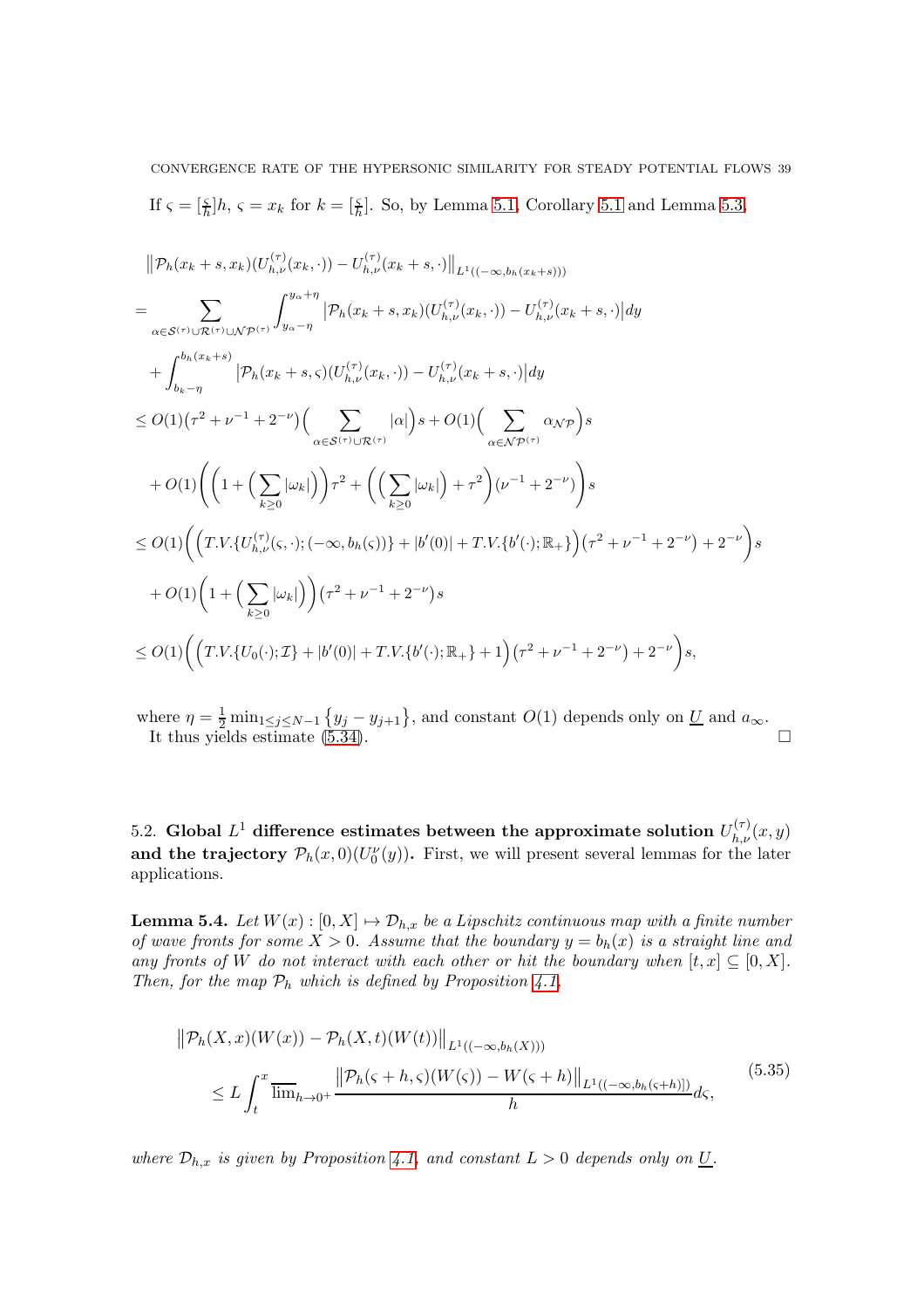*Proof.* Consider a partition  $\{\tilde{x}_i\}_{i=1}^k$  of the interval  $[t, x]$ :  $t = \tilde{x}_0 < \tilde{x}_1 < \cdots < \tilde{x}_k = x$ , and let  $\lambda = \max_{1 \leq j \leq k} {\tilde{x}_j - \tilde{x}_{j-1}}$ . Then,

$$
\|P_h(X, x)(W(x)) - P_h(X, t)(W(t))\|_{L^1((-\infty, b_h(X)))}
$$
  
\n
$$
\leq \sum_{j=1}^k \|\mathcal{P}_h(X, \tilde{x}_{j-1})(W(\tilde{x}_{j-1})) - \mathcal{P}_h(X, \tilde{x}_j)(W(\tilde{x}_j))\|_{L^1((-\infty, b_h(X)))}
$$
  
\n
$$
\leq \sum_{j=1}^k \|\mathcal{P}_h(X, \tilde{x}_j)\mathcal{P}_h(\tilde{x}_j, \tilde{x}_{j-1})(W(\tilde{x}_{j-1})) - P_h(X, \tilde{x}_j)(W(\tilde{x}_j))\|_{L^1((-\infty, b_h(X)))}
$$
  
\n
$$
\leq L \sum_{j=1}^k \|\mathcal{P}_h(\tilde{x}_j, \tilde{x}_{j-1})(W(\tilde{x}_{j-1})) - W(\tilde{x}_j)\|_{L^1((-\infty, b_h(\tilde{x}_j)))}
$$
  
\n
$$
\leq L \sum_{j=1}^k \frac{\|\mathcal{P}_h(\tilde{x}_j, \tilde{x}_{j-1})(W(\tilde{x}_{j-1})) - W(\tilde{x}_j)\|_{L^1((-\infty, b_h(\tilde{x}_j)))}}{\tilde{x}_{j-1} - \tilde{x}_j}(\tilde{x}_{j-1} - \tilde{x}_j).
$$

Taking  $\tilde{\lambda} \to 0$  in the above inequality, we can get estimate [\(5.35\)](#page-38-0).

$$
\Box
$$

Next, let us consider more general case for boundary function  $b_h$  and W.

<span id="page-39-0"></span>**Lemma 5.5.** Let  $W(x) : [0, X] \mapsto \mathcal{D}_{h,x}$  be a Lipschitz continuous map for some  $X > 0$ with finite number of wave fronts. Let boundary function  $b_h(x)$  be defined by  $(4.2)-(4.3)$  $(4.2)-(4.3)$  $(4.2)-(4.3)$ . Let  $\mathcal{P}_h(x, x_0') : \mathbb{R}_+^2 \times \mathcal{D}_{h,x_0'} \mapsto \mathcal{D}_{h,x}$  be a uniformly Lipschitz continuous map given by Proposition [4.2.](#page-21-0) Then,

$$
\|\mathcal{P}_h(x,0)(W(0)) - W(x)\|_{L^1((-\infty,b_h(x)))}
$$
  
\n
$$
\leq L \int_0^x \overline{\lim}_{s \to 0^+} \frac{\|P_h(\varsigma + s,\varsigma)(W(\varsigma)) - W(\varsigma + s)\|_{L^1((-\infty,b_h(\varsigma + h)))}}{s} d\varsigma,
$$
\n(5.36)

where domain  $\mathcal{D}_{h,x}$  is given by Proposition [4.1,](#page-20-1) and constant  $L > 0$  depends only on  $\underline{U}$ .

# Proof. Define

 $\Lambda \doteq \Big\{ x | \; at \; the\; "time" \; x, \; there \; are \; at \; least \; two \; wave \; fronts \; in \; W \; interacted \; or \; a \; wave \; of \; the \; time \; at \; the \; true \; at \; least \; two \; wave \; from \; the \; true \; at \; the \; true \; at \; the \; true \; at \; the \; true \; at \; the \; true \; at \; the \; true \; at \; the \; true \; at \; the \; true \; at \; the \; true \; at \; the \; true \; at \; the \; true \; at \; the \; true \; at \; the \; true \; at \; the$ 

front hitting the boundary  $y = b_h(x)$ .

Obviously, the set  $\Lambda$  is finite. Let  $a_k \in \Lambda$  for  $k = 1, 2, \dots, l$ , satisfying  $a_1 < a_2 < \dots < a_l$ . For any  $\hat{\epsilon} > 0$ , define

$$
\tilde{x}_0 \doteq 0, \ \tilde{x}_1 = a_1 - \frac{\hat{\epsilon}}{2l}, \ \tilde{x}_2 = a_1 + \frac{\hat{\epsilon}}{2l}, \cdots, \tilde{x}_{2l-1} = a_l - \frac{\hat{\epsilon}}{2l}, \ \tilde{x}_{2l} = a_l + \frac{\hat{\epsilon}}{2l}, \ \tilde{x}_{2l+1} \doteq X.
$$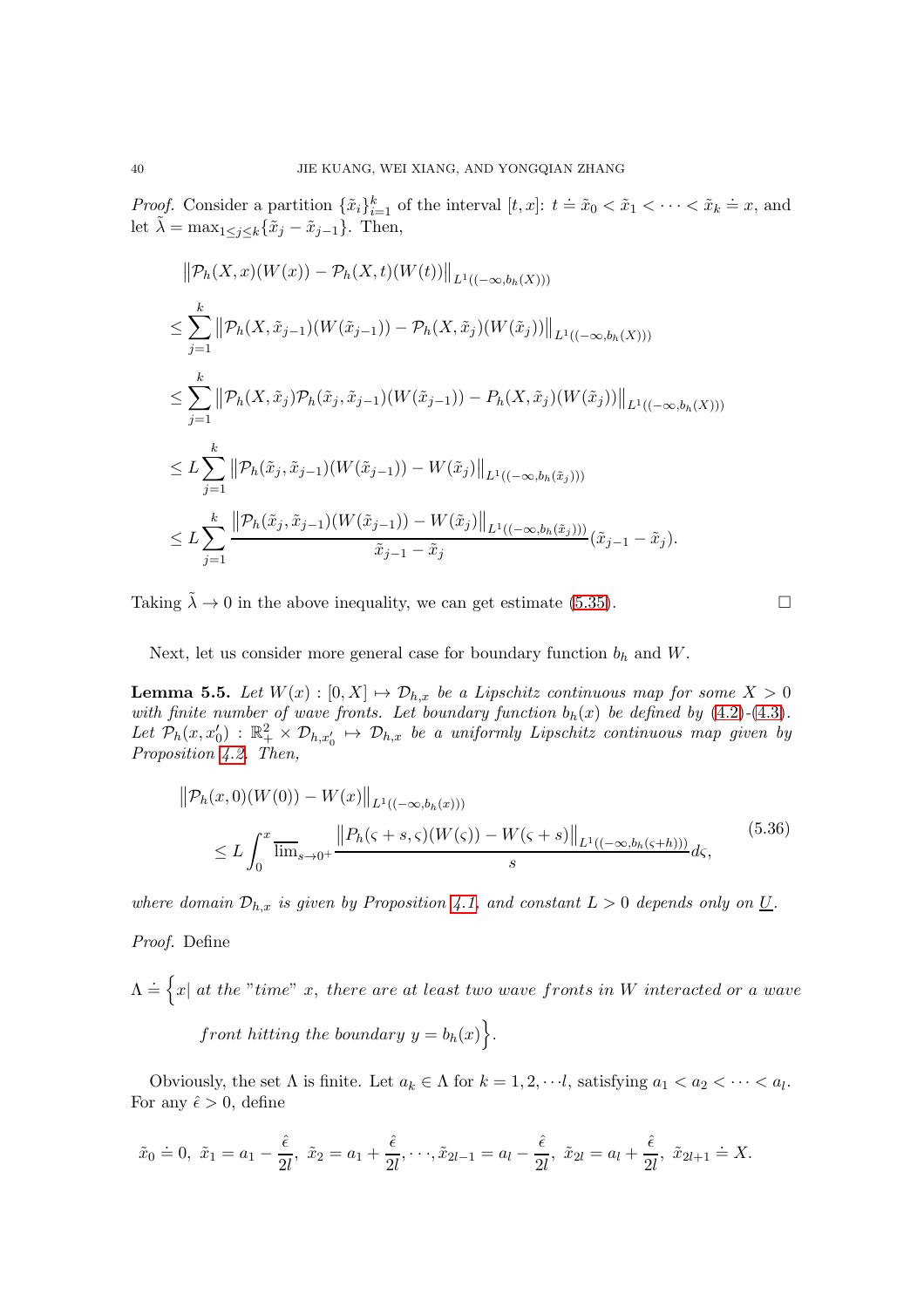CONVERGENCE RATE OF THE HYPERSONIC SIMILARITY FOR STEADY POTENTIAL FLOWS 41

Then, we have

$$
\|\mathcal{P}_h(X,0)(W(0)) - W(X)\|_{L^1((-\infty,b_h(X)))}
$$
  
\n
$$
\leq \sum_{k=1}^{2l+1} \|\mathcal{P}_h(X,\tilde{x}_{k-1})(W(\tilde{x}_{k-1})) - \mathcal{P}_h(X,\tilde{x}_k)(W(\tilde{x}_k))\|_{L^1((-\infty,b_h(X)))}
$$
  
\n
$$
= \sum_{k=0}^l \|\mathcal{P}_h(X,\tilde{x}_{2k})(W(\tilde{x}_{2k})) - \mathcal{P}_h(X,\tilde{x}_{2k+1})(W(\tilde{x}_{2k+1}))\|_{L^1((-\infty,b_h(X)))}
$$
  
\n
$$
+ \sum_{k=1}^l \|\mathcal{P}_h(X,\tilde{x}_{2k-1})(W(\tilde{x}_{2k-1})) - \mathcal{P}_h(X,\tilde{x}_{2k})(W(\tilde{x}_{2k}))\|_{L^1((-\infty,b_h(X)))}
$$
  
\n
$$
= J_1 + J_2.
$$

For  $J_1$ , we further have

$$
J_1 \leq \sum_{k=0}^l \|\mathcal{P}_h(X, \tilde{x}_{2k+1}) \circ \mathcal{P}_h(\tilde{x}_{2k+1}, \tilde{x}_{2k}) (W(\tilde{x}_{2k})) - \mathcal{P}_h(X, \tilde{x}_{2k+1}) (W(\tilde{x}_{2k+1}))\|_{L^1((-\infty, b_h(X)))}
$$
  

$$
\leq L \sum_{k=0}^l \|\mathcal{P}_h(\tilde{x}_{2k+1}, \tilde{x}_{2k}) (W(\tilde{x}_{2k})) - W(\tilde{x}_{2k+1})\|_{L^1((-\infty, b_h(\tilde{x}_{2k+1})))}
$$
  

$$
= L \sum_{k=0}^l \|\mathcal{P}_h(\tilde{x}_{2k+1}, \tilde{x}_{2k}) (W(\tilde{x}_{2k})) - \mathcal{P}_h(\tilde{x}_{2k+1}, \tilde{x}_{2k+1}) (W(\tilde{x}_{2k+1}))\|_{L^1((-\infty, b_h(\tilde{x}_{2k+1})))}.
$$

Since the fronts in  $W(x)$  do not interact with each other, or hit the boundary, or issue from the corner points of the boundary, and since the boundary  $y = b<sub>h</sub>(x)$  is straight in  $[\tilde{x}_{2k}, \tilde{x}_{2k+1}]$ , we can apply Lemma [5.1](#page-23-5) to get that

$$
J_1 \leq L \sum_{k=0}^l \int_{\tilde{x}_{2k}}^{\tilde{x}_{2k+1}} \frac{\left\|\mathcal{P}_h(\mu+s,\mu)(W(\mu)) - W(\mu+s)\right\|_{L^1((-\infty,b_h(\mu+s)))}}{s} d\mu.
$$

For the second term  $J_2$ , we have

$$
J_2 = \sum_{k=0}^{l} \left\| \mathcal{P}_h(X, \tilde{x}_{2k}) \circ \mathcal{P}_h(\tilde{x}_{2k}, \tilde{x}_{2k-1}) (W(\tilde{x}_{2k-1})) - \mathcal{P}_h(X, \tilde{x}_{2k}) (W(\tilde{x}_{2k})) \right\|_{L^1((-\infty, b_h(X)))}
$$
  
\n
$$
\leq L \sum_{k=0}^{l} \left\| \mathcal{P}_h(\tilde{x}_{2k}, \tilde{x}_{2k-1}) (W(\tilde{x}_{2k-1})) - W(\tilde{x}_{2k}) \right\|_{L^1((-\infty, b_h(\tilde{x}_{2k})))}
$$
  
\n
$$
\leq L \sum_{k=0}^{l} \left\| \mathcal{P}_h(\tilde{x}_{2k}, \tilde{x}_{2k-1}) (W(\tilde{x}_{2k-1})) - W(\tilde{x}_{2k-1}) \right\|_{L^1((-\infty, b_h(\tilde{x}_{2k})))}
$$
  
\n
$$
+ L \sum_{k=0}^{l} \left\| W(\tilde{x}_{2k-1}) - W(\tilde{x}_{2k}) \right\|_{L^1((-\infty, b_h(\tilde{x}_{2k})))}
$$
  
\n
$$
\leq J_{21} + J_{22}.
$$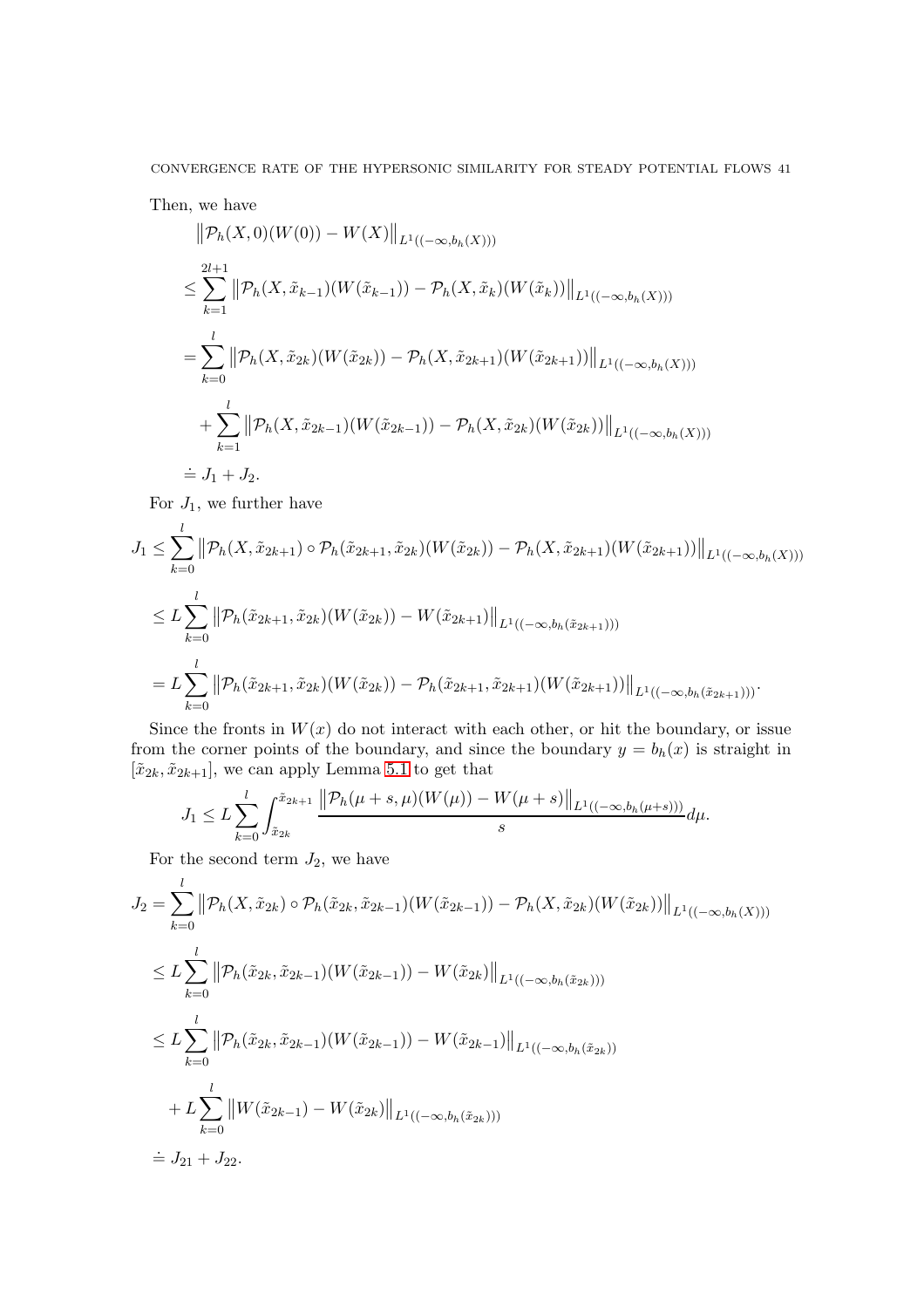For 
$$
J_{21}
$$
,  
\n
$$
J_{21} = L \sum_{k=0}^{l} ||\mathcal{P}_h(\tilde{x}_{2k}, \tilde{x}_{2k-1})(W(\tilde{x}_{2k-1})) - \mathcal{P}_h(\tilde{x}_{2k-1}, \tilde{x}_{2k-1})(W(\tilde{x}_{2k-1}))||_{L^1((-\infty, b_h(\tilde{x}_{2k})])}
$$
\n
$$
\leq O(1) \sum_{k=0}^{l} (\tilde{x}_{2k} - \tilde{x}_{2k-1})
$$
\n
$$
\leq O(1) l \frac{\hat{\epsilon}}{2l} = O(1) \hat{\epsilon}.
$$
\nFor  $J_{22}$ ,

$$
J_{22} \le O(1) \sum_{k=0}^{l} (\tilde{x}_{2k} - \tilde{x}_{2k-1}) \le O(1)\hat{\epsilon}.
$$

Thus, we obtain that  $J_2 \leq O(1)\hat{\epsilon}$ . Finally, by combing the estimates on  $J_1$  and  $J_2$ , and letting  $\hat{\epsilon} \to 0$ , we complete the proof of this lemma. by letting  $\hat{\epsilon} \to 0$ , we complete the proof of this lemma.

By Lemma [5.5,](#page-39-0) we can get the global  $L^1$  error estimate between the approximate solutions  $U_{h,\nu}^{(\tau)}$  and the trajectory of  $\mathcal{P}_h$  as follows.

<span id="page-41-0"></span>**Proposition 5.2.** Let  $\mathcal{P}_h$  be the uniformly Lipschitz continuous map. Let  $U_{h,\nu}^{(\tau)}(x,y)$  be the approximate solution of initial-boundary value problem [\(1.17\)](#page-3-4)-[\(1.19\)](#page-3-5) with initial data  $U_0^{\nu}(y)$  to the approximate boundary  $y = b_h(x)$ . Then

$$
\|\mathcal{P}_h(x,0)(U_0^{\nu}(\cdot)) - U_{h,\nu}^{(\tau)}(x,\cdot)\|_{L^1((-\infty,b_h(x)))}
$$
  
\n
$$
\leq O(1) \bigg( \Big( T.V.\{U_0(\cdot); \mathcal{I}\} + |b'(0)| + T.V.\{b'(\cdot); \mathbb{R}_+\} + 1 \Big) \big( \tau^2 + \nu^{-1} + 2^{-\nu} \big) + 2^{-\nu} \bigg) x,
$$
  
\nwhere the constant  $O(1)$  depends only on U and  $a_{\infty}$ .

Proof. By Proposition [5.1](#page-36-2) and Lemma [5.5,](#page-39-0) we have

$$
\|\mathcal{P}_h(x,0)(U_0^{\nu}(\cdot)) - U_{h,\nu}^{(\tau)}(x,\cdot)\|_{L^1((-\infty,b_h(x)))}
$$
  
\n
$$
\leq L \int_0^x \overline{\lim}_{s\to 0^+} \frac{\|\mathcal{P}_h(\varsigma+s,\varsigma)(U_{h,\nu}^{(\tau)}(\varsigma,\cdot)) - U_{h,\nu}^{(\tau)}(\varsigma+s,\cdot)\|_{L^1((-\infty,b_h(\varsigma+h)))}}{s} d\varsigma
$$
  
\n
$$
\leq L \int_0^x O(1) \Biggl( \Bigl( T.V.\{U_0(\cdot); \mathcal{I}\} + |b'(0)| + T.V.\{b'(\cdot); \mathbb{R}_+\} + 1 \Bigr) \Bigl( \tau^2 + \nu^{-1} + 2^{-\nu} \Bigr) + 2^{-\nu} \Biggr) d\varsigma
$$
  
\n
$$
\leq O(1) \Biggl( \Bigl( T.V.\{U_0(\cdot); \mathcal{I}\} + |b'(0)| + T.V.\{b'(\cdot); \mathbb{R}_+\} + 1 \Bigr) \Bigl( \tau^2 + \nu^{-1} + 2^{-\nu} \Bigr) + 2^{-\nu} \Biggr) x.
$$

5.3. Proof of Theorem [1.1.](#page-4-1) Now, we are ready to prove Theorem [1.1](#page-4-1) in this subsection. We devide the proof into two steps.

Step 1. As shown in Proposition [4.1-](#page-20-1)[4.3,](#page-21-1) for any given  $\nu \in \mathbb{N}_+$  and  $h > 0$ , we can construct a global approximate solutions  $U_{h,\nu}^{(\tau)}$  to problem [\(1.17\)](#page-3-4)-[\(1.19\)](#page-3-5) and  $U_{h,\nu}$  to problem [\(1.21\)](#page-3-6)-[\(1.22\)](#page-4-0) and [\(1.19\)](#page-3-5), with initial data  $U_0^{\nu}$  and approximate boundary  $y = b_h(x)$ . Let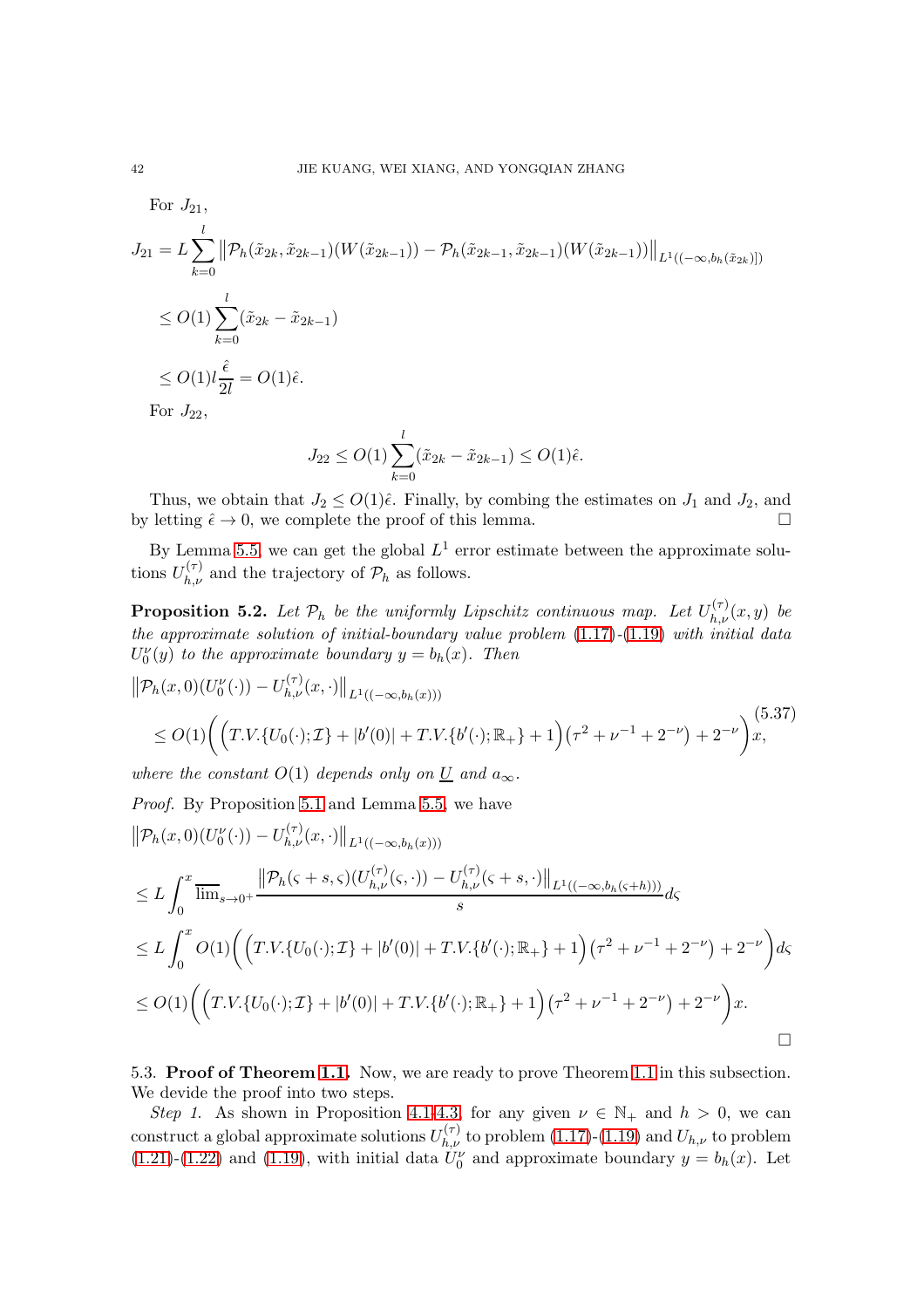$P_h$  be the uniformly Lipschitz continuous map generated by wave front tracking scheme to problem [\(1.17\)](#page-3-4)-[\(1.19\)](#page-3-5). Let  $U^{(\tau)}$  and U be the entropy solutions to problem (1.17)-(1.19) and problem  $(1.21)-(1.22)$  $(1.21)-(1.22)$  and  $(1.19)$  with initial data  $U_0$  and boundary  $y=b(x)$ . Then, by the triangle inequality, we have

<span id="page-42-0"></span>
$$
\|U^{(\tau)}(x,\cdot)-U(x,\cdot)\|_{L^{1}((-\infty,b(x)))}
$$
\n
$$
\leq \|U^{(\tau)}(x,\cdot)-U^{(\tau)}_{h,\nu}(x,\cdot)\|_{L^{1}((-\infty,b(x)))} + \|U^{(\tau)}_{h,\nu}(x,\cdot)-\mathcal{P}_h(x,0)(U^{V}_{0}(\cdot))\|_{L^{1}((-\infty,b(x)))}
$$
\n
$$
+ \|\mathcal{P}_h(x,0)(U^{V}_{0}(\cdot)) - \mathcal{P}_h(x,0)(U_{0}(\cdot))\|_{L^{1}((-\infty,b(x)))}
$$
\n
$$
+ \|\mathcal{P}_h(x,0)(U_{0}(\cdot)) - \mathcal{P}(x,0)(U_{0}(\cdot))\|_{L^{1}((-\infty,b(x)))}.
$$

Notice that, by Proposition [4.1](#page-20-1) and Proposition [4.3,](#page-21-1) we have

$$
U_{h,\nu}^{(\tau)}(x,\cdot) \to U^{(\tau)}(x,\cdot), \quad \text{in} \quad L_{loc}^{1}(\Omega), \quad \text{as} \quad h \to 0, \ \nu \to +\infty,
$$

and

$$
\mathcal{P}_h(x,0)(U_0(\cdot)) \to \mathcal{P}(x,0)(U_0(\cdot)), \quad \text{in } L^1((-\infty,b(x))) = U(x,\cdot) \quad \text{as} \quad h \to 0.
$$

For the third term on the right hand of [\(5.38\)](#page-42-0), by Proposition [4.2](#page-21-0) and estimates [\(4.4\)](#page-18-2)- [\(4.5\)](#page-18-3), we can choose  $\epsilon^* < \min\{\epsilon_0, \epsilon_0^*\}$  and  $\tau^* \in (0, \tau_0^*)$  sufficiently small depending only on  $\underline{U}$  and  $a_{\infty}$ , such that if  $\tau \in (0, \tau^*)$  and  $T.V. \{U_0(\cdot); \mathcal{I}\} + |b'(0)| + T.V. \{b'(\cdot); \mathcal{I}\} < \epsilon$  for  $\epsilon\in(0,\epsilon^*),$ 

$$
\|\mathcal{P}_h(x,0)(U_0^{\nu}(\cdot)) - \mathcal{P}_h(x,0)(U_0(\cdot))\|_{L^1((-\infty,b(x)))}
$$
\n
$$
\leq \|\mathcal{P}_h(x,0)(U_0^{\nu}(\cdot)) - \mathcal{P}_h(x,0)(U_0(\cdot))\|_{L^1((-\infty,b_h(x)))}
$$
\n
$$
+ \|\mathcal{P}_h(x,0)(U_0^{\nu}(\cdot)) - \mathcal{P}_h(x,0)(U_0(\cdot))\|_{L^1((\min\{b_h(x),b(x)\}\max\{b_h(x),b(x)\}))}
$$
\n
$$
\leq L\|U_0^{\nu}(\cdot) - U_0(\cdot)\|_{L^1(\mathcal{I})} + \|\mathcal{P}_h(x,0)(U_0^{\nu}(\cdot)) - \underline{U}\|_{L^{\infty}((-\infty,b_h(x)))}\|b_h(\cdot) - b(\cdot)\|_{L^{\infty}(\mathbb{R}_+)}
$$
\n
$$
+ \|\mathcal{P}_h(x,0)(U_0(\cdot)) - \underline{U}\|_{L^{\infty}((-\infty,b_h(x)))}\|b_h(\cdot) - b(\cdot)\|_{L^{\infty}(\mathbb{R}_+)}
$$
\n
$$
\longrightarrow 0, \text{ as } \nu \to +\infty, h \to 0.
$$

For the second term on the right hand side of [\(5.38\)](#page-42-0), by Proposition [5.2,](#page-41-0) we obtain

$$
||U_{h,\nu}^{(\tau)}(x,\cdot)-\mathcal{P}_h(x,0)(U_0^{\nu}(\cdot))||_{L^1((-\infty,b(x)))}
$$
  
\n
$$
\leq ||U_{h,\nu}^{(\tau)}(x,\cdot)-\mathcal{P}_h(x,0)(U_0^{\nu}(\cdot))||_{L^1((-\infty,b_h(x)))}
$$
  
\n
$$
+ ||U_{h,\nu}^{(\tau)}(x,\cdot)-\mathcal{P}_h(x,0)(U_0^{\nu}(\cdot))||_{L^1((\min\{b_h(x),b(x)\},\max\{b_h(x),b(x)\}))})
$$
  
\n
$$
\leq O(1)\Biggl(\Bigl(T.V.\{U_0(\cdot); \mathcal{I}\}+|b'(0)|+T.V.\{b'(\cdot); \mathbb{R}_+\}+1\Bigr)(\tau^2+\nu^{-1}+2^{-\nu})+2^{-\nu}\Bigr)x
$$
  
\n
$$
+ \Bigl(\Bigl||U_{h,\nu}^{(\tau)}(x,\cdot)-\underline{U}\Bigr||_{L^{\infty}((-\infty,b_h(x)))}+\Bigl||\mathcal{P}_h(x,0)(U_0^{\nu}(\cdot))- \underline{U}\Bigr||_{L^{\infty}((-\infty,b_h(x)))}\Bigr) \Bigl||b_h(\cdot)-b(\cdot)\Bigr||_{L^{\infty}(\mathbb{R}_+)} \Biggr)
$$
  
\n
$$
\to O(1)\Bigl(T.V.\{U_0(\cdot); \mathcal{I}\}+|b'(0)|+T.V.\{b'(\cdot); \mathbb{R}_+\}+1\Bigr)x\tau^2,
$$
  
\nas  $\nu \to +\infty$ ,  $h \to 0$ .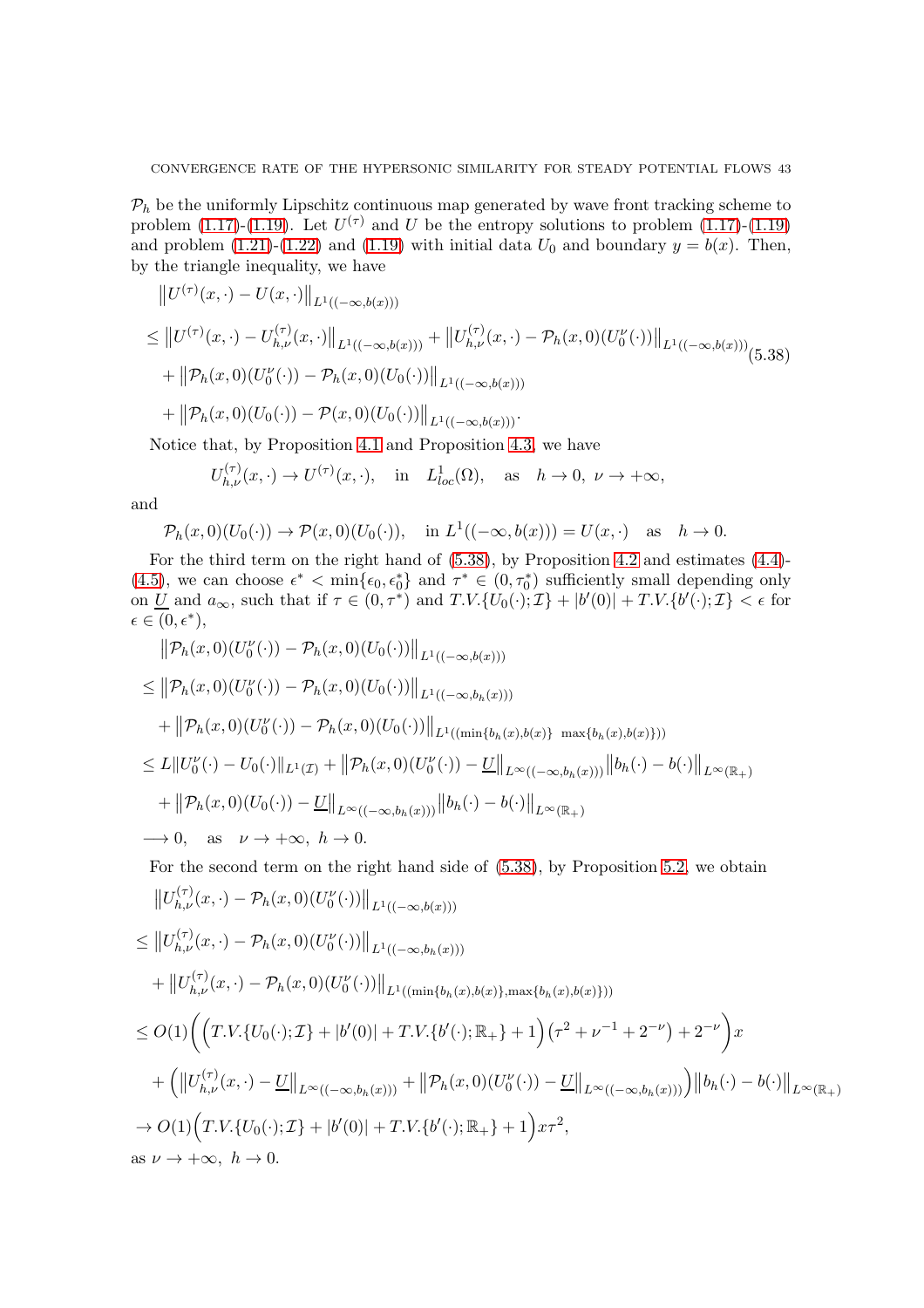Take  $C_1^* = O(1) (T.V. \{U_0(\cdot); \mathcal{I}\} + |b'(0)| + T.V. \{b'(\cdot); \mathbb{R}_+\} + 1)$  and choose  $\epsilon^* > 0, \tau^* > 0$ small, so that if  $U_0$  and  $b(x)$  satisfy  $(1.26)$  for  $\epsilon \in (0, \epsilon^*)$  and  $\tau \in (0, \tau^*)$ , then we can get estimate [\(1.27\)](#page-4-2) by combining the above estimates together.

For estimate [\(1.28\)](#page-5-3), we need only to control  $||u^{(\tau)}(x, \cdot) - u(x, \cdot)||_{L^1((-\infty, b(x)))}$ . By the third equation in  $(1.10)$ , formula  $(1.13)$ , Proposition [4.1,](#page-20-1) Proposition [4.3,](#page-21-1) and estimate [\(1.27\)](#page-4-2), we can deduce that

$$
||u^{(\tau)}(x,\cdot)-u(x,\cdot)||_{L^{1}((-\infty,b(x)))}
$$
\n
$$
= \left\|\frac{1}{\tau^{2}}\left(-1+\sqrt{1-\tau^{2}\left((v^{(\tau)})^{2}+\frac{2((\rho^{(\tau)})^{\gamma-1}-1)}{(\gamma-1)a_{\infty}^{2}}\right)}\right)+\frac{v^{2}}{2}+\frac{\rho^{\gamma-1}-1}{(\gamma-1)a_{\infty}^{2}}\right\|_{L^{1}((-\infty,b(x)))}
$$
\n
$$
= \left\|\frac{2\left(\frac{(v^{(\tau)})^{2}}{2}+\frac{(\rho^{(\tau)})^{\gamma-1}-1}{(\gamma-1)a_{\infty}^{2}}\right)}{1+\sqrt{1-\tau^{2}\left((v^{(\tau)})^{2}+\frac{2((\rho^{(\tau)})^{\gamma-1}-1)}{(\gamma-1)a_{\infty}^{2}}\right)}}-\frac{v^{2}}{2}-\frac{\rho^{\gamma-1}-1}{(\gamma-1)a_{\infty}^{2}}\right\|_{L^{1}((-\infty,b(x)))}
$$
\n
$$
\leq \hat{C}_{1}^{*}||(\rho^{\tau}-\rho,v^{(\tau)}-v)(x,\cdot)||_{L^{1}((-\infty,b(x)))}
$$
\n
$$
\leq \hat{C}_{1}^{*}C_{1}x\tau^{2},
$$

by choosing  $\tau^* > 0$  and  $\epsilon^* > 0$  sufficiently small, where  $\hat{C}_1^*$  depends only on  $\underline{U}$  and  $a_{\infty}$ . Taking  $C_2^* = (\hat{C}_1^* + 1)C_1$ , we can get estimate [\(1.28\)](#page-5-3). This completes the proof of Theorem  $1.1. \square$  $1.1. \square$ 

5.4. Proof of Theorem [1.2.](#page-7-0) We are now going to prove Theorem [1.2.](#page-7-0) Let us first consider solutions  $U_w^{(\tau)}$  to the initial-boundary value problem  $(1.34)_1$  and  $(1.33)$  with initial data  $U_w^{(\tau)}(0, y) = U_{w,0}(y)$ , and solutions  $U_w$  to the initial-boundary value problem  $(1.37)<sub>1</sub>$  $(1.37)<sub>1</sub>$  and  $(1.36)$  with initial data  $U_w(0, y) = U_{w,0}(y)$ .

Because the perturbation  $U_{w,0}(y) - U_w$  is compactly supported, one only needs to consider the problems governed by equations  $(1.34)<sub>1</sub>$  and  $(1.37)<sub>1</sub>$ , respectively, with the same initial data  $U_{w,0}$ . To this end, let  $U_w^{(\tau),\nu}$  and  $U_w^{\nu}$  be the approximate solutions to problems  $(1.34)<sub>1</sub>$  and  $(1.37)<sub>1</sub>$  with the same initial data  $U<sub>0</sub>$ , respectively, where the properties as stated in Remarks [4.2-](#page-20-2)[4.3](#page-22-0) hold.

Let  $\mathcal{P}_{*}^{(\tau)}$  be the standard Riemann semigroup generated by Cauchy problem for system  $(1.34)<sub>1</sub>$  $(1.34)<sub>1</sub>$ , that is, problem

$$
\begin{cases}\nEquations \quad (1.34)_1, & in \quad \Omega_w \cap \{x > \underline{x}\} \\
U^{(\tau)} = U_1^{(\tau)}, & on \quad \Omega_w \cap \{x = \underline{x}\},\n\end{cases}
$$

has a unique solution  $U^{(\tau)}(x) = \mathcal{P}_{*}^{(\tau)}(x - \underline{x})(U_1^{(\tau)})$  $\binom{(\tau)}{1}$  for  $\underline{x} \geq \ell_w$ .

Denote by  $O(1)$  the universal positive constant depending only on  $\underline{U}_w$  and  $a_{\infty}$  throughout this subsection. We claim that

<span id="page-43-0"></span>
$$
\|\mathcal{P}_*^{(\tau)}(s)(U_w^{\nu}(\xi,\cdot)) - U_w^{\nu}(\xi+s,\cdot)\|_{L^1} \le O(1)s\big(T.V.\{U_w^{\nu}(\xi,\cdot);\mathbb{R}\}(\tau^2+\nu^{-1}) + 2^{-\nu}\big),\tag{5.39}
$$

for  $s > 0$  sufficiently small and  $\xi \geq \ell_w$ .

Suppose that  $U_w^{\nu}(x, y)$  has only one jump at the point  $(\xi, y)$ . Let

$$
U_L \doteq U_w^{\nu}(\xi, y_I -), \quad U_R \doteq U_w^{\nu}(\xi, y_I +).
$$
 (5.40)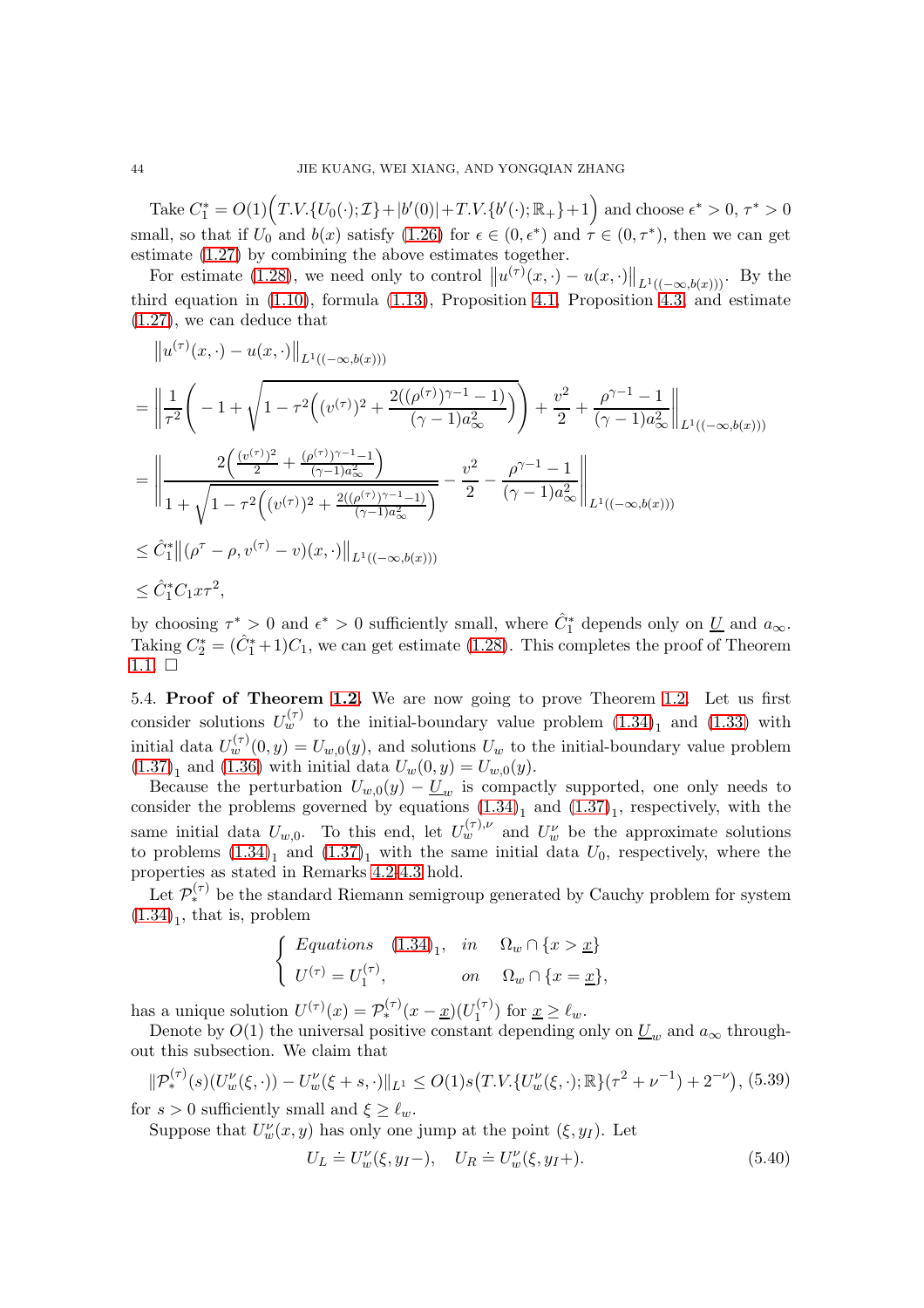CONVERGENCE RATE OF THE HYPERSONIC SIMILARITY FOR STEADY POTENTIAL FLOWS 45

We define

$$
U_w^{\nu}(\xi, y) = \begin{cases} U_R, & y > y_I, \\ U_L, & y < y_I, \end{cases}
$$
\n(5.41)

and define

$$
U_w^{\nu}(\xi+s,y) = \begin{cases} U_R, & y > y_I + \dot{y}_{\alpha_k}s, \\ U_L, & y < y_I + \dot{y}_{\alpha_k}s, \end{cases}
$$
(5.42)

where  $\alpha_k \in \mathcal{S} \cup \mathcal{R}$  is the physical wave of the  $U_w^{\nu}(\xi + s, y)$  with speed  $\dot{y}_{\alpha_k}$  satisfying  $|\dot{y}_{\alpha_k}| \leq \hat{\lambda}$ for  $k = 1, 2$ .

Then, by Remark [4.2,](#page-20-2) we know that  $\mathcal{P}_{*}^{(\tau)}(\xi+s)(U_{w}^{\nu}(\xi,y))$  is the approximate solution at  $x = \xi + s$  obtained by the Riemann solver with Riemann data  $U_L$  and  $U_R$ , satisfying

<span id="page-44-0"></span>
$$
\Phi(\beta_1, \beta_2; U_L, \tau^2) = \Phi_k(\alpha_k; U_L). \tag{5.43}
$$

Then, following the proof of Proposition [3.1,](#page-12-5) we know that the solutions to equation  $(5.43)$  satisfy

<span id="page-44-1"></span>
$$
\beta_j = \delta_{jk}\alpha_k + O(1)|\alpha_k|\tau^2, \qquad j, \ k = 1 \text{ or } 2,
$$
\n
$$
(5.44)
$$

where  $\delta_{ik}$  is the Kronecker symbol.

If  $U_L$  and  $U_R$  are connected by non-physical wave  $\alpha_{NP} \in \mathcal{NP}$  with strength  $\alpha_{NP} =$  $|U_L - U_R|$ , then we have

<span id="page-44-2"></span>
$$
\beta_j = O(1)\alpha_{NP}, \qquad \text{for} \quad j = 1, 2. \tag{5.45}
$$

Then, following the proof of Lemma [5.1](#page-23-5) and by estimates  $(5.44)-(5.45)$  $(5.44)-(5.45)$ , for  $s > 0$ sufficiently small, we obtain

<span id="page-44-4"></span>
$$
\|\mathcal{P}_*^{(\tau)}(s)(U_w^{\nu}(\xi,\cdot)) - U_w^{\nu}(\xi+s,\cdot)\|_{L^1(y_I-\hat{\lambda}s,y_I+\hat{\lambda}s)}\le O(1)\left((\tau^2+\nu^{-1})|\alpha_k|+\alpha_{NP}\right)s.
$$
\n(5.46)

Then by an induction argument, if  $U_w^{\nu}(\xi + s, y)$  contains more than one waves, by the same way as done in the proof of Proposition [3.2,](#page-13-6) we get

<span id="page-44-3"></span>
$$
\beta_j = \alpha_j + O(1) \left( \sum_{k=1,2} |\alpha_k| \right) \tau^2 + O(1) \alpha_{NP}, \qquad \text{for} \quad j = 1,2. \tag{5.47}
$$

Thus, by [\(5.47\)](#page-44-3), we can derive

<span id="page-44-5"></span>
$$
\|\mathcal{P}_{*}^{(\tau)}(s)(U_{w}^{\nu}(\xi,\cdot)) - U_{w}^{\nu}(\xi+s,\cdot)\|_{L^{1}(y_{I}-\hat{\lambda}s,y_{I}+\hat{\lambda}s)} \leq O(1)\Big((\tau^{2}+\nu^{-1})(|\alpha_{1}|+|\alpha_{2}|)+\alpha_{NP}\Big)s.
$$
\n(5.48)

Now, let us consider the more general case. Suppose that the jumps of  $U_w^{\nu}(\xi, \cdot)$  locate at  $-\infty < y_N < \cdots < y_2 < y_1 < +\infty$ . Denoted by  $\mathcal{J}(U_w^{\nu}) = \mathcal{S} \cup \mathcal{R} \cup \mathcal{NP}$  the set of indices  $\alpha \in \{1, 2, \dots, N\}$  such that  $U_w^{\nu}(\xi, y_{\alpha})$  and  $U_w^{\nu}(\xi, y_{\alpha})$  are connected by a shock wave (or rarefaction front) with strength  $\alpha$ , or are connected by a non-physical front with strength  $\alpha_{NP}$ . Take  $s > 0$  sufficiently small so that there is no wave interaction on  $(\xi, \xi + s)$  for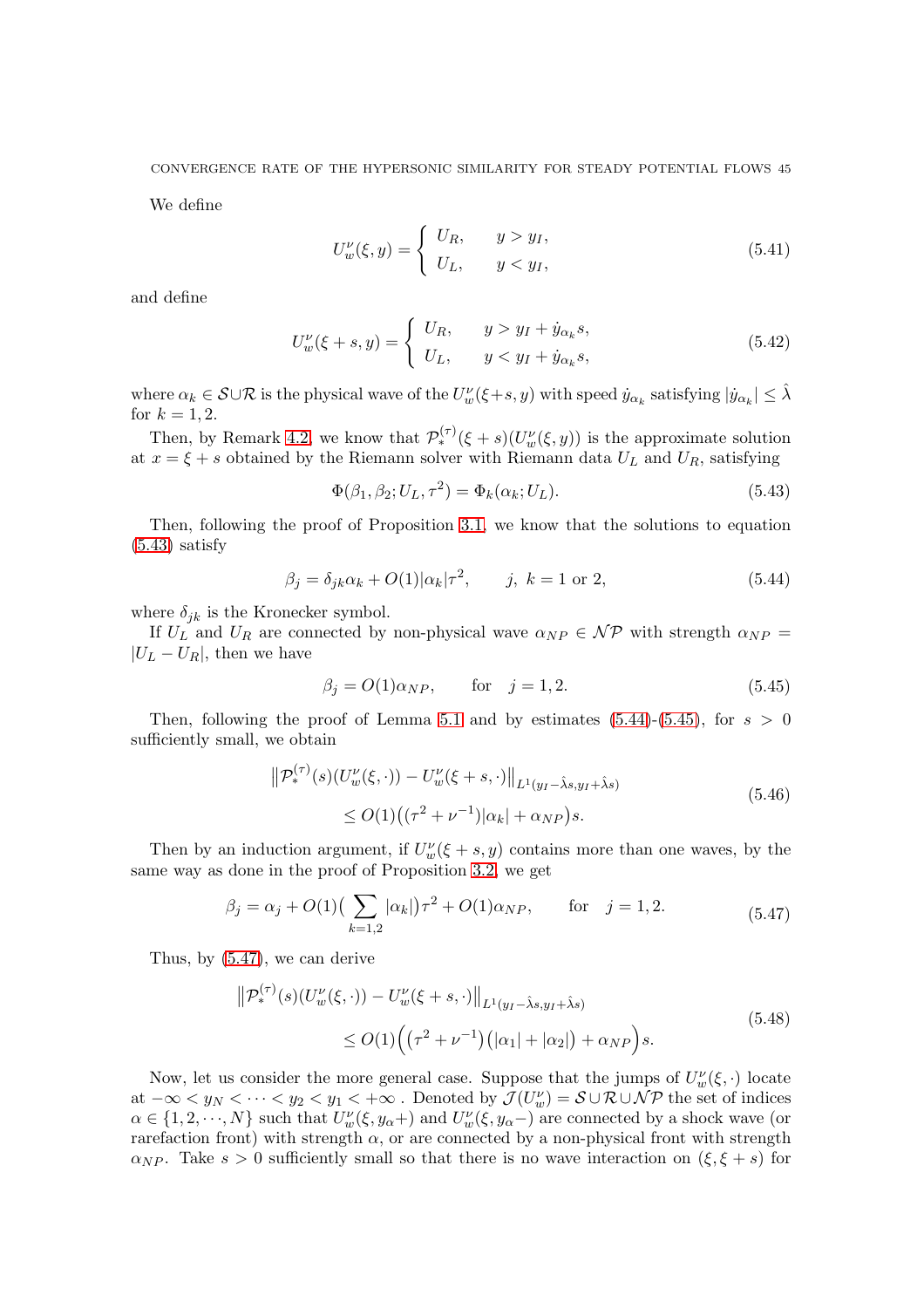$U^{\nu}_{w}$ . Then, by estimates [\(5.46\)](#page-44-4) and [\(5.48\)](#page-44-5), we obtain

$$
\|\mathcal{P}_{*}^{(\tau)}(s)(U_{w}^{\nu}(\xi,\cdot)) - U_{w}^{\nu}(\xi+s,\cdot)\|_{L^{1}(\mathbb{R})}
$$
\n
$$
= \sum_{\alpha \in J(U_{w}^{\nu})} \|\mathcal{P}_{*}^{(\tau)}(s)(U_{w}^{\nu}(\xi,\cdot)) - U_{w}^{\nu}(\xi+s,\cdot)\|_{L^{1}(y_{\alpha}-\eta,y_{\alpha}+\eta)}
$$
\n
$$
\leq O(1)(\tau^{2}+\nu^{-1}) \Big(\sum_{\alpha \in S \cup \mathcal{R}} |\alpha|\Big)s + O(1) \Big(\sum_{\alpha \in \mathcal{NP}} \alpha_{NP}\Big)s
$$
\n
$$
\leq O(1)s\big(T.V.\{U_{w}^{\nu}(\xi,\cdot);\mathbb{R}\}(\tau^{2}+\nu^{-1})+2^{-\nu}\big),
$$

where  $\eta = \frac{1}{2} \min_{1 \le j \le N-1} \{y_j - y_{j+1}\}.$ 

Therefore, via the semigroup formula for  $\mathcal{P}_{*}^{(\tau)}$  as stated in [\[3,](#page-48-8) Theorem 2.9] and with the estimate [\(5.39\)](#page-43-0), we can establish that for  $x > \ell_w$ ,

<span id="page-45-0"></span>
$$
\|\mathcal{P}_{*}^{(\tau)}(x-\ell_{w})(U_{w}^{\nu}(\ell_{w},\cdot)) - U_{w}^{\nu}(x,\cdot)\|_{L^{1}(\mathbb{R})}
$$
\n
$$
\leq L^{*} \int_{\ell_{w}}^{x} \lim \inf_{s \to 0+} \frac{\|\mathcal{P}_{*}^{(\tau)}(s)(U_{w}^{\nu}(\xi,\cdot)) - U_{w}^{\nu}(s+\xi,\cdot)\|_{L^{1}(\mathbb{R})}}{s} d\xi
$$
\n
$$
\leq O(1)L^{*} \int_{\ell_{w}}^{x} \left(T.V.\{U_{w}^{\nu}(\xi,\cdot);\mathbb{R}\}(\tau^{2}+\nu^{-1}) + 2^{-\nu}\right) d\xi.
$$
\n(5.49)

From Remark [4.2](#page-20-2) and estimate [\(5.49\)](#page-45-0), we derive that

<span id="page-45-1"></span>
$$
\|\mathcal{P}_{*}^{(\tau)}(x-\ell_{w})(U_{w}(\ell_{w},\cdot))-U_{w}(x,\cdot)\|_{L^{1}(\mathbb{R})}
$$
\n
$$
\leq \|\mathcal{P}_{*}^{(\tau)}(x-\ell_{w})(U_{w}(\ell_{w},\cdot))- \mathcal{P}_{*}^{(\tau)}(x-\ell_{w})(U_{w}^{V}(\ell_{w},\cdot))\|_{L^{1}(\mathbb{R})}
$$
\n
$$
+\|\mathcal{P}_{*}^{(\tau)}(x-\ell_{w})(U^{V}(\ell_{w},\cdot))-U^{V}(x,\cdot)\|_{L^{1}(\mathbb{R})}+\|U_{w}(x,\cdot)-U_{w}^{V}(x,\cdot)\|_{L^{1}(\mathbb{R})}
$$
\n
$$
\leq L^{*}\|U_{w}(\ell_{w},\cdot)-U_{w}^{V}(\ell_{w},\cdot)\|_{L^{1}(\mathbb{R})}+\|U_{w}(x,\cdot)-U_{w}^{V}(x,\cdot)\|_{L^{1}(\mathbb{R})}
$$
\n
$$
+O(1)L^{*}\int_{\ell_{w}}^{x}\left(T.V.\{U_{w}^{V}(\xi,\cdot);\mathbb{R}\}(\tau^{2}+\nu^{-1})+2^{-\nu}\right)d\xi.
$$
\n(5.50)

Taking  $\nu \rightarrow +\infty$  in [\(5.50\)](#page-45-1), it follows from Remark [4.3](#page-22-0) that

$$
\|\mathcal{P}_{*}^{(\tau)}(x-\ell_{w})(U_{w}(\ell_{w},\cdot)) - U_{w}(x,\cdot)\|_{L^{1}(\mathbb{R})} \leq O(1)\tau^{2} \int_{\ell_{w}}^{x} T.V.\{U_{w}(\xi,\cdot);\mathbb{R}\}d\xi
$$
  

$$
\leq O(1)\tau^{2} \int_{\ell_{w}}^{x} \xi^{-\frac{1}{2}}d\xi
$$
  

$$
\leq O(1)x^{\frac{1}{2}}\tau^{2}.
$$
 (5.51)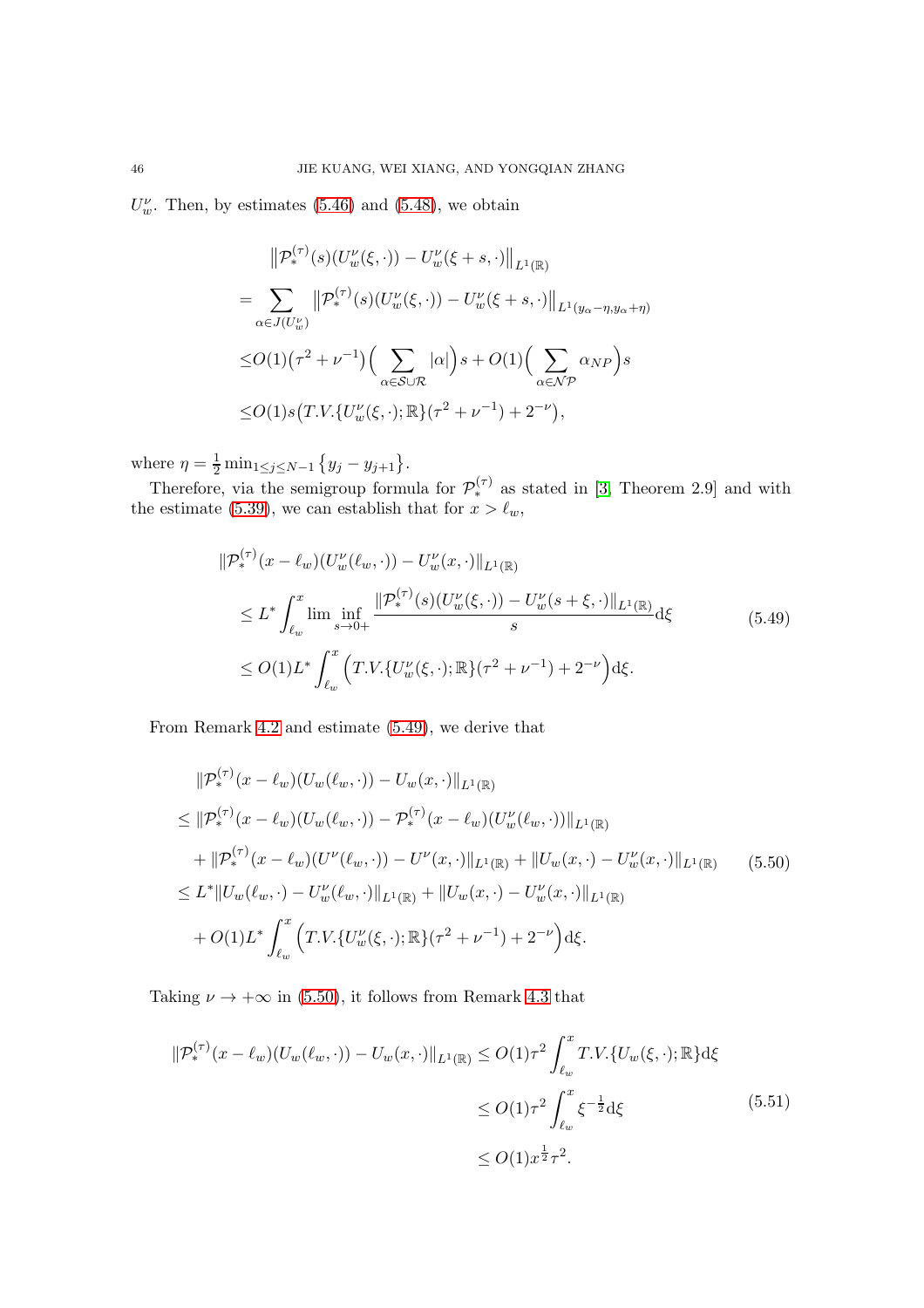On the other hand, under the assumptions in Theorem [1.2](#page-7-0) and in [\(1.40\)](#page-7-1), we can apply Theorem [1.1](#page-4-1) for  $\epsilon > 0$  and  $\tau > 0$  sufficiently small, to get that

$$
\|U_w^{(\tau)}(x,\cdot) - \mathcal{P}_*^{(\tau)}(x - \ell_w)(U_w(x,\cdot))\|_{L^1(\mathbb{R})}
$$
\n
$$
\leq \|\mathcal{P}_*^{(\tau)}(x - \ell_w)\mathcal{P}_*^{(\tau)}(\ell_w)(U_w^{(\tau)}(0,\cdot)) - \mathcal{P}_*^{(\tau)}(x - \ell_w)(U_w(\ell_w,\cdot))\|_{L^1(\mathbb{R})}
$$
\n
$$
\leq L^* \|\mathcal{P}_*^{(\tau)}(\ell_w)(U_w^{(\tau)}(0,\cdot)) - U_w(\ell_w,\cdot)\|_{L^1(\mathbb{R})}
$$
\n
$$
\leq O(1)\ell_w \tau^2.
$$
\n(5.52)

Therefore, for  $\epsilon > 0$  and  $\tau > 0$  sufficiently small, it holds

<span id="page-46-1"></span>
$$
||U_w^{(\tau)}(x, \cdot) - U_w(x, \cdot)||_{L^1} \le ||U_w^{(\tau)}(x, \cdot) - \mathcal{P}_*^{(\tau)}(x - \ell_w)(U_w(x, \cdot))||_{L^1(\mathbb{R})}
$$
  
+ 
$$
||\mathcal{P}_*^{(\tau)}(x - \ell_w)(U_w(\ell_w, \cdot)) - U_w(x, \cdot)||_{L^1(\mathbb{R})}
$$
(5.53)  

$$
\le O(1)\ell_w \tau^2 + O(1)x^{\frac{1}{2}} \tau^2.
$$

Thus, by estimate [\(5.53\)](#page-46-1), we can further obtain for  $\ell_w < x < O(\tau^{-1})$  that

<span id="page-46-2"></span>
$$
\sup_{\ell_w < x < O(\tau^{-1})} \| U_w^{(\tau)}(x, \cdot) - U_w(x, \cdot) \|_{L^1(\mathbb{R})} \le O(1) \ell_w \tau^2 + O(1) \tau^{-\frac{1}{2}} \tau^2 \le O(1) \tau^{\frac{3}{2}}. \tag{5.54}
$$

Then, by estimates [\(5.54\)](#page-46-2), and equations  $(1.34)_{2}$  and  $(1.37)_{2}$ , we can establish estimate [\(1.41\)](#page-7-2) by choosing constant  $C_3^* > 0$  independent on  $\tau$  and  $\ell_w$ . This completes the proof of Theorem [1.2.](#page-7-0)  $\Box$ 

### Appendix A. Reflection of weak waves on the boundary

In the appendix, we will state some results on the reflection of weak waves on the boundary. In the following, we will use the notations given in Section 3.2. Let us first



Fig. 1.15. Reflection of weak waves on the boundary for system [\(1.17\)](#page-3-4)

consider the reflection of weak wave for system [\(1.17\)](#page-3-4) on the boundary.

<span id="page-46-0"></span>Lemma A.1.  $Let U_B^{(\tau),-} = (\rho_B^{(\tau),-})$  $B^{(\tau),-},v_B^{(\tau),-}$  $\binom{(\tau),-}{B}^{\top}, U_L^{(\tau)} = (\rho_L^{(\tau)})$  $_L^{(\tau)},v_L^{(\tau)}$  $(L^{(\tau)})^{\top} \in \mathcal{O}_{\epsilon'_2}(\underline{U})$  be two constant states near  $\Gamma_1$  satisfying

<span id="page-46-3"></span>
$$
U_B^{(\tau),-} = \Phi_2(\alpha_2; U_L^{(\tau)}, \tau^2), \qquad \left( (1 + \tau^2 u_B^{(\tau),-}), v_B^{(\tau),-} \right) \cdot \mathbf{n}_1 = 0, \tag{A.1}
$$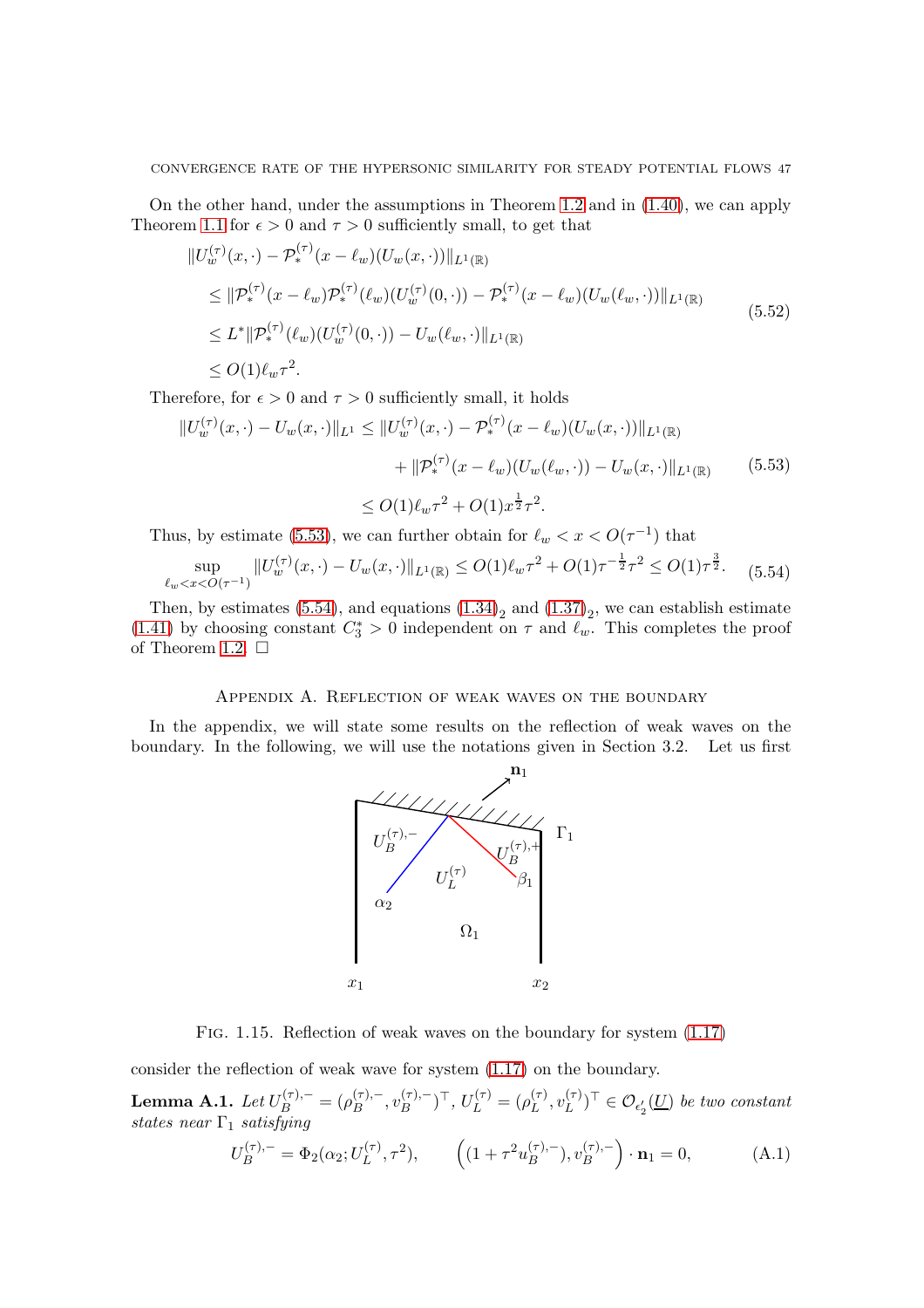for  $\tau \in (0, \tau_2')$ , where  $u_B^{(\tau),-} = u_B^{(\tau),-}$  $\overset{(\tau),-}{B}(\rho_B^{(\tau),-}$  $v_B^{(\tau),-}, v_B^{(\tau),-}$  $\mathcal{L}_{B}^{(\tau),-}, \tau^2$ ) through the relation [\(1.13\)](#page-3-0), where  $\mathbf{n}_1 = (\sin \theta_1, -\cos \theta_1)$ . Then, for constant state  $U_B^{(\tau),+} = (\rho_B^{(\tau),+})$  $\binom{(\tau),+}{B}, v_B^{(\tau),+}$  $(B^{(\tau),+})^{\top} \in \mathcal{O}_{\epsilon'_2}(\underline{U})$  and  $\tau \in (0, \tau_2')$  with

<span id="page-47-1"></span>
$$
U_B^{(\tau),+} = \Phi_1(\beta_1; U_L^{(\tau)}, \tau^2), \quad \left( (1 + \tau^2 u_B^{(\tau),+}), v_B^{(\tau),+} \right) \cdot \mathbf{n}_1 = 0,
$$
 (A.2)

and  $u_B^{(\tau),+} = u_B^{(\tau),+}$  $\binom{(\tau),+}{B} (\rho_B^{(\tau),+}$  $B^{(\tau),+},v_B^{(\tau),+}$  $\binom{(\tau),+}{B}, \tau^2$  through relation [\(1.13\)](#page-3-0), it holds that

<span id="page-47-2"></span>
$$
\beta_1 = K_b^{(\tau)} \alpha_2,\tag{A.3}
$$

where  $K_h^{(\tau)}$  $\delta_b^{(\tau)}$  is a C<sup>2</sup>-function of  $(\alpha_2, \tau^2, U_L^{(\tau)})$  satisfying

$$
K_b^{(\tau)}|_{\beta_1 = \alpha_2 = 0, U_L^{(\tau)} = \underline{U}} = 1.
$$
\n(A.4)

*Proof.* By [\(A.1\)](#page-46-3) and [\(A.2\)](#page-47-1), we know that  $\beta_1$  can be solved as a  $C^2$ -function of  $\alpha_2, U_L^{(\tau)}, \tau^2$ from the following equation

$$
\mathcal{L}_B(\alpha_2, \beta_1; U_L^{(\tau)}, \tau^2) \doteq \left(1 + \tau^2 u_B^{(\tau), -}\right) \Phi_1^{(2)}(\beta_1; U_L^{(\tau)}, \tau^2) - \left(1 + \tau^2 u_B^{(\tau), +}\right) \Phi_2^{(2)}(\alpha_2; U_L^{(\tau)}, \tau^2) = 0.
$$

Then, by the Taylor formula, we have estimate [\(A.3\)](#page-47-2). To estimate  $K_b^{(\tau)}$  $b^{(1)}$ , notice that

$$
\begin{split}\nK_b^{(\tau)}\Big|_{\beta_1=\alpha_2=0,\ U_L^{(\tau)}=\underline{U}} \\
&= -\frac{\partial_{\alpha_2} \mathcal{L}_B(\alpha_2, \beta_1; U_L^{(\tau)}, \tau^2)}{\partial_{\beta_1} \mathcal{L}_B(\alpha_2, \beta_1; U_L^{(\tau)}, \tau^2)} \Big|_{\beta_1=\alpha_2=0, U_L^{(\tau)}=\underline{U}} \\
&= -\frac{(1+\tau^2 \partial_{\alpha_2} u_B^{(\tau), -}) \Phi_1^{(2)}(\beta_1; U_L^{(\tau)}, \tau^2) - (1+\tau^2 u_B^{(\tau), +}) \partial_{\alpha_2} \Phi_2^{(2)}(\alpha_2; U_L^{(\tau)}, \tau^2)}{(1+\tau^2 u_B^{(\tau), -}) \partial_{\beta_1} \Phi_1^{(2)}(\beta_1; U_L^{(\tau)}, \tau^2) - (1+\tau^2 \partial_{\beta_1} u_B^{(\tau), +}) \Phi_2^{(2)}(\alpha_2; U_L^{(\tau)}, \tau^2)} \Big|_{\beta_1=\alpha_2=0, U_L^{(\tau)}=\underline{U}} \\
&= \frac{\mathbf{r}_2^{(2)}(\underline{U}, \tau^2)}{\mathbf{r}_1^{(2)}(\underline{U}, \tau^2)} \\
&= 1.\n\end{split}
$$

This completes the proof of the lemma.  $\Box$ 

Next, in the similar way as done in the proof of Lemma [A.1,](#page-46-0) we can establish a lemma on the reflection of weak wave for system [\(1.21\)](#page-3-6) on the boundary.

<span id="page-47-0"></span>**Lemma A.2.** Let  $U_B^- = (\rho_B^-, v_B^-)^T$ ,  $U_L = (\rho_L, v_L)^T \in \mathcal{O}_{\epsilon'_2}(\underline{U})$  be two constant states satisfying that

$$
U_B^- = \Phi_1(\tilde{\alpha}_2; U_L), \quad v_B^- = \tan(\theta_1).
$$

Then, for the constant state  $U_B^+ \in \mathcal{O}_{\epsilon'_2}(\underline{U})$  with

$$
U_B^+ = \Phi_1(\tilde{\beta}_1; U_b), \quad v_B^+ = \tan(\theta_1),
$$

it holds that

$$
\beta_1 = \tilde{K}_b \alpha_2,\tag{A.5}
$$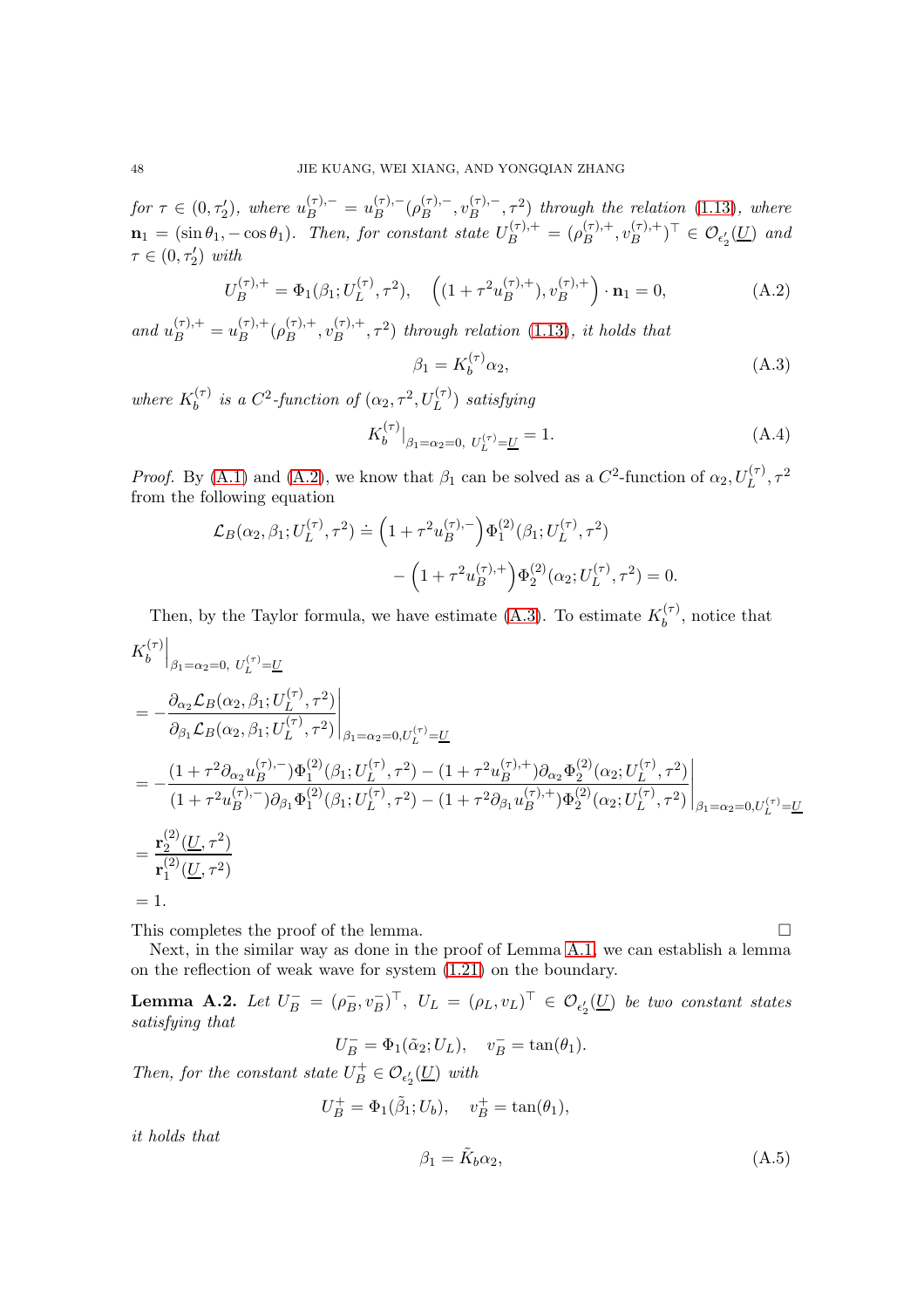

Fig. 1.16. Reflection of weak wave on the boundary for the system [\(1.21\)](#page-3-6)

where  $\tilde{K}_b$  is a  $C^2$ -function of  $(\alpha_2, U_L)$  satisfying

$$
\tilde{K}_b|_{\beta_1 = \alpha_2 = 0, \ U_L = \underline{U}} = 1.
$$
\n(A.6)

# **ACKNOWLEDGEMENTS**

The research of Jie Kuang was supported in part by the NSFC Project 11801549, NSFC Project 11971024 and the Start-Up Research Grant from Wuhan Institute of Physics and Mathematics, Chinese Academy of Sciences, Project No.Y8S001104. The research of Wei Xiang was supported in part by the Research Grants Council of the HKSAR, China (Project No.CityU 11303518, Project CityU 11304820 and Project CityU 11300021). The research of Yongqian Zhang was supported in part by the NSFC Project 11421061, NSFC Project 11031001, NSFC Project 11121101, the 111 Project B08018(China) and the Shanghai Natural Science Foundation 15ZR1403900.

#### **REFERENCES**

- <span id="page-48-9"></span>[1] D. Amadori, Initial-boundary value problem for nonlinear systems of conservation laws, Nonlinear Differ. Equ. Appl., 4(1997), 1-42.
- <span id="page-48-0"></span>[2] J. Anderson, Hypersonic and High-Temperature Gas Dynamics, Second Edition, AIAA Education Series, Reston, 2006.
- <span id="page-48-8"></span>[3] A. Bressan, Hyperbolic Systems of Conservation Laws. The One-Dimensional Cauchy Problem, Oxford University Press, Oxford, 2000.
- <span id="page-48-1"></span>[4] G.-Q. Chen, C. Christoforou and Y. Zhang, Dependence of entropy solutions with large oscillations to the Euler equations on the nonlinear flux functions, Indiana Univ. Math. J., 56(2007), 2535-2568.
- <span id="page-48-2"></span>[5] G.-Q. Chen, C. Christoforou and Y. Zhang, Continuous dependence of entropy solutions to the Euler equations on the adiabatic exponent and Mach number, Arch. Ration. Mech. Anal., 189(2008), 97-130.
- <span id="page-48-4"></span>[6] G.-Q. Chen, J. Kuang and Y. Zhang, Two-dimensional steady supersonic exothermically reacting Euler flow past Lipschitz bending walls, SIAM J. Math. Anal., 49(2017), 818-873.
- <span id="page-48-5"></span>[7] G.-Q. Chen and T.-H. Li, Well-posedness for two-dimnsional steady supersonic Euler flows past a Lipschitz wedge, J. Differential Equations, 244(2008), 1521-1550.
- <span id="page-48-7"></span>[8] G.-Q. Chen and D.-H. Wang, The Cauchy problem for the Euler equations for compressible fluids, North-Holland, Elsevier, Amsterdam, Handbook of Mathematical Dynamics, 2002, 421-543.
- <span id="page-48-3"></span>[9] G.-Q. Chen, W. Xiang and Y. Zhang, Weakly nonlinear geometric optics for hyperbolic systems of conservation laws, Comm. Partial Differential Equations, 38(2015), 1936-1970.
- <span id="page-48-6"></span>[10] G.-Q. Chen, Y. Zhang and D.-W. Zhu, Existence and stability of supersonic Euler flows past Lipschitz wedges, Arch. Rational Mech. Anal., 181(2006), 261-310.